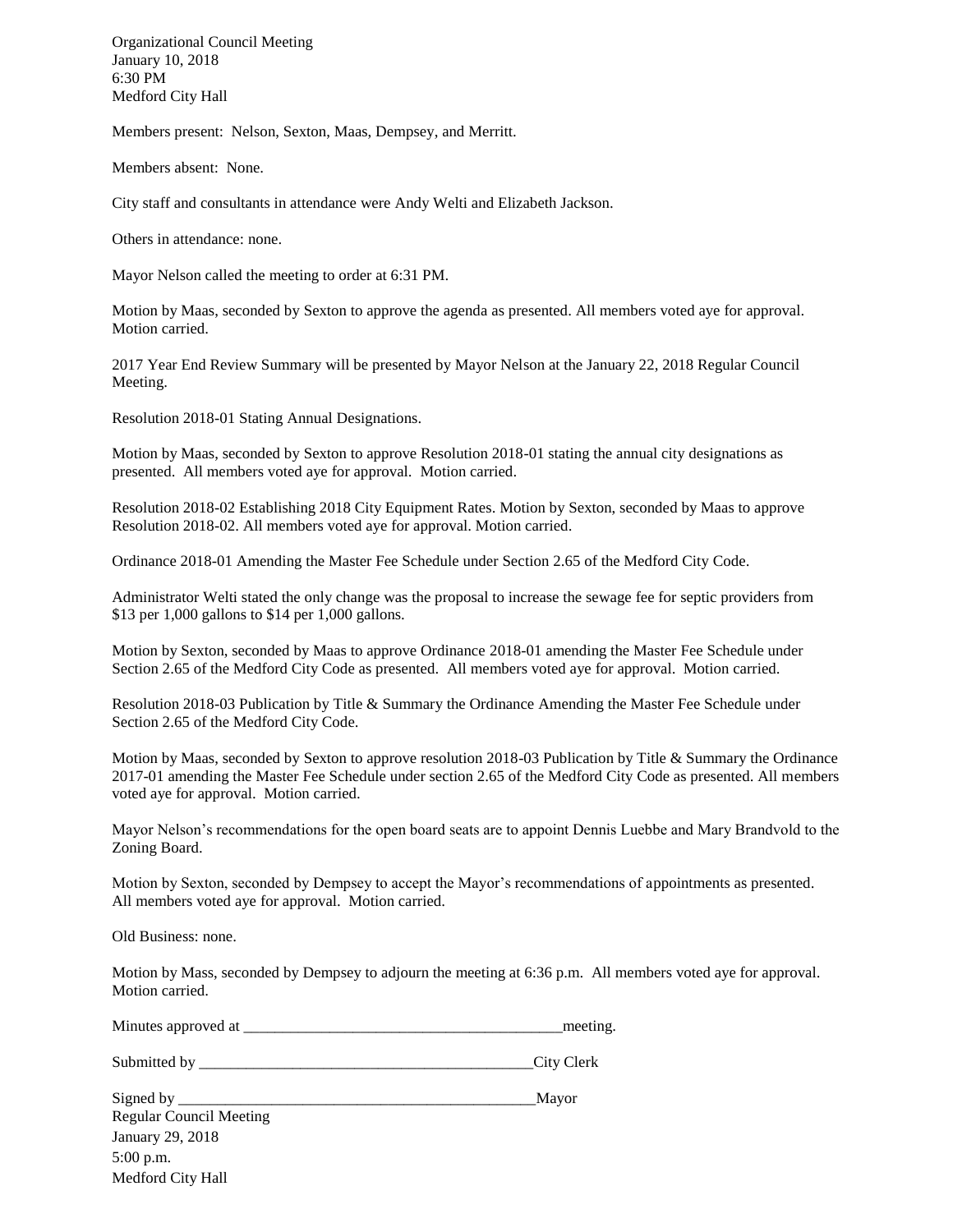Members present were: Nelson, Sexton, Merritt, and Dempsey.

Members Absent: Maas.

City staff present were: Andy Welti, Elizabeth Jackson, Scott Prestegard, and Mark Rahrick.

Others in attendance were: Rick Hager, Greg Sanborn, and Chris Baldwin.

Mayor Nelson called the meeting to order at 5:00 p.m.

Pledge of Allegiance.

Concerns/Requests from the General Public and Organizations: None.

Approval of Agenda – motion by Dempsey, seconded by Merritt to approve the agenda as presented. All members voted aye for approval. Motion carried.

Consent Agenda – Agenda items are approved by one motion unless a Council member requests separate action.

Approval of the December 18, 2017 regular meeting minutes and the January 10, 2018 organizational meeting minutes.

Approval of the December and January city and liquor store bills.

Approval of the December check register numbers E3107-E3126, 46058-46142, and 14545-14613.

Resolution 2018-04 Accepting Donation from the Medford Fire Relief Association in the amount of \$22,000 for the Medford Fire Department Truck & Equipment Fund.

Resolution 2018-05 Accepting Donation from the Medford Fire Relief Association in the amount of \$8,700 for the Medford Pool.

Resolution 2018-06 Accepting Donation from Kristin Salvi in the amount of \$125.00 for the Veteran's Memorial.

Motion by Sexton, seconded by Merritt to approve the consent agenda as presented. All members voted aye for approval. Motion carried.

Mayor's Report – City Council had no questions concerning Mayor Nelson's report.

Planning & Zoning Board – Administrator Welti presented the meeting minutes. Welti stated the 2018 elected officers were:

Richard Quiring – Chair Rob Barbeau – Vice Chair Mathew Rosenbaum – Secretary

EDA – Administrator Welti presented the meeting minutes. Welti stated the EDA Board meeting schedule would be changed starting in April. EDA will meet on even months instead of odd months. Welti stated the 2018 elected officers were:

Bryan Duncan – Chair Tom Heisler – Vice Chair Sharon Paulson – Secretary Jerri Wencl – Treasurer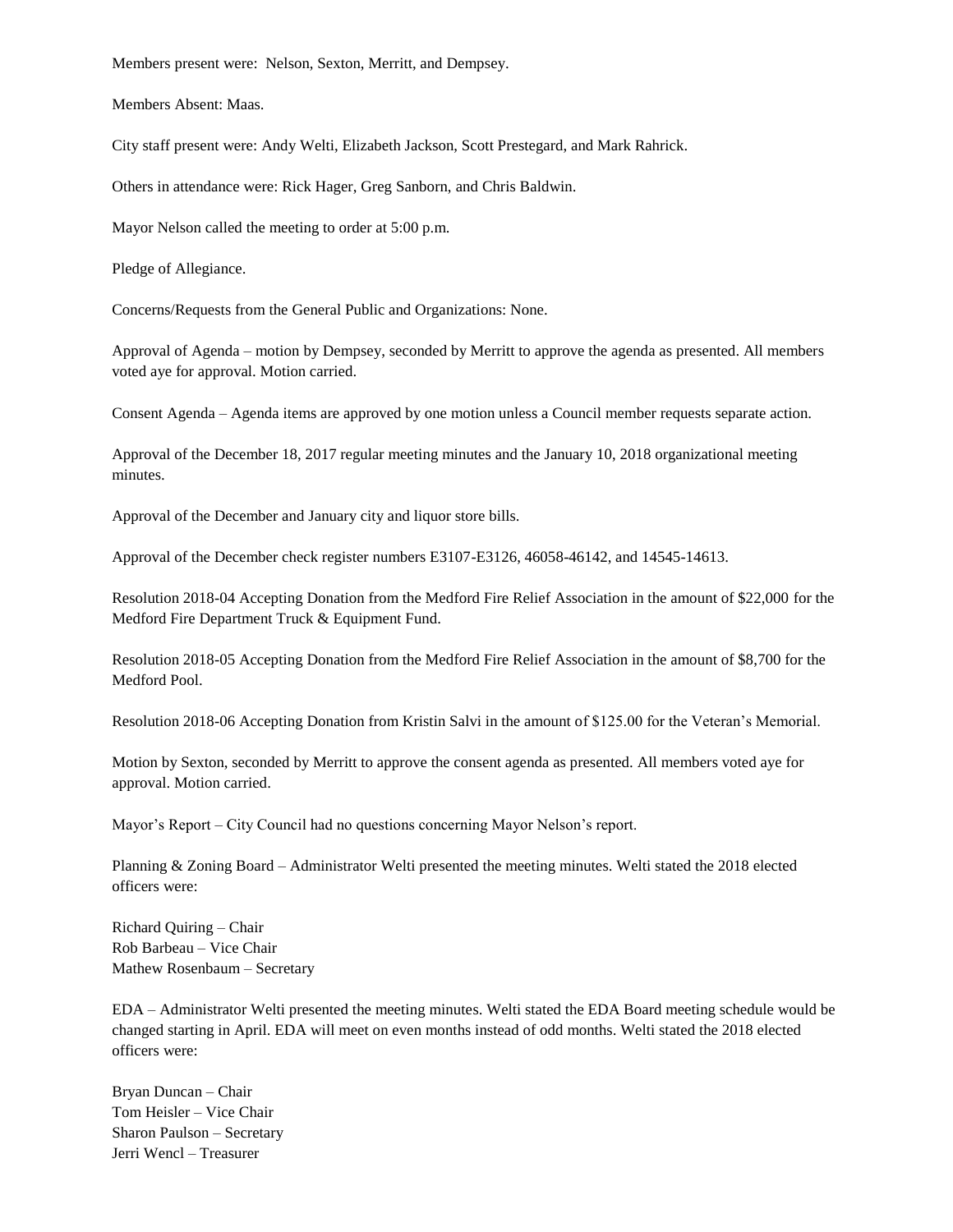Steve McMahan – Chair Grace Bartlett – Vice Chair Missy Underdahl – Secretary

City Attorney – none.

City Engineer – none.

City Administrator – Administrator Welti presented a memo. Welti stated he met with CEDA staff member Donna Mack to orientate her to Medford. Welti stated Joe Duncan would be presenting the 2018 Street Project plans and specs at the February Council meeting. Welti stated the Municipal Complex was not on the Governor's bonding list. It would be up to local Senators and Representatives to get the bill passed. Welti stated Faribault had put consideration of a possible wastewater hookup with the City of Medford on the February agenda. Welti stated Owatonna would be scheduling the same item on their agenda soon.

Welti stated the City had an estimate from MacQueen Equipment for \$21,637.24 for repairs on the jetter truck, plus an additional \$544.00 for installation of a safety switch. Welti stated this is only an estimate. Welti stated the jetter truck should be repaired to retain resale value. Welti stated that a buying a used jetter truck would be approximately \$120,000

Motion by Sexton, seconded by Dempsey to approve the MacQueen Equipment estimate of \$21,637.24 for repairs and the additional \$544.00 for the safety switch installation. Nelson voted aye. Sexton voted aye. Dempsey voted aye. Merritt voted nay. Maas was absent. Motion carried.

City Clerk – none.

Public Works – Public Works Lead Prestegard presented a memo. Prestegard stated Public Works Staff had performed general maintenance on trucks and is completing Target Solutions safety trainings. Prestegard stated the freezing and thawing conditions were making it difficult to make and keep good ice on the ice rinks. Prestegard stated the Public Works staff had plowed several times and plowing had gone smoothly.

Fire Department – Fire Chief Hager gave a brief recap of 2017. Hager stated the Fire Department had received a FEMA grant for \$99,139. Hager stated there were 122 total calls received by the Medford Fire Department in 2017. Hager stated the total expenses to get the new truck #9408 in service was \$92,022.27. Hager stated the gear extractor grant was \$9,029.50. The training reimbursement through MBFTE was \$4,800.00. Hager stated the 2017 Fire Department payroll was \$19,384 for 24 firefighters.

#### Unfinished Business-

Project lead for Main Street reconstruction in 2021 – Administrator Welti presented a memo. Welti stated City Engineer, Joe Duncan, Bolton & Menk could serve as the project lead on the Main Street Reconstruction project. Motion by Merritt, seconded by Dempsey for City staff to work with Steele County to write an agreement stating the City would take the lead on the Main Street Reconstruction project. All members voted ay e for approval. Motion carried.

Steele County reconstruction of CSAH 12 west of West Frontage Road update – Administrator Welti presented a memo. Welti stated the final plans would likely be completed by September 2018. Welti stated the County doesn't anticipate the City of Medford incurring any cost. Welti stated Steele County would host an open house for the public, tentatively scheduled for February. The date, time and location are yet to be determined. The goal is to begin construction in approximately May of 2019.

#### New Business –

Proposed vacation and creation of utility easement on Block 30 – Administrator Welti presented a memo. Welti stated a title company was preparing title documents for the sale of a property located at  $3031<sup>st</sup>$  Ave NE, the title company found that a garage was built upon the City's utility easement. Welti made a recommendation to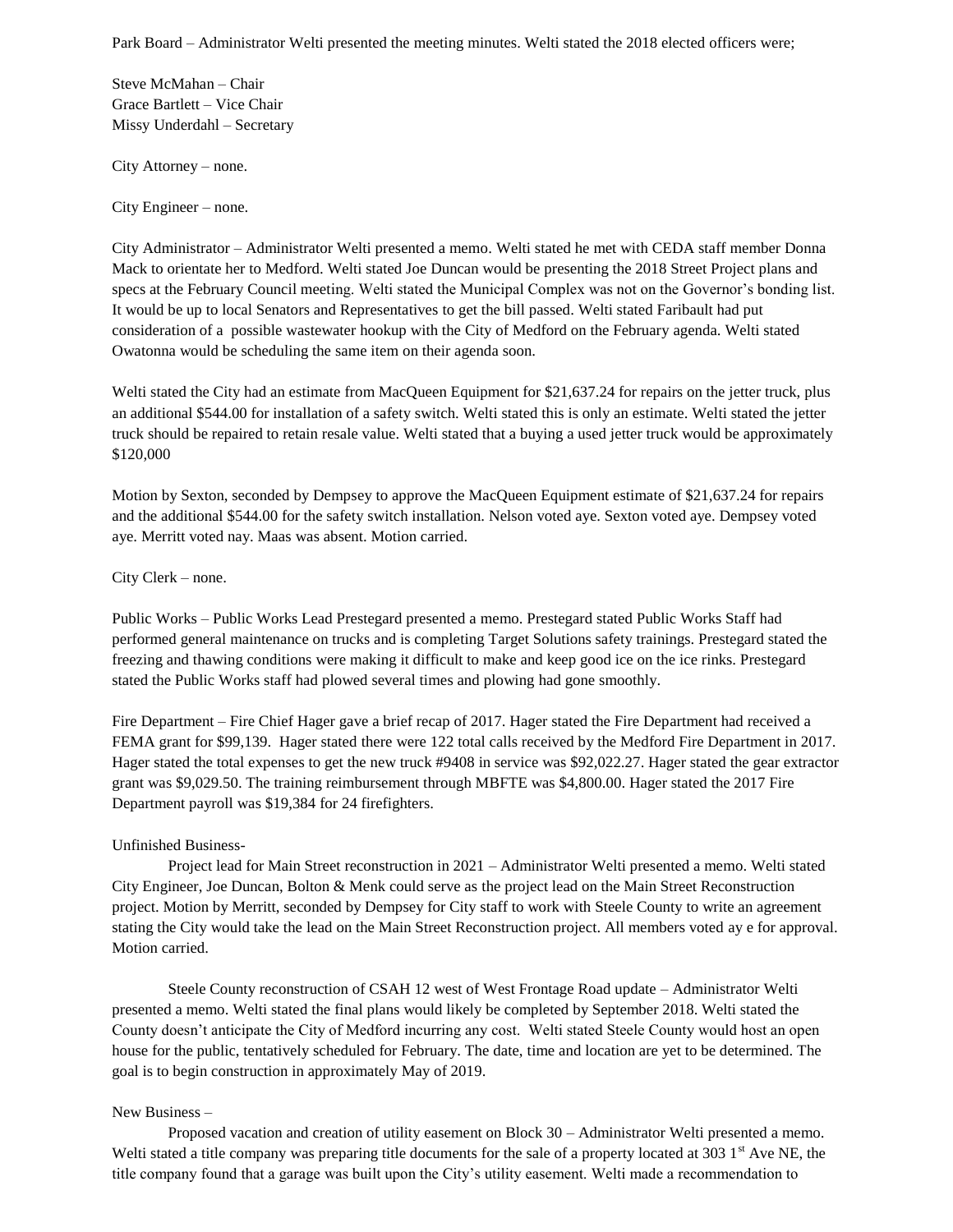Council that the property owner of 303  $1<sup>st</sup>$  Ave NE pay up to half of the cost of the survey and legal work necessary to provide a clean title since the property has a garage built upon the easement. Welti recommended the City pay for the remaining cost of the survey and legal work since the other property owners will be asked to provide easements to the City that are not currently in place and were not included in this process, since it was the survey that illustrated the City's current easement is not adequate. The City will benefit from a new easement being created that adequately covers the sewer line.

Motion by Sexton, seconded by Merritt to accept the recommendations made by Administrator Welti. All members voted aye for approval. Motion carried.

Regular City Council Meeting will be held on Monday, February 26, 2018 at 7:00 p.m. LMC Legislative Conference will be held Thursday, March 22, 2018 Board of Appeal and Equalization Meeting will be held on Wednesday, April 25, 2018 at 7:00 p.m.

Motion by Dempsey, seconded by Merritt to adjourn the Regular City Council meeting at 6:45 p.m.

| Minutes approved at |  |
|---------------------|--|
|---------------------|--|

| Submitted by |  |  |  |
|--------------|--|--|--|
|--------------|--|--|--|

| Sign |  |  |
|------|--|--|
|      |  |  |
|      |  |  |
|      |  |  |

Regular Council Meeting February 26, 2018 7:00 p.m. City Hall

Members Present were Nelson, Sexton, Merritt, Maas, and Dempsey.

Members Absent: None.

City staff and consultants in attendance were Andy Welti, Elizabeth Jackson, Mark Rahrick, Rick Hager, and Joe Duncan.

Others attending were Lon Thiele, Annie Harman, and Chris Baldwin.

Mayor Nelson called the meeting to order at 7:00 p.m.

Pledge of Allegiance.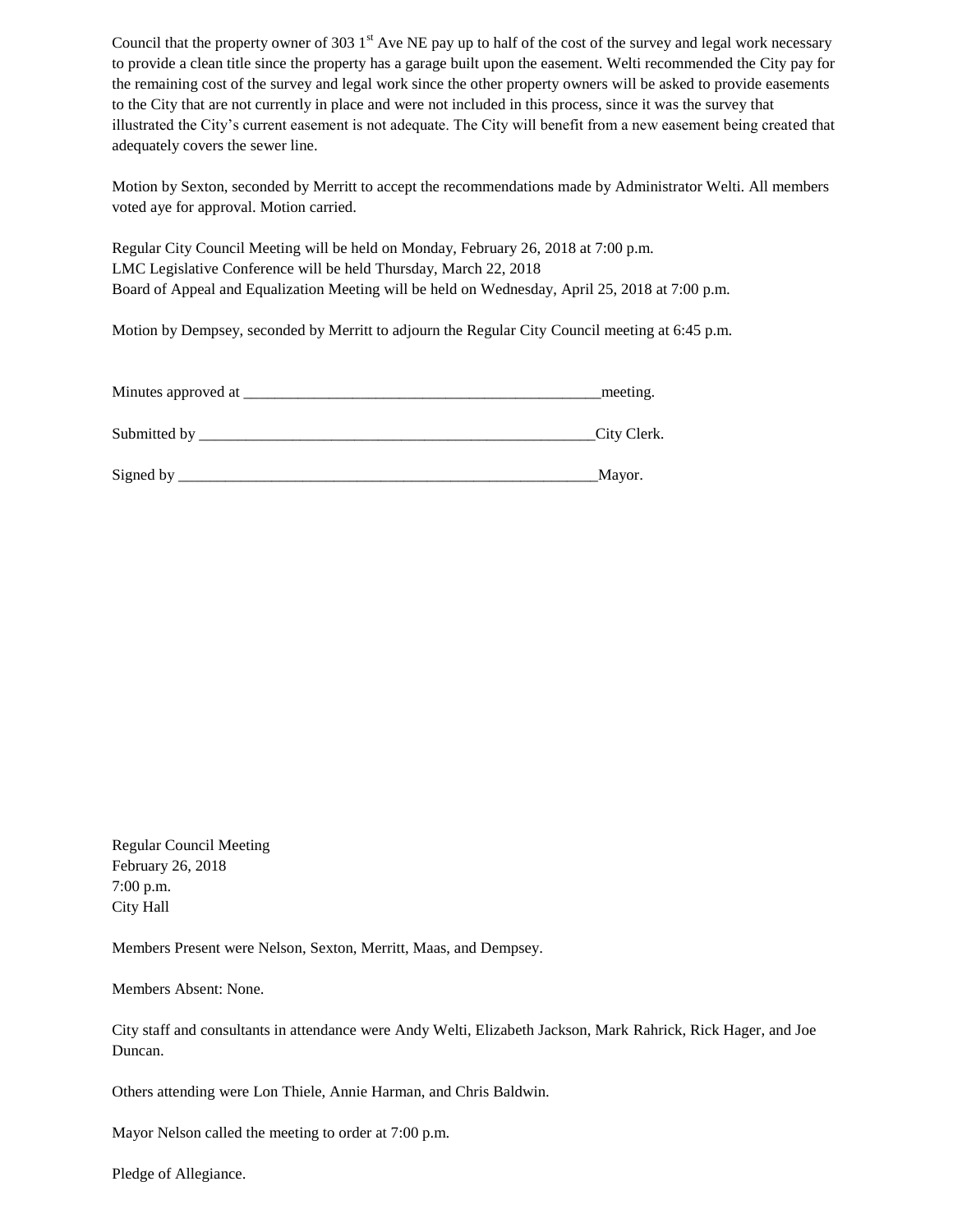Concerns/Requests from the General Public and Organizations: None.

Agenda – Motion by Maas, seconded by Merritt to approve the agenda as presented. All members voted aye for approval. Motion carried.

Consent Agenda – Agenda items are approved by one motion unless a Council member requests separate action.

Approval of the January 29, 2019 regular meeting minutes.

Approval of the January and February city and liquor store bills.

Approval of the January check register numbers E3127-E3148, 14614-14645, and 46143-46224.

Healthy Seniors of Steele County Temporary Gambling Permit Application.

Resignation and Hiring of Public Works Worker.

Motion by Maas, seconded by Dempsey to approve the consent agenda as presented. All members voted aye for approval. Motion carried.

Mayor's Report – City Council had no questions concerning Mayor Nelson's report.

Planning & Zoning Board – did not meet.

EDA Board – did not meet.

Park Board – did not meet.

City Attorney – none.

City Engineer – none.

City Administrator -Administrator Welti presented a memo.

Administrator Welti stated Mayor Nelson and Administrator Welti had presented the Medford Municipal Building project to the Senate Capital Investment Committee on February 12, 2018 during the Committee's stop in Faribault.

Welti stated he had attended the second project management team meeting for the Co Rd 12 reconstruction project.

Welti stated CEDA staff member Donna Mack had been conducting business retention and expansion visits and is working on several economic development initiatives.

Welti stated he had attended the second state work group meeting on behalf of MAOSC for the purpose of reviewing MPCA permit fees.

Welti stated the Three Rivers potential development is on hold after the Medford School Board indicated it is not willing to divide the 16 acre parcel.

Welti stated the annual audit will be presented to Council in April.

Welti stated the public works time had been spent plowing snow, taking care of routine maintenance, and preparing for the water tower repair that was completed on Wednesday, February 14, 2018.

Welti stated the pool season hiring had begun.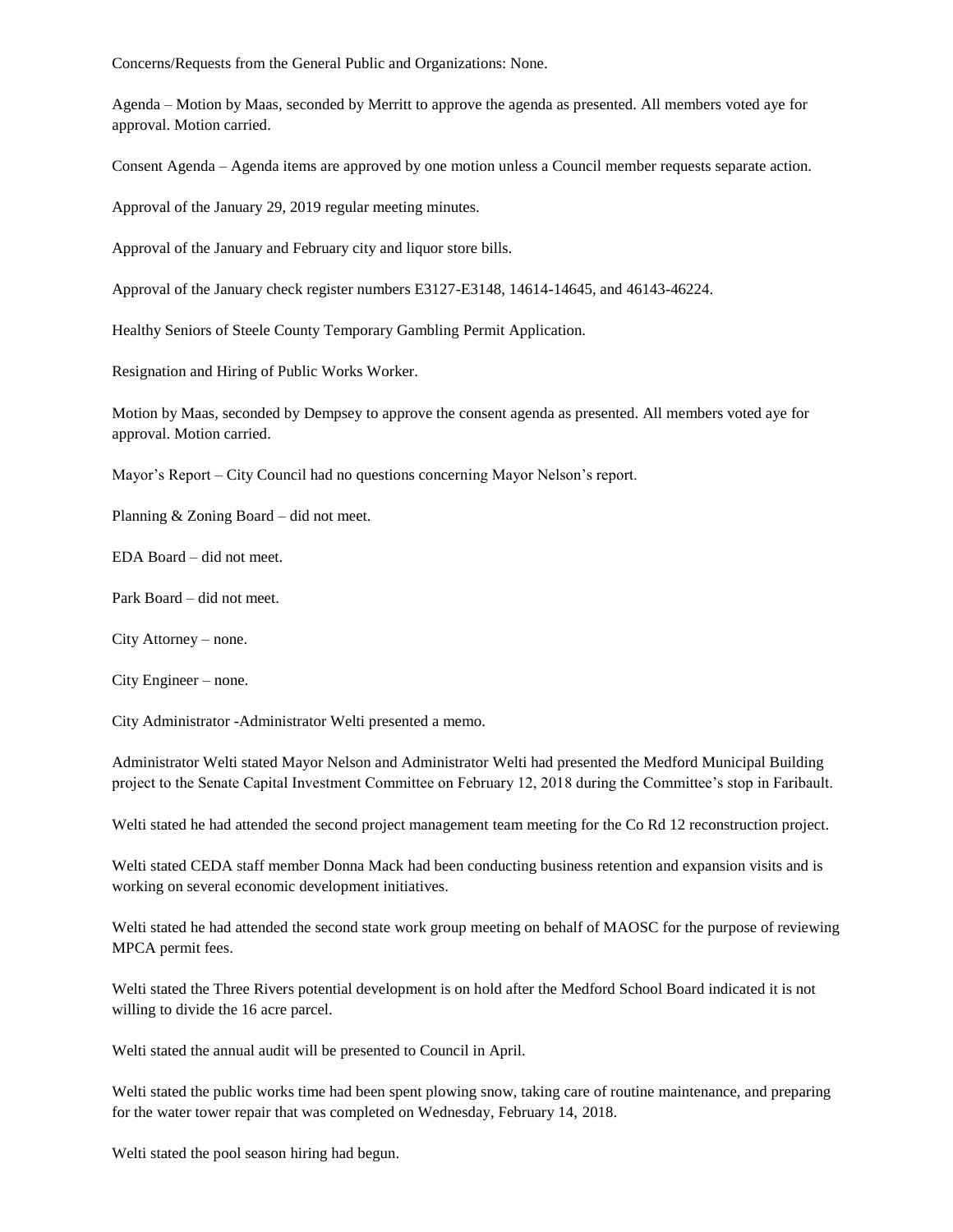Welti stated Medford's WWTP had received The Minnesota Pollution Control Agency's 2017 Wastewater Treatment Facility Operational Award.

Welti stated the Steele County Parks and Recreation Board awarded Medford a \$2,500 grant for a fence to be installed at the water tower green space.

City Clerk – none.

Public Works – none.

Fire Department –

Township Fire Protection Contracts – Chief Hager presented a memo

Chief Hager stated the current fire protection contract for Medford Township and Deerfield Township ends on December 31, 2018. Chief Hager had some options for Council to consider.

Option 1 – Either enter into another 3 year contract with both Medford Township and Deerfield Township with an increase of 8%, 10%, and 12% each year of the contract.

Options 2 – Enter into a 1 year contract with both Medford Township and Deerfield Township with an increase of 8%, 10%, or 12%.

Chief Hager and Administrator Welti recommended Council approve a 1 year contract with both Medford Township and Deerfield Township with a 10% increase.

Motion by Maas, seconded by Merritt to approve the recommendation by Chief Hager and Administrator Welti. All members voted aye for approval. Motion carried.

Resolution 2018-07 Approving Plans and Specifications and Ordering Advertisement for Bids –City Engineer Joe Duncan presented the plans and specs to Council and discussed how the comments and questions raised by residents during the improvement hearing were being addressed in the 2018 project. Motion by Dempsey, seconded by Merritt to approve Resolution 2018-07. All members voted aye for approval. Motion carried.

Municipal Planning Services – Administrator Welti presented a memo.

Administrator Welti stated during the past year, the City received requests for variances and vacation of easements. Significant portions of the reviews were completed by the City Administrator, City Attorney, and City Engineer.

Welti stated upon review of past planning and zoning matters brought before the City, he believed the technical assistance of a municipal planner could have made the permitting and planning and zoning processes more efficient.

Administrator Welti made a recommendation to Council to authorize the City to utilize municipal planning services of Bolton & Menk on a limited, as needed basis. The fees would be paid out of the engineering fees line of the general fund.

Motion by Maas, seconded by Sexton to approve Administrator Welti's recommendation. All members voted aye for approval. Motion carried.

Bond Update – Administrator Welti presented a memo. Administrator Welti provided Council with the Debt Service schedules for the City's outstanding bonds. This was for informational purposes only. Council was not asked to take any action.

City Council regular meeting will be held on Monday, March 26, 2018 at 7:00 p.m. LMC Legislative Conference will be held on Thursday, March 22, 2018 Board of Appeal and Equalization Meeting will be held on Wednesday, April 25, 2018 at 7:00 p.m.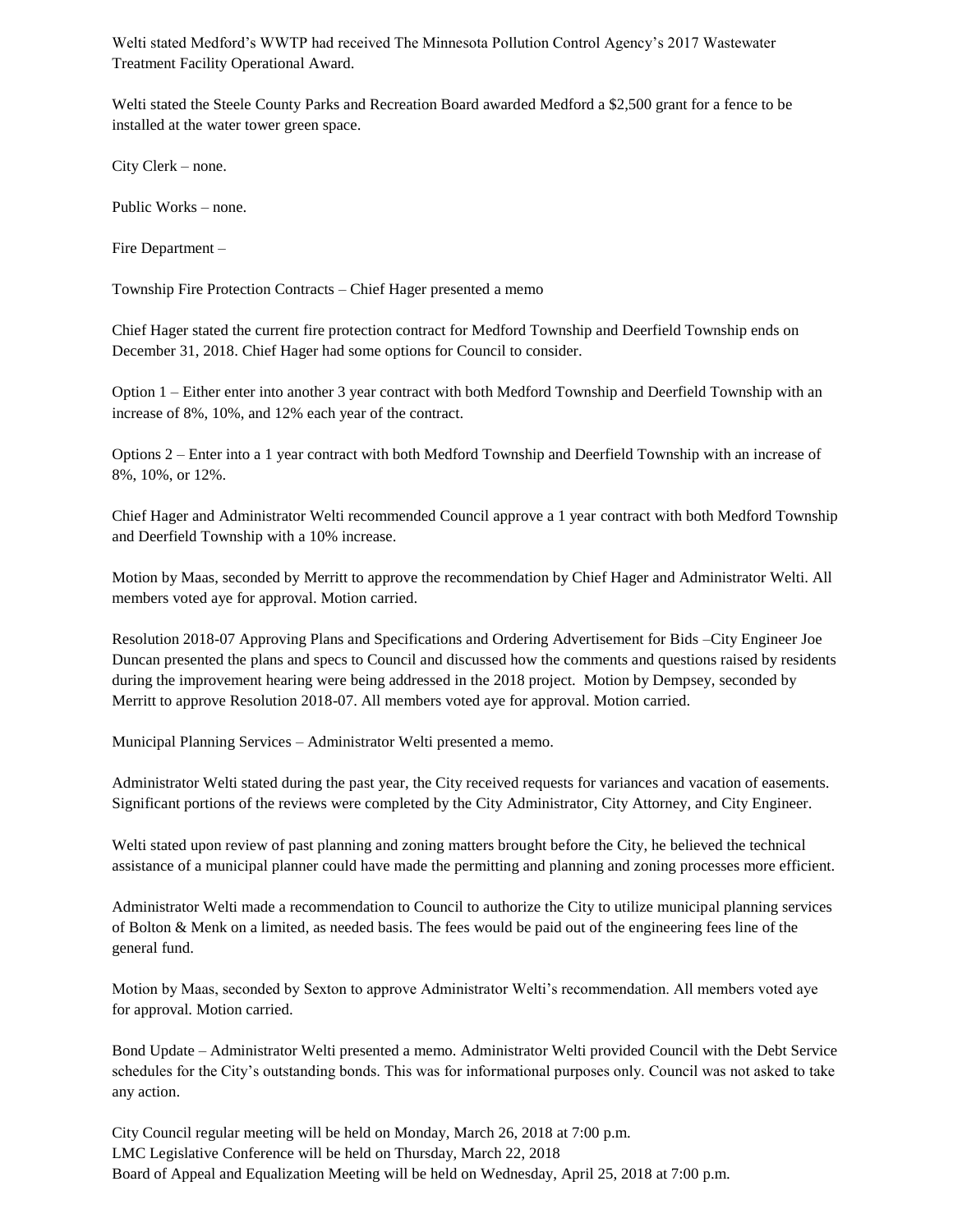Motion by Maas, seconded by Dempsey to adjourn the Regular City Council meeting at 8:13 p.m.

| Minutes approved at | meeting.    |
|---------------------|-------------|
| Submitted by        | City Clerk. |
| Signed by           | Mayor.      |

Special City Council Meeting March 19, 2018 5:15 p.m. City Hall

Members present were Nelson, Sexton, Merritt, Maas, and Dempsey.

Members absent: none.

City staff and consultants in attendance were Andy Welti.

Others attending were Chris Baldwin and Annie Harman.

Mayor Nelson called the meeting to order at 5:17 p.m.

The purpose of tonight's special meeting is to discuss the resignation of Fernando Gonzales and the posting of the Public Works Supervisor position.

Administrator Welti presented a memo. Administrator Welti recommended Council accepts the resignation of Fernando Gonzales from his full time position and proceeds with posting the Public Works Supervisor position (\$20.00-\$27.97 per hour).

Motion by Sexton, seconded by Maas to accept Fernando Gonzales resignation. All members voted aye for approval. Motion carried.

Motion by Dempsey, seconded by Sexton to post the Public Works Supervisor position, requiring at least a Class D water and wastewater license, with the pay scale of \$20.00- \$27.97 per hour. All members voted aye for approval. Motion carried.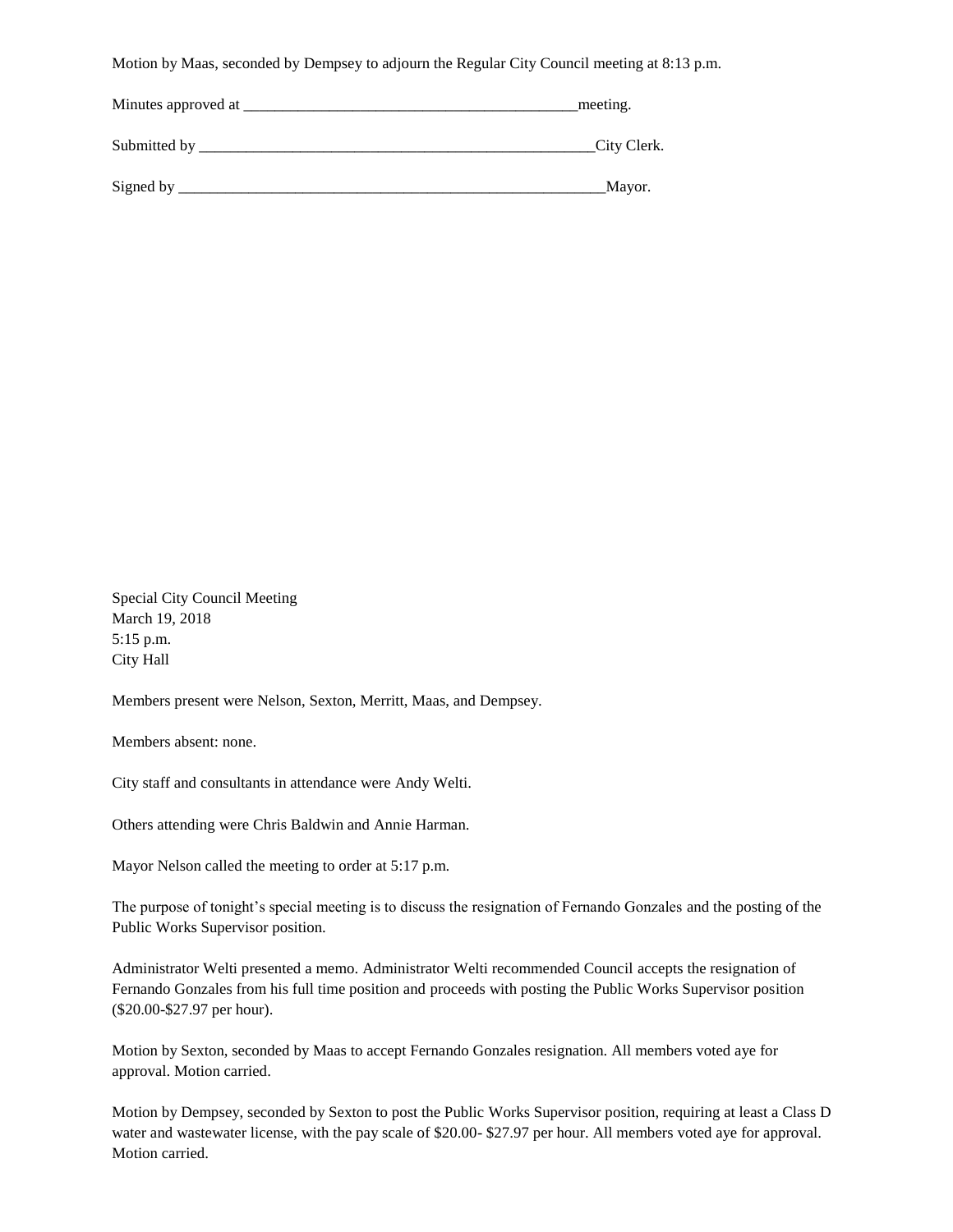Council discussed strategies for filling the Public Works Supervisor position, and chose to continue the discussion at the Regular City Council meeting on March 26, 2018.

Motion by Sexton, seconded by Dempsey to adjourn the special meeting at 5:24 p.m. All members voted aye for approval. Motion carried.

| Minutes approved at | meeting. |  |
|---------------------|----------|--|
|                     |          |  |
|                     |          |  |

Submitted by \_\_\_\_\_\_\_\_\_\_\_\_\_\_\_\_\_\_\_\_\_\_\_\_\_\_\_\_\_\_\_\_\_\_\_\_\_\_\_\_\_\_\_\_\_\_\_\_\_\_\_\_\_City Clerk.

Signed by \_\_\_\_\_\_\_\_\_\_\_\_\_\_\_\_\_\_\_\_\_\_\_\_\_\_\_\_\_\_\_\_\_\_\_\_\_\_\_\_\_\_\_\_\_\_\_\_\_\_\_\_Mayor.

Regular Council Meeting March 26, 2018 7:00 p.m. City Hall

Members present were Nelson, Sexton, Maas, Merritt, and Dempsey.

Members absent: None.

City staff and consultants in attendance were Andy Welti, Elizabeth Jackson, and Scott Prestegard.

Others attending were Annie Harman, John Anhorn, Erin Sammon, Chris Baldwin, Kelly Schwartz, Lisa Ernste, and Tom Karnauskas.

Mayor Nelson called the meeting to order at 7:00 p.m.

Pledge of Allegiance.

Concerns/Requests from the General Public and Organizations: None.

Agenda. Add item L, Pictometry Flight to New Business. Motion by Sexton, seconded by Dempsey to approve the agenda as amended. All members voted aye for approval. Motion carried.

Consent Agenda – Agenda items are approved by one motion unless a Council member requests separate action.

Approval of the February 26, 2018 regular meeting minutes and the March 19, 2018 special meeting minutes.

Approval of the February and March city and liquor store bills.

Approval of the February check register numbers E3149-E3174, 14646-14677, and 46225-46304.

Approval of the Medford Fire Relief Association Temporary Liquor License Request.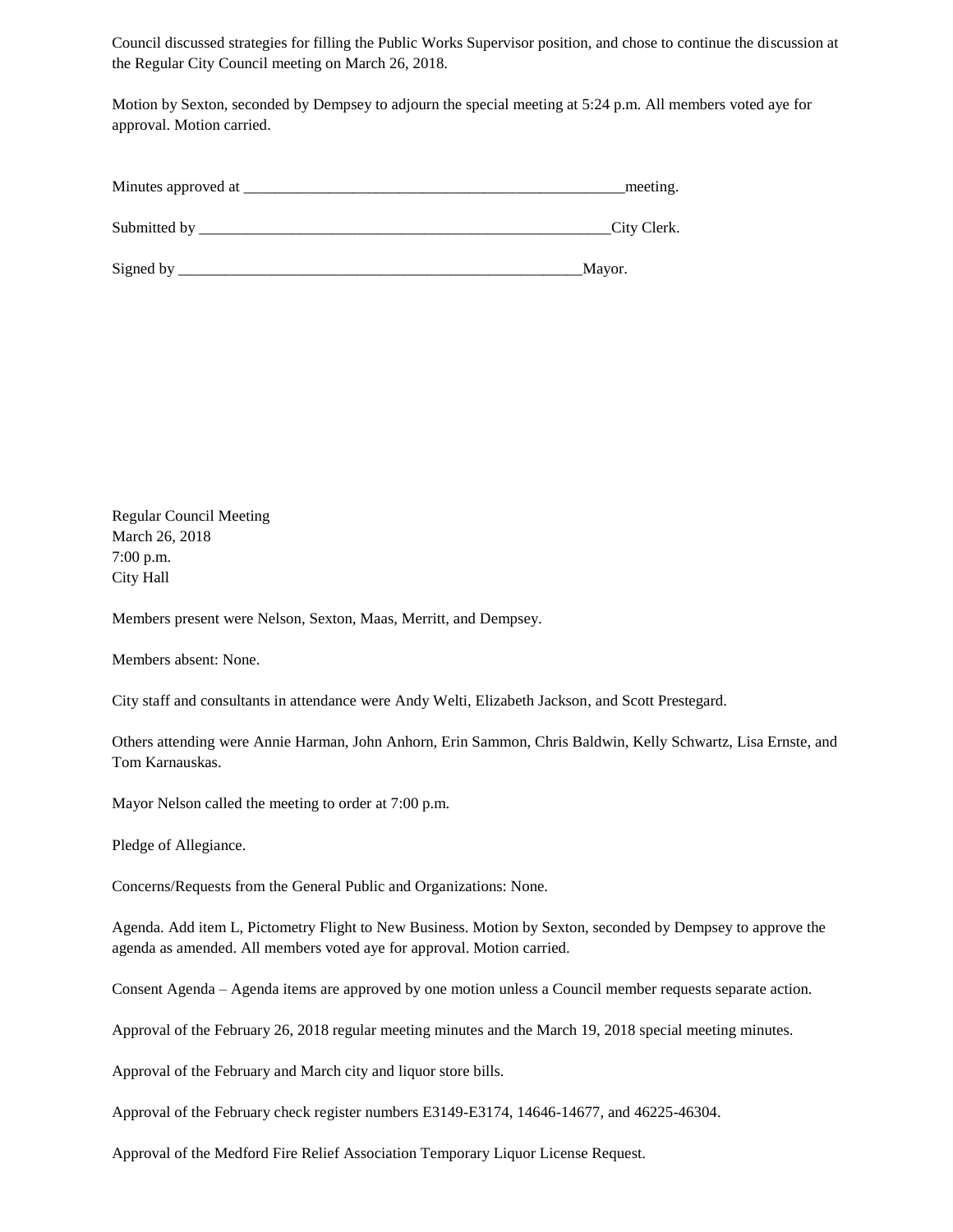Approval of Scott Mittelstaedt being hired for the Public Works Worker positon at \$17.75 per hour.

Motion by Merritt, seconded by Sexton to approve the consent agenda as presented. All members voted aye for approval. Motion carried.

Mayor's Report – City Council had no questions concerning Mayor Nelson's report.

Planning & Zoning Board – did not meet.

EDA Board – did not meet.

Park Board – Council member Sexton gave a brief update of the Park Board meeting. The Medford Basketball Association is working on a proposal to pay for and provide break away backboards for the basketball hoops at Straight River Park.

City Attorney – none

City Engineer – none.

City Administrator – Administrator Welti presented a memo. Welti stated he attended the third project management team meeting for the Co Rd 12 reconstruction project. Welti stated he attended the third state work group meeting on behalf of MAOSC for the purpose of reviewing MPCA permit fees. Welti stated he attended the Community Growth Initiative meeting to listen to projects being proposed as a result of the Bright Ideas Workshop.

Administrator Welti and City Clerk Jackson had met with Sydney Langeslag to make preparations for the 2018 pool season.

Welti stated Joe Duncan would be attending the April City Council meeting. Mike Bubany will also be present to make recommendations for financing the 2018 Street Project.

Staff from Abdo, Eick, and Meyers will present the 2017 Audit at the April City Council meeting.

City Clerk – none.

Public Works – Scott Prestegard presented a memo. Prestegard stated Public Works staff had performed general maintenance on trucks. Public Works staff continues to work on pothole patching. Public Works staff started decanting at the WWTF. Prestegard stated he had attended the water class in Rochester. Prestegard stated he had updated the information for the DNR Water Supply Plan.

Fire Department – none.

Unfinished Business – none.

Medford CGI Sign Presentation – Administrator Welti presented a memo. Administrator Welti stated in order for the project to move forward, the City would have to take ownership of the signs and be responsible for future maintenance. The signs would be considered governmental signs and would not require a city zoning permit.

The MMGA (Make Medford Great Again) presented the new signage project to the Council. MMGA stated there would be 4 signs. The MMGA stated the signs would allow local businesses and groups to display community event signs in a clear and clean manner.

The MMGA stated the potential impact of the New Signage Project could include:

- Give a "face" to the City of Medford
- Draws traffic further in to town
- Possible boosting business downtown
- Brings awareness of local events to attend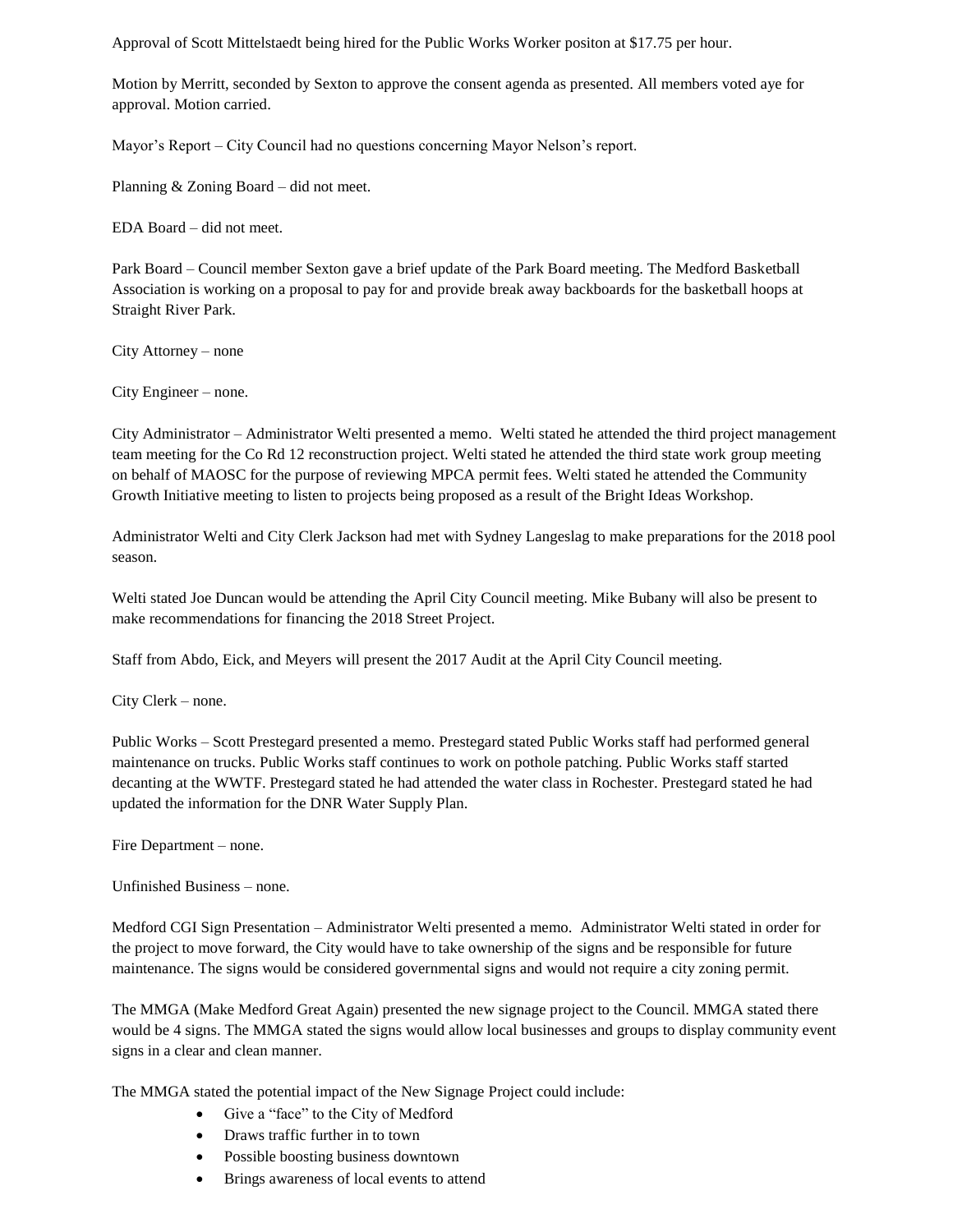Adds "traffic" and boosts the possibilities of new business opportunities.

Motion by Dempsey, seconded by Sexton to accept the new signage project proposal and City acceptance of ownership and maintenance of the new signs. All members voted aye for approval. Motion carried.

Municipal Liquor Store HVAC Replacement – Administrator Welti presented a memo. Welti stated the 2018 Municipal Liquor Store budget included replacement of the Muni rooftop HVAC system. The City requested quotes from seven area HVAC contractors and received four quotes that ranged from \$10,812 (with additional options at additional cost) to \$27,857.

Administrator Welti reviewed the quotes with a councilmember (who has extensive HVAC experience) and made the recommendation that Council authorize BauernFeind Goedtel to replace the Muni rooftop HVAC unit for \$11,790.

Motion by Maas, seconded by Sexton to authorize BauernFeind Goedtel to replace the Muni HVAC unit for \$11, 790. All members voted aye for approval. Motion carried.

Resolution 2018-08 Closing the 2004B Refunding Bond Fund #301, transferring the remaining cash balance to the 2018 Capital Project Fun, and transferring the special assessment receivable to the 2015 Scenic Heights Fund 304.

Motion by Sexton, seconded by Dempsey to approve Resolution 2018-08. All members voted aye for approval. Motion carried.

General Capital Projects Fund Balance – Administrator Welti presented a memo. Welti stated Council approved the creation of the 401 Depts. General Capital Projects Fund to begin saving money to pay for future capital expenses. The All Depts. fund was established to pay for a future municipal building, streets, or large capital project. Welti stated the current balance in the All Depts. fund is \$132,091. No action was taken by Council.

Resolution 2018-09 A Resolution Adopting a Five Year Multi-Hazard Mitigation Plan (Steele County)– Administrator Welti presented a memo. Welti stated relocation of park infrastructure, streambank stabilization, and mitigation of flood impact upon storm water infrastructure, homes, and the wastewater treatment plant were incorporated into the plan and /or included in the meeting documents section of the plan. Welti stated mitigation listed in the plan may be eligible for future mitigation funding if the City chose to mitigate and apply for FEMA mitigation funds.

Motion by Sexton, seconded by Dempsey to approve Resolution 2018-09. All members voted aye for approval. Motion carried.

Compensation Study – Administrator Welti presented a memo. Welti stated it is common for public, private, and nonprofit sectors to hire independent firms or individuals to complete classification and compensation studies to recommend changes to compensation plans.

Welti stated he contacted David Drown & Associates, Springsted, Fox Lawson, and Keystone Compensation Group for quotes for preparing a basic compensation and classification study for Medford. The quotes ranged from \$5,125 to \$7,200.

The HR Work Group and Administrator Welti proposed Council authorize David Drown and Associates to prepare a compensation and classification study for the City of Medford for \$6,750. The firm provides services to Cities throughout greater Minnesota and understands small communities, has experience working with small cities, proposed the most comprehensive survey process, and can complete the study so that recommendations may be included in the 2019 preliminary budget.

Motion by Nelson, seconded by Maas to authorize David Drown and Associated to prepare a compensation and classification study for the City of Medford for \$6,750. All members voted aye for approval. Motion carried.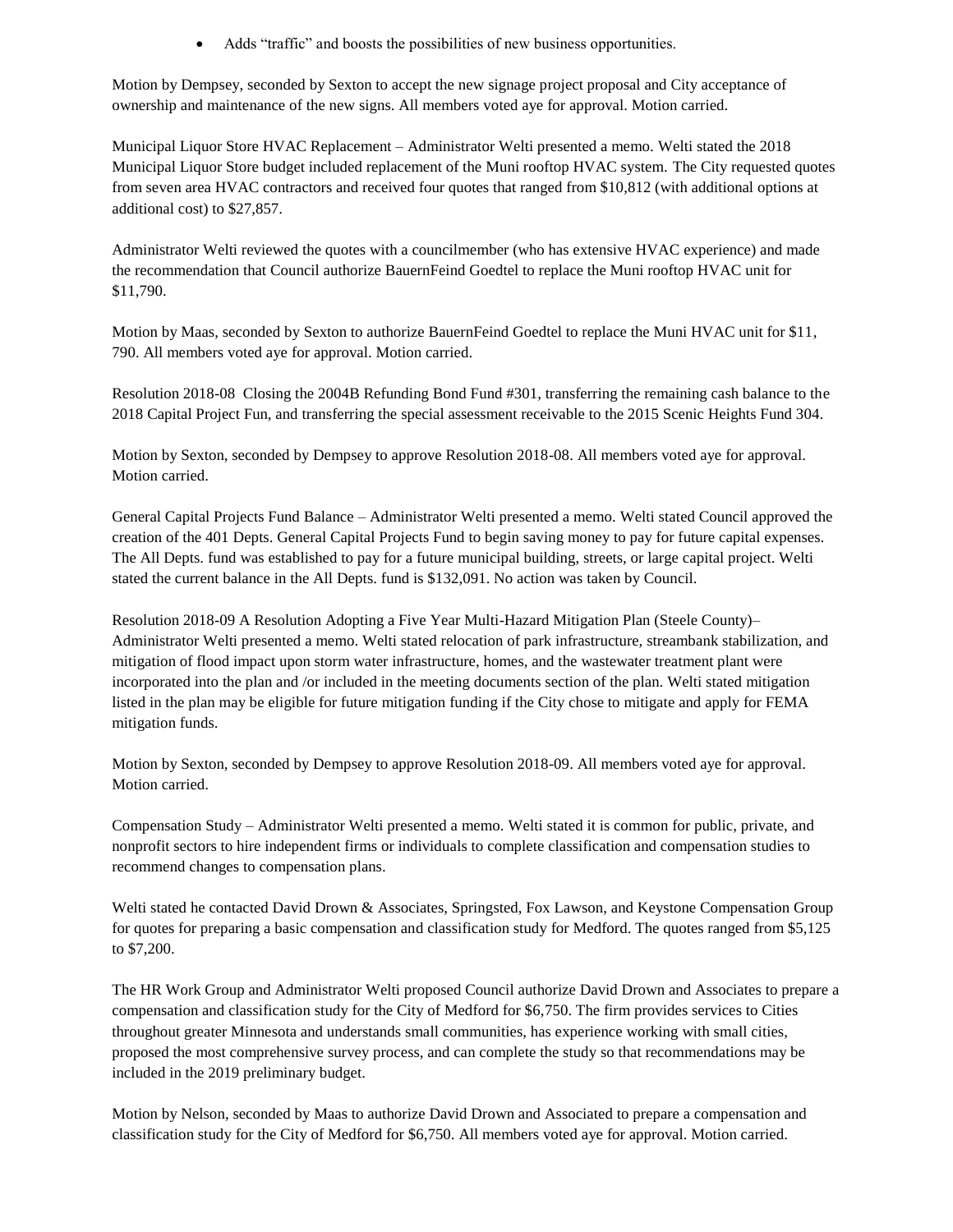Employee Class and Compensation Adjustment – Administrator Welti presented a memo. The HR Work Group and Administrator Welti recommended Council increase Scott Prestegard's pay from \$19.06 to \$21.06 per hour because he has taken the lead on public works responsibilities. The increase would be effective upon the next pay period.

Welti stated the increase in pay is out of class. A new class or position will be developed during the Compensation Study to reflect Prestegard's current responsibilities and the proposed increase in Prestegard's compensation will be reevaluated, within the context of the new class or position, and after the new compensation plan is enacted, to determine if additional compensation is necessary.

Motion by Merritt, seconded by Sexton to approve the increase in Scott Prestegard's hourly pay. All members voted aye for approval. Motion carried.

Process of Filling Public Works Vacancy – Administrator Welti presented a memo. Administrator Welti recommended that if the Public Works Supervisor Position is not filled by April 13, the City proceed with hiring a Public Works Worker utilizing applicants submitted through the current Public Works Worker posting.

City Council decided to leave the Public Works Supervisor Position open without a closing date to see what the City receives for applications.

Pool Wages – Administrator Welti presented a memo. Administrator Welti obtained pool wage information from neighboring communities of Kenyon, Hayfield, Wanamingo, and Owatonna. The City of Medford's pool wages are comparable to the neighboring communities of similar size; however the wages are below Owatonna's wages.

Administrator Welti recommended Council consider approving wage increases to reflect either Option 1, a \$.50 per hour increase, or Option 2, a \$.75 per hour increase.

Motion by Maas, seconded by Dempsey to approve Option 2, increasing the pool wages by \$.75 per hour. Nelson, Sexton, Maas, and Dempsey voted aye for approval. Merritt abstained. Motion carried.

Lawn Mowing – Administrator Welti presented a memo. Councilmember Merritt asked for a comparison of the cost of lawn mowing that is currently done by City staff with a quote provided by an outside contractor. The following information is provided for Council's consideration.

| 2017 Lawn Mowing Expense incurred by the City was: |        |  |
|----------------------------------------------------|--------|--|
| Labor (all inclusive)                              | \$6958 |  |
| Lawn Mower Depreciation                            | \$1435 |  |
| Fuel                                               | \$797  |  |
| Parts                                              | \$250  |  |
| Total                                              | \$9440 |  |

A quote provided by Groundmasters was \$968 x 22 (times per season) = \$21,296

Request for Council Consideration – Administrator Welti presented a memo. Welti stated Fernando Gonzales intended to draw his Paid Time Off to below 40 hours during the last week of December 2017. However, he reported for snow removal duty on the day he intended to take off from work. At the end of the year Gonzales had 43.05 hours of PTO, and per City policy 40 hours of PTO were carried over to 2018, and the remaining 3.05 hours were deposited into EIB.

Fernando Gonzales is retiring on March 30, 2018 and requested the EIB balance of 3.05 hours be paid upon his last paycheck due to the fact he reported for snow plow duty.

Motion by Merritt, seconded by Sexton to pay Fernando Gonzales the EIB balance of 3.05 hours upon his last paycheck upon his retirement on March 30, 2018. All members voted aye for approval. Motion carried.

Pictometry for Steele County GIS – Administrator Welti presented a memo. Welti stated in 2016, Steele County's participating communities paid \$900 (payable over three years) for the pictometry flight conducted once every 3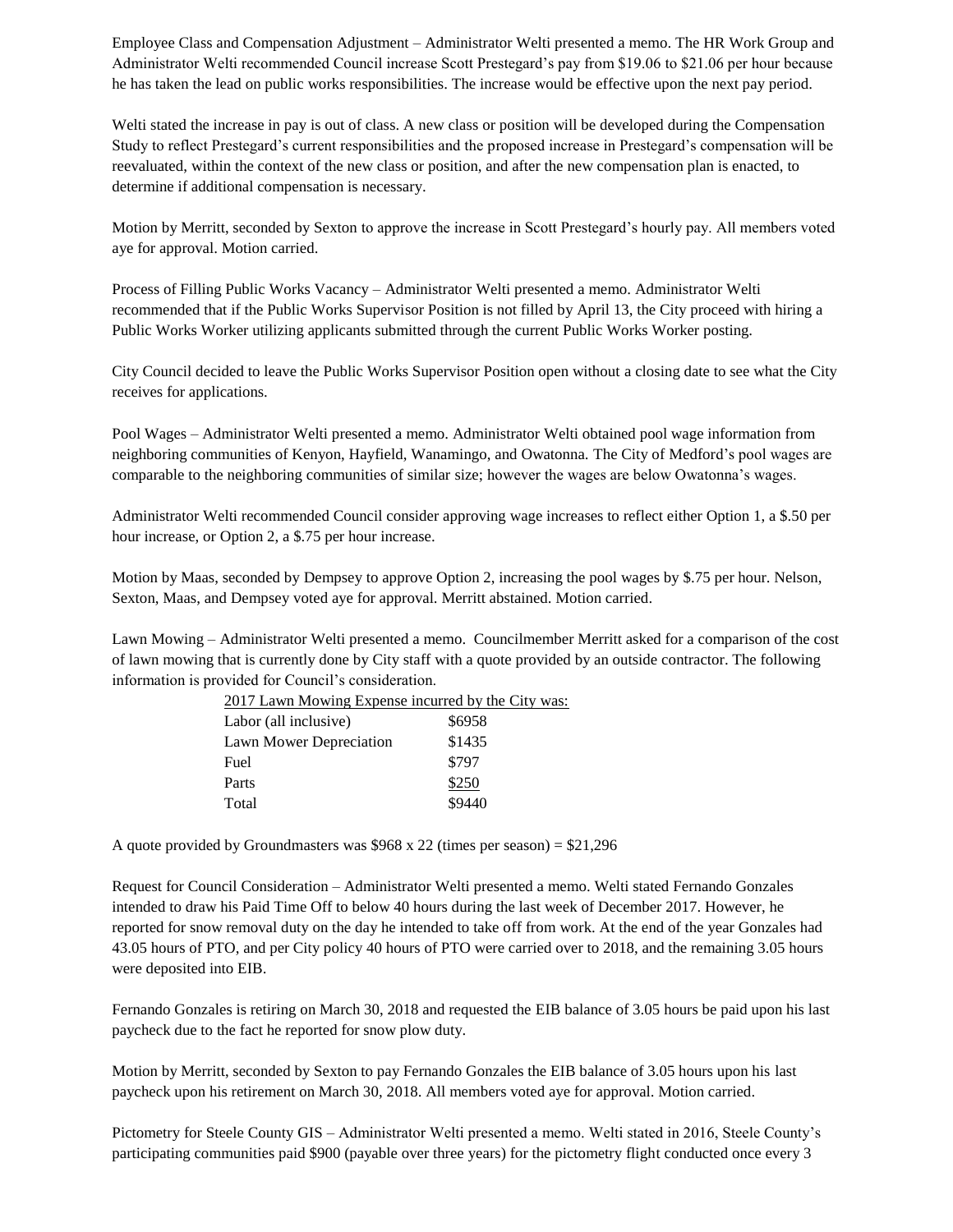years to update aerial images for its geographic information system (GIS). Welti stated Steele County is asking the City of Medford contribute \$1,200 (payable over three years) towards the 2019 Pictometry Flight.

Administrator Welti stated the City of Medford staff uses the GIS system on a regular basis. The quality of the images continues to get better each time a flight is conducted and the additional \$100 per year would be well worth the investment.

Motion by Dempsey, seconded by Sexton to approve the additional \$100 per year for the 2019 Pictometry Flight. All members voted aye for approval. Motion carried. Regular City Council Meeting – Monday, April 23, 2018, 7:00 p.m. Board of Appeal and Equalization Meeting – Wednesday, April 25, 2018, 7:00 p.m.

Motion by Maas, seconded by Dempsey to adjourn the Regular City Council Meeting at 8:40 p.m.

| Minutes approved at | meeting.    |
|---------------------|-------------|
|                     |             |
| Submitted by        | City Clerk. |

| Signeo |   |
|--------|---|
|        | . |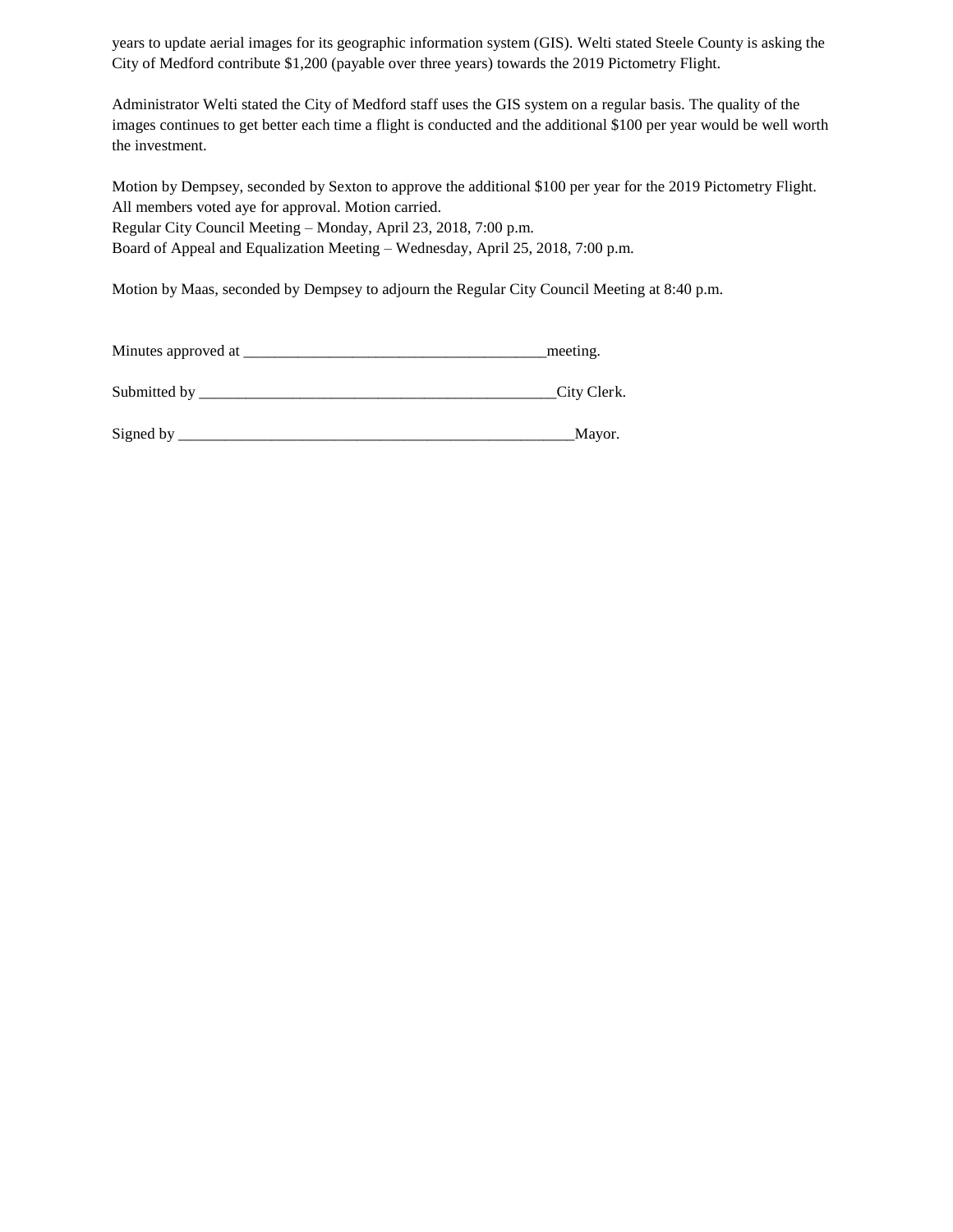Regular Council Meeting April 23, 2018 7:00 p.m. City Hall

Members present were Nelson, Sexton, Maas, Merritt, and Dempsey.

Members absent: None.

City Staff and consultants in attendance were Andy Welti, Elizabeth Jackson, Scott Prestegard, Mark Rahrick, Joe Duncan, Tom Olinger, and Mike Bubany.

Others in attendance were Scott Kozelka, Chris Baldwin, Erin Sammon, Annie Harman, and Kelly Schwartz.

Mayor Nelson called the meeting to order at 7:00 p.m.

Pledge of Allegiance.

Concerns/Requests from the General Public and Organizations: None.

Agenda – Motion by Sexton, seconded by Merritt to approve the agenda as presented. All members voted aye for approval. Motion carried.

Straight River Days and Civic Club Requests – The chairperson of the Civic Club, Erin Sammon presented the different events that will be held during Straight River Days, June 14-16, 2018. Thursday evening is the  $5<sup>th</sup>$  annual Miss Medford Pageant. Friday will be the parade and the party in the park with a band. Saturday will be many events throughout the City.

Parade Permit Request and waiving the parade permit fee.

The Civic Club is requesting temporary golf cart permits for the weekend of Straight River Days.

Motion by Dempsey, seconded by Merritt to approve the parade permit and golf cart passes for the Civic Club for Straight River Days, waiving the parade and golf cart permit fees. All members voted aye for approval. Motion carried.

Auditors 2017 Final Audit Report – Tom Olinger presented the management letter to the City Council. Mr. Olinger gave a brief recap of how all the funds did for 2017. General Fund revenues came in higher than expenditures. Expenditures were lower than budgeted.

The cash balance of the water and sewer funds is increasing. The Municipal Liquor Store Fund had an increase in cash of approximately \$14,000.00

Consent Agenda- Agenda items are approved by one motion unless a Council members requests separate action.

Approval of the March 26, 2018 regular meeting minutes.

Approval of the March and April city and liquor store bills.

Approval of the March check register numbers E3175-E3197, 14678-14708, and 46305-46378.

Motion by Sexton, seconded by Merritt to approve the consent agenda as presented. All members voted aye for approval. Motion carried.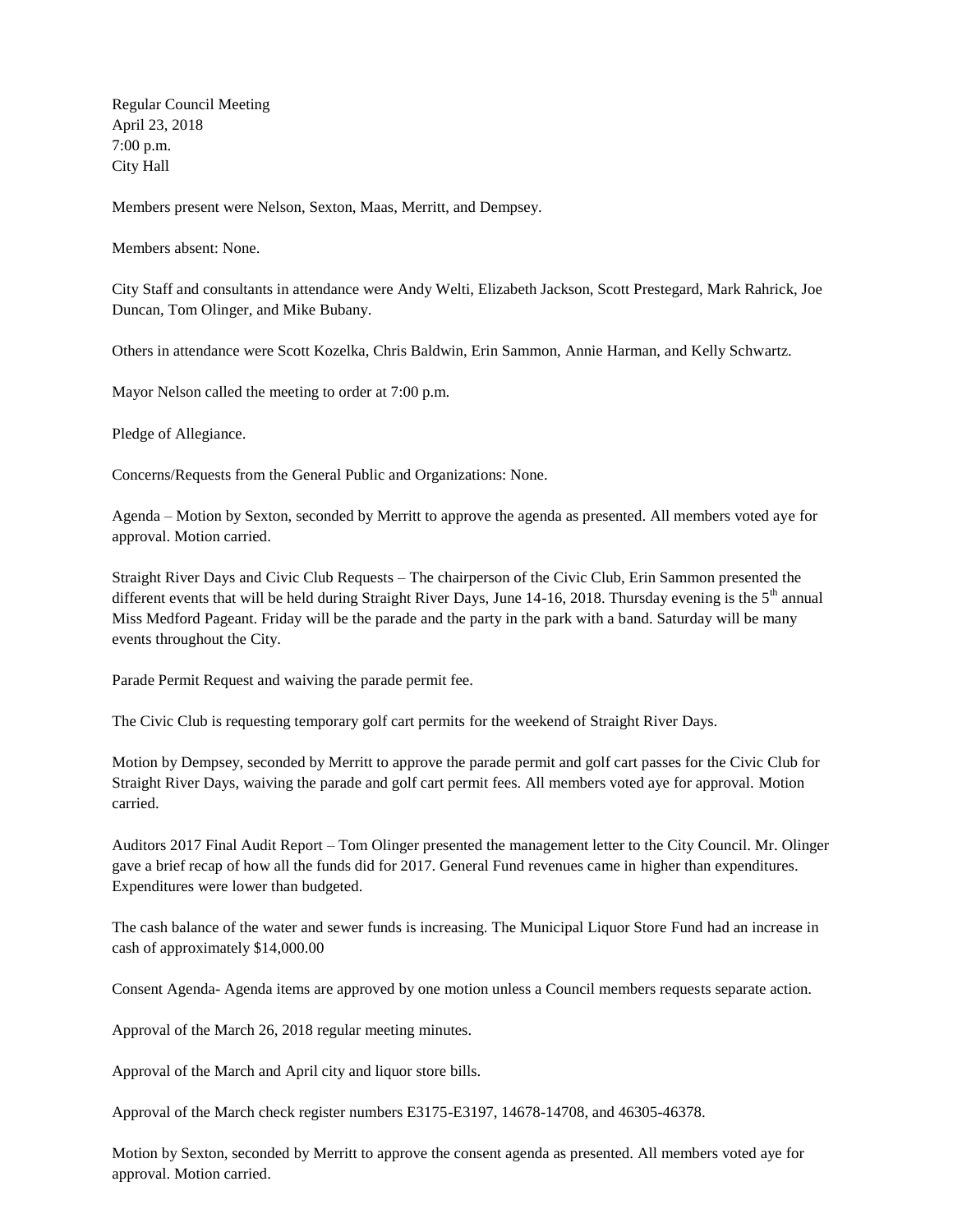Mayor's Report – City Council had no questions concerning Mayor Nelson's report.

Planning & Zoning Board – did not meet.

EDA Board – Administrator Welti presented the minutes. The EDA Board made a recommendation to Council to approve a contribution up to \$2,000.00 of EDA funds to the Medford CGI Sign Project. Motion by Merritt, seconded by Dempsey to approve the EDA Board's recommendation for the City to contribute up to \$2,000.00 of EDA funds to the Medford CGI Sign Project. All members voted aye for approval. Motion carried.

CEDA Coordinator Report – Administrator Welti presented the report.

Park Board – did not meet.

Veterans Committee – Clerk Jackson presented the minutes. The Veterans Committee approved paying for 3 directional signs to be purchased.

City Attorney – none.

City Engineer – City Engineer Joe Duncan gave a brief recap of the bids received for the 2018 Street Project. The lowest responsible bidder for the full contract in the amount of \$298,198.79, which includes the base bid and alternate #1 ( $3<sup>rd</sup>$  Ave SE street repair) and alternate #2 (street patching throughout the City) was R.A.W. Construction of Faribault.

Resolution 2018-01 Accepting Bid – Motion by Sexton, seconded by Maas to approve Resolution 2018-01. All members voted aye for approval. Motion carried.

Mike Bubany, David Drown & Associates, 2018 Street Project financing recommendations – Mike Bubany presented recommendations to Council for financing the 2018 Street Project. The preferred recommendation was to use a MIDI loan with a 10 year term. Bubany recommended Council authorize City staff to submit a loan application to MN Rural Water Association for funding for the 2018 Street Project.

Motion by Maas, seconded by Dempsey to approve the recommendations and authorize staff to submit a loan application to MN Rural Water Association. All members voted aye for approval. Motion carried.

City Administrator – Administrator Welti presented a memo.

Administrator Welti stated he attended the monthly project management team meeting for the Co Rd 12 reconstruction project. Welti stated he attended the April state work group meeting on behalf of MAOSC for the purpose of reviewing MPCA permit fees. Welti stated he attended the MAOSC meeting to provide a report on the MPCA advisory group work.

Welti stated interviews of lifeguards for the 2018 pool season had been conducted. Welti will continue to make contacts in an attempt to recruit and hire lifeguards for the 2018 season.

Welti stated the former school football field site and a parcel of land to the south of the Medford Schools had generated interest from local builders and developers who have inquired about development in Medford.

City Clerk – none.

Public Works – Scott Prestegard presented a memo. Public works staff performed general maintenance on the trucks. Prestegard stated training of the new public works employee was going well. Both public works employees attended the MSHA class in Owatonna. Public works is working on potholes.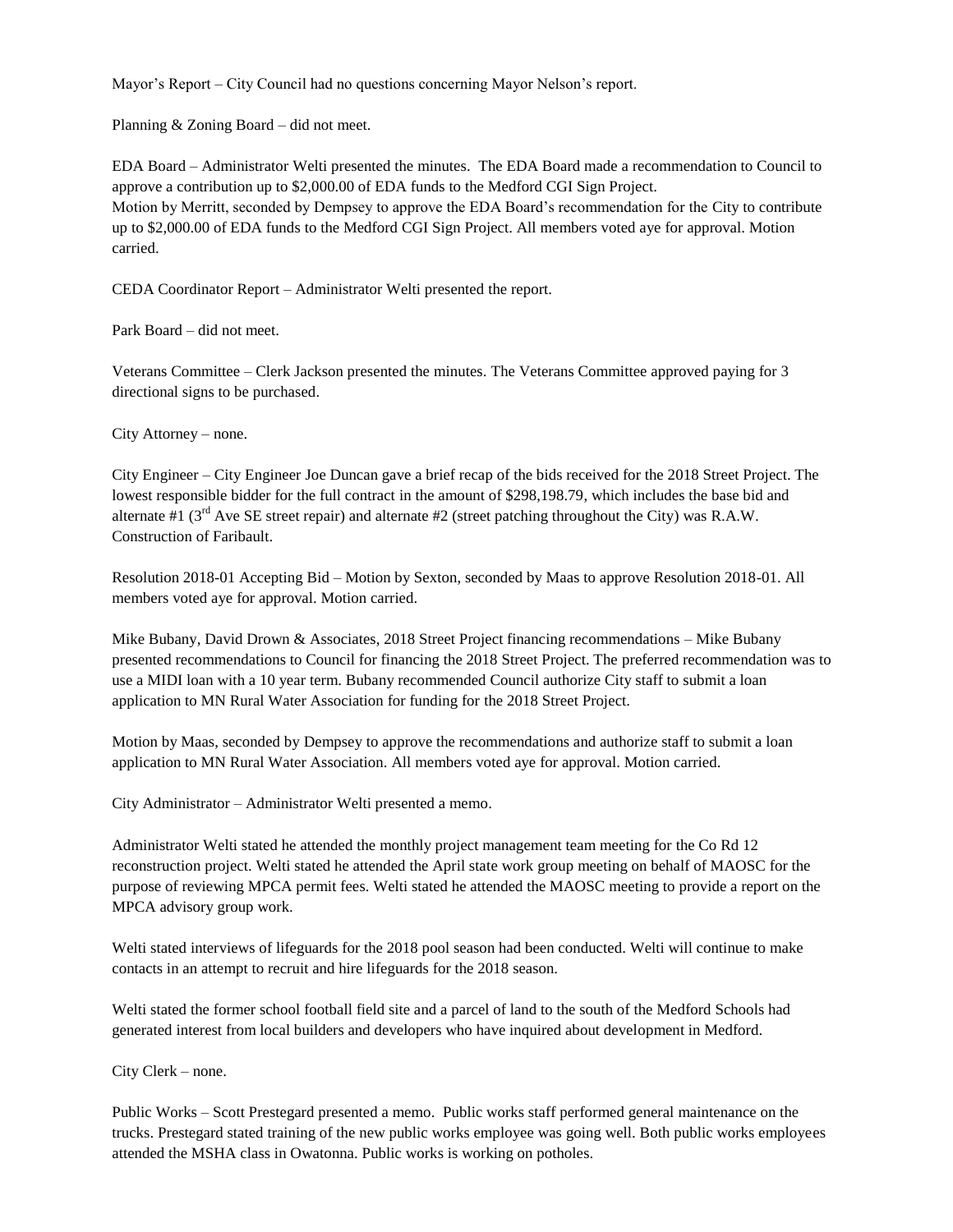Fire Department – none.

New Business –

Classification and compensation study benchmarks – Administrator Welti presented a memo. Welti stated Tessia Melvin with David Drown & Associates had developed a list of benchmark cities. These cities will be surveyed and the data collected will be used to create a set of recommendations for compensation.

Tessia Melvin also proposed the jobs to be benchmarked. All jobs will be evaluated; however, additional survey work will be conducted on the benchmark jobs.

The goal would be to have the recommendations presented to Council by the end of June so they could be incorporated into the preliminary budget.

Motion by Maas, seconded by Merritt to approve the benchmark cities and jobs recommended by Tessia Melvin with David Drown & Associates, with the addition of Blooming Prairie and Dundas to the benchmark cities. All members voted aye for approval. Motion carried.

2018 pool staffing – Administrator Welti recommended to the City Council to hire Sydney Langeslag, pool manager, Morgan Langeslag, assistant pool manager, Ben Sutcliffe, Madison Schletty, Mikayla Savig, Halli Zumbrenen, Brock Merritt, and Brayden Beede as lifeguards.

2018 Pool Season Staff Wages:

Pool Manager \$13.50/hour Assistant Pool Manager \$11.50/hour WSI & Teach Lessons \$11.00/hour WSA (if applicable) \$10.50/hour Returning Lifeguard \$10.50/hour New Lifeguard \$10.25/hour

Motion by Sexton, seconded by Dempsey to approve the recommendations for the hiring of the 2018 pool season employees. Nelson, Sexton, Maas, and Dempsey voted aye for approval. Merritt abstained. Motion carried.

Lifeguard Training – Administrator Welti presented a memo. Welti obtained lifeguard training fee information from neighboring communities. Lifeguards are required to obtain Lifeguard/First Aid/CPR/AED certification, which must be renewed every two years.

To teach swimming lessons, lifeguards must also obtain Water Safety Instructor Certification, which must be renewed every two years.

Lifeguards – City 1: Certification \$150 – No reimbursement.

 Recertification \$75 (non-resident), \$29(resident), If recertifying, City will cover cost for the 10 hour course.

City 2: Certification \$185 – Reimbursed \$150 after 3 months, Recertification \$29

WSI - City 1: Certification  $$150 - if$  already a lifeguard, City will reimburse City 2: Certification \$250 – City reimburses up to \$100, Community Ed reimburses up to \$100, can renew online for free.

Suggested Lifeguard and WSI Certification Reimbursement Policy –

A lifeguard who has obtained an initial lifeguard certification is eligible for reimbursement of up to \$125 for the cost of the initial certification. The guard must work an entire pool season to receive the reimbursement. A copy of the invoice for the course must be submitted to the City within a month of the end of the pool season.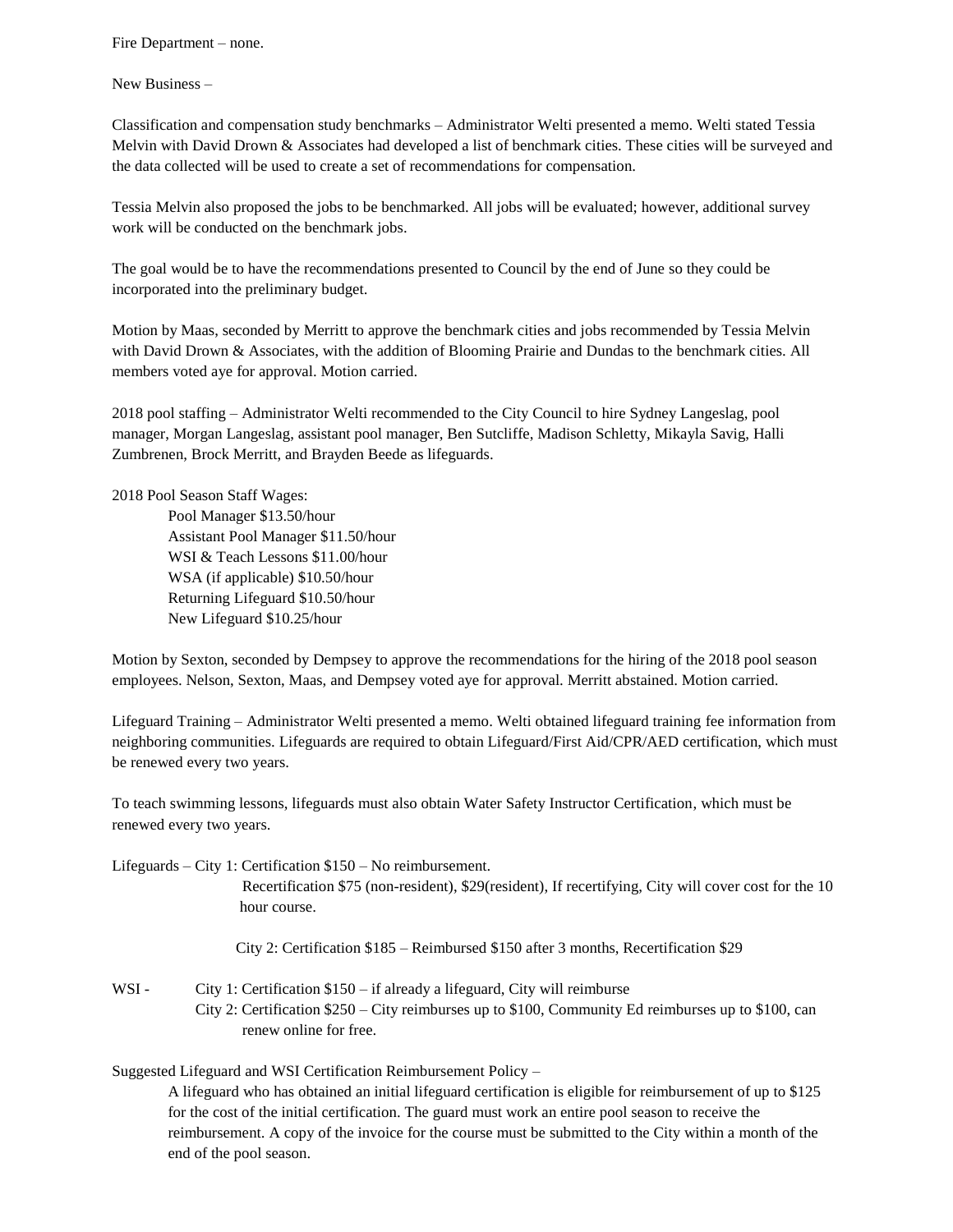A lifeguard who has obtained an initial WSI certification is eligible for reimbursement of up to \$150 for the cost of the initial certification. The guard must work an entire pool season as a WSI to receive the reimbursement. A copy of the invoice for the course must be submitted to the City within a month of the end of the pool season.

Council tabled the Lifeguard Training Reimbursement policy.

Process of filling public works vacancy – Administrator Welti presented a memo. Welti stated interview for the Public Works Supervisor position were conducted on April 11, 2018. The City received three applicants.

An offer was made to the top candidate, who chose to stay with his current City. The second applicant came to the interview and informed the panel that the applicant would no longer be in the running because of circumstances beyond our control. The third applicant withdrew his application the day of the interview.

Administrator Welti recommended to Council to leave the position open in an effort to recruit a Public Works Supervisor. At a later date, a special meeting could be called to move to hiring a worker or pursuing other options.

Council consensus was to continue discussions on additional options for the Public Works vacancy.

Regular City Council Meeting – Monday, May 21, 2018, 7:00 p.m. Board of Appeal & Equalization Meeting – Wednesday, April 25, 2018, 7:00 p.m. Annual League of Minnesota Cities Conference – June 20-22, St Cloud

Motion by Maas, seconded by Dempsey to adjourn the Regular City Council meeting at 8:45p.m.

| Minutes approved at | meeting.    |
|---------------------|-------------|
| Submitted by        | City Clerk. |
| Signed by           | Mayor.      |

City Council Board of Appeal and Equalization April 25, 2018 7:00 p.m. City Hall

Members present were Nelson, Sexton, and Dempsey.

Members absent were Maas and Merritt.

City Staff and consultants in attendance were Andy Welti and Elizabeth Jackson.

Others attending were William Effertz, Steele County Assessor's Office, Tyler Diersen, Assistant County Assessor, Brian Anderson, Steele County Appraiser, John Iverson, and Jason Brandvold.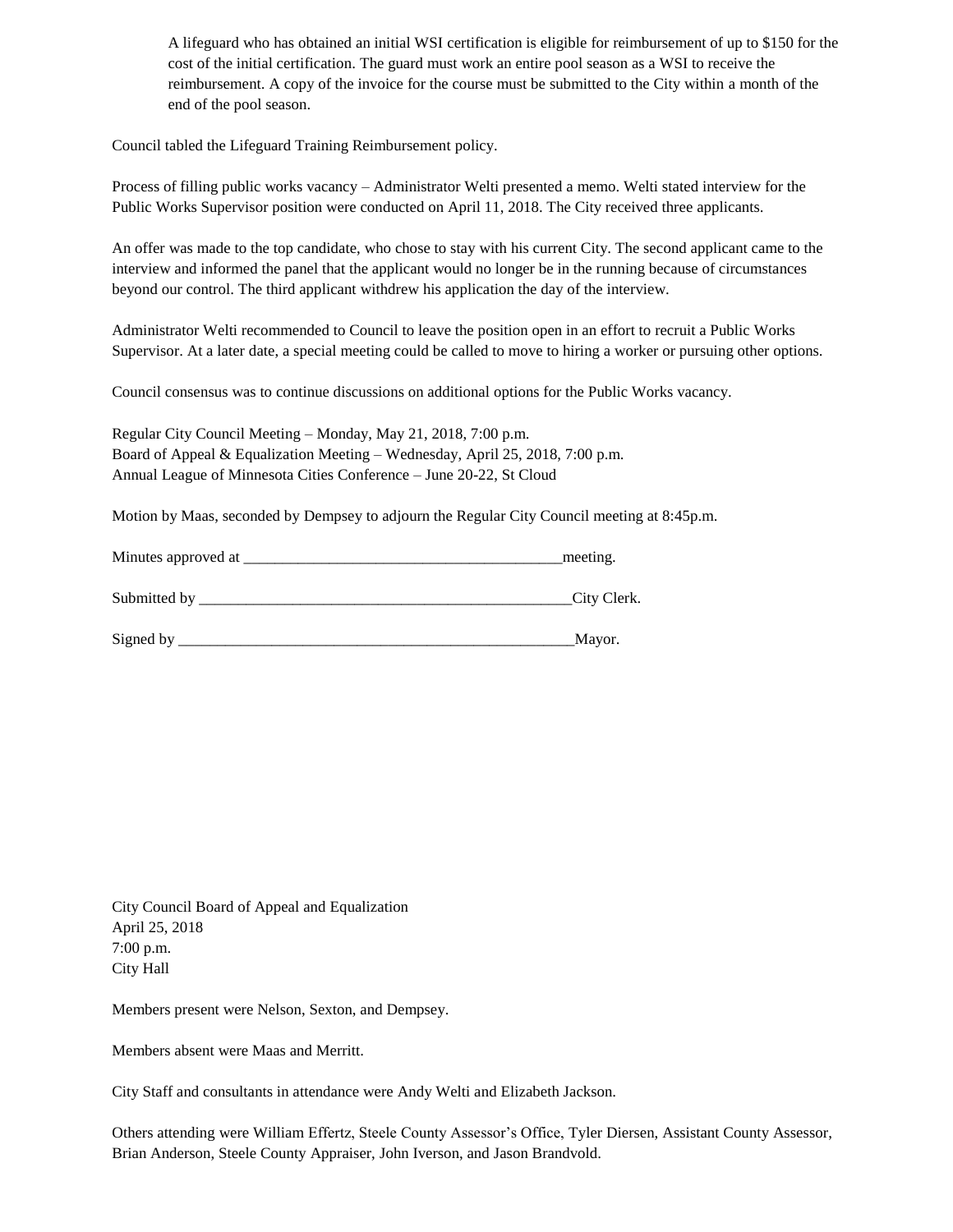Mayor Nelson called the meeting to order at 7:17 pm.

The purpose of Board of Appeal and Equalization is to allow property owners the opportunity to review their market value for tax purposes as set by the Steele County Assessor's office.

William Effertz presented highlights of the 2017 assessment report. The total market value of the City of Medford increased from \$70 million to \$80.4 million, which is an increase of 15%. The median value increased from \$147,050 to \$169,050, which is an increase of 14.96%.

John and Lylia Iverson, parcel #16-100-1708. John Iverson asked for an explanation of the increased market value of his home. A meeting will be set-up for the assessor to visit the property. Tonight's recommendation from the assessor would be to not adjust the market value at this time.

Jason and Terry Brandvold, parcel #16-122-0201. Jason Brandvold asked for an explanation of the increased market of his home. A meeting will be set-up for the assessor to visit the property. Tonight's recommendation from the assessor would be to not adjust the market value at this time.

Motion by Nelson, seconded by Sexton not to make adjustments to the market value of the Iverson property and the Brandvold property and defer to the County. All members voted aye for approval. Motion carried.

Seven property owners contacted Steele County before tonight's meeting. The assessor's office made recommendations on the following properties:

Jason Underdahl, parcel #16-100-3420. Steele County is not recommending an adjustment to the market value at this time.

Richard and Betty Quiring, parcel #16-114-0302. Steele County is not recommending an adjustment to the market value at this time.

Jay and Betsy Chambers, parcel #16-115-0405. Steele County is not recommending an adjustment to the market value at this time.

Robert and Stephanie Bonner, parcel #16-114-0301. Recommendation to decrease market value from \$379,100 to \$305,000

Andrew and Whitney Winkels, parcel #16-115-0407. Recommendation to decrease market value from \$437,400 to \$388.000.

Ryan and Anne Hemann, parcel #16-117-0107. Recommendation to decrease market value from \$396,000 to \$354,300.

William and Clara Heyer, parcel #16-118-0102. Recommendation to decrease market value from \$370,300 to \$332,900.

Motion by Dempsey, seconded by Sexton to approve the recommendations as presented from the Steele County Assessor's office. All members voted aye for approval. Motion carried.

Motion by Sexton, seconded by Dempsey to adjourn the Board of Appeal and Equalization meeting at 7:37 p.m.

Minutes approved at the meeting.

Submitted by  $\Box$ 

Signed by \_\_\_\_\_\_\_\_\_\_\_\_\_\_\_\_\_\_\_\_\_\_\_\_\_\_\_\_\_\_\_\_\_\_\_\_\_\_\_\_\_\_\_\_\_Mayor.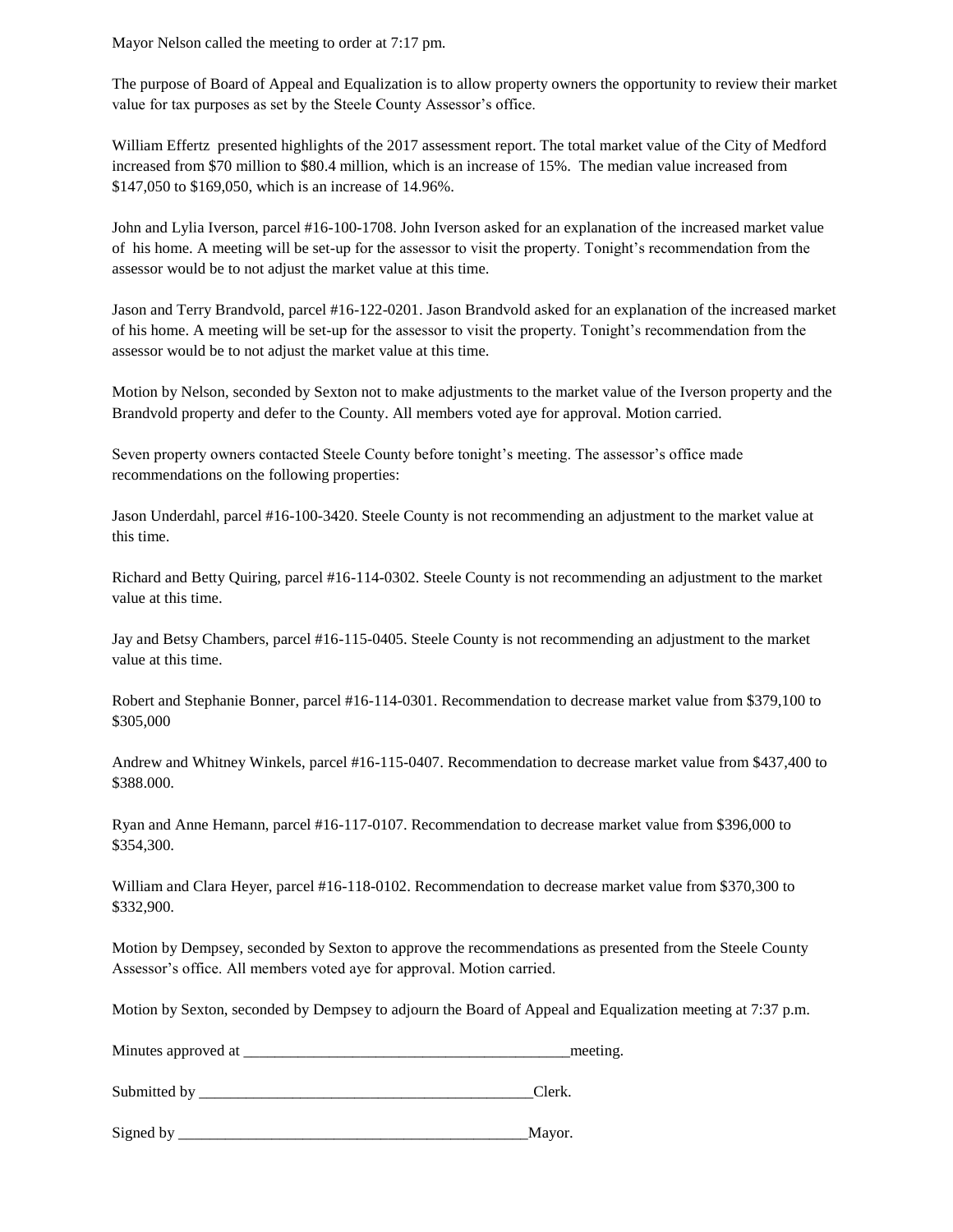Regular City Council Meeting May 21, 2018 7:00 p.m. City Hall

Members present were Nelson, Sexton, Maas, and Merritt.

Members absent: Dempsey.

City Staff and consultants in attendance were Andy Welti, Elizabeth Jackson, Scott Prestegard, Mark Rahrick, and Mike Bubany.

Others in attendance were Rick Hager, Greg Sanborn, Rich Kucera, Kelly Schwartz, and Chris Baldwin.

Mayor Nelson called the meeting to order at 7:01 p.m.

Pledge of Allegiance.

Concerns/Requests from the General Public and Organizations: None.

Agenda – Motion by Sexton, seconded by Nelson to approve the agenda as presented. All members voted aye for approval. Motion carried.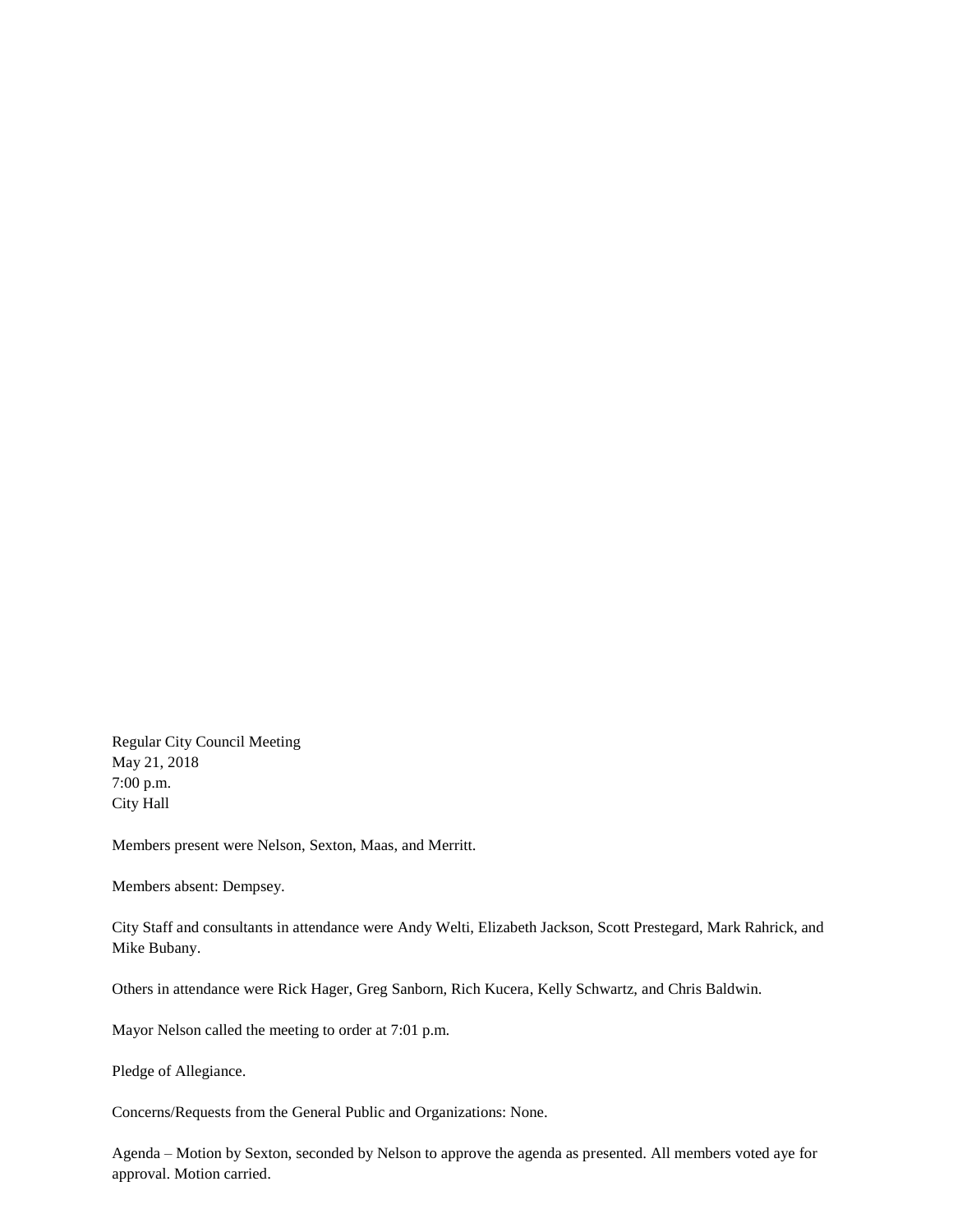Consent Agenda – Agenda items are approved by one motion unless a Council member requests a separate action.

Approval of the April 23, 2018 regular meeting minutes and the April 25, 2018 Board of Appeal and Equalization meeting minutes.

Approval of the April and May City and Liquor Store bills.

Approval of the April check register numbers E3198-E3218, 14709-1477, and 46379-46453.

Approval of LMCIT Liability Coverage – Waiver Form

Motion by Maas, seconded by Sexton to approve the consent agenda as presented. All members voted aye for approval. Motion carried.

Mayor's Report – City Council had no questions concerning Mayor Nelson's report.

Planning & Zoning Board – Administrator Welti stated the Planning and Zoning Board had a public hearing on a lot combination request from Andrew Nevils. Nevils requested Lot 7, Block 40, Johnson & Company's Addition (Parcel No. 16-101-4007) and Lot 1, Block 3, Jones First Addition (Parcel No. 16-105-0301) be combined.

Welti stated the Planning and Zoning Board recommended Council approve the lot combination request from Andrew Nevils. Motion by Sexton, seconded by Maas to approve the lot combination. All members voted aye for approval. Motion carried.

Administrator Welti presented the minutes from the Planning and Zoning Board. Welti stated the Planning and Zoning Board discussed fence setbacks for I-1. The Planning and Zoning Board discussed the distance, possible reasons for a 10 foot setback and wanted more information as to fence setback distances of similar districts in other communities.

Administrator Welti stated he reviewed with the Planning and Zoning Board, a memo drafted by the City Attorney, and a memo created by the League of Minnesota Cities regarding variances.

EDA Board – did not meet.

Park Board – did not have quorum.

City Attorney – none.

City Engineer –

Mike Bubany, David Drown & Associates, 2018 Street Project Resolution 2018-11, Authorizing the Issuance, Sale and Delivery of \$308,000 G.O. Improvement Bond, Series 2018-A; 2018 Street Improvement 2018-01

Mike Bubany gave Council an updated overview on the G.O. Improvement Bond process.

Administrator Welti stated one change to Resolution 2018-11 upon verification from bond counsel. Section 2.01, Interest Rate and Principal Maturities needed to be amended to read "The Note shall bear interest at the annual rate of 3.90 percent and shall mature on the dates and in the installment amounts shown below:

Motion by Maas, seconded by Sexton to approve Resolution 2018-11 as amended. All members voted aye for approval. Motion carried.

City Administrator – Administrator Welti presented a memo. Welti stated he attended the monthly project management team meeting for the Co Rd 12 reconstruction project. Welti stated the engineers discussed whether to upsize and replace a culvert directly south of the Outlet Center.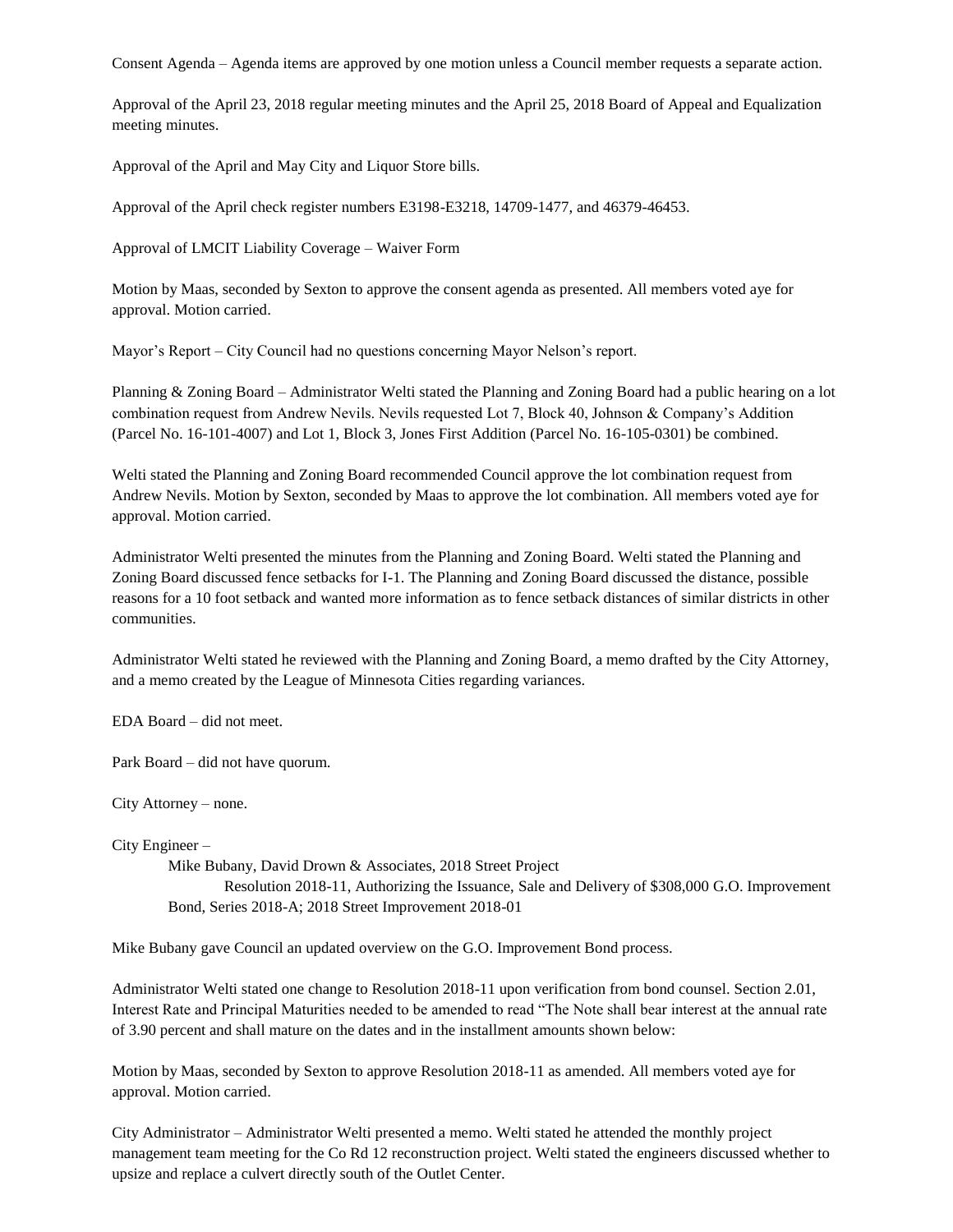Welti stated he attended the May state work group meeting on behalf of MAOSC for the purpose of reviewing MPCA permit fees.

Welti stated City Engineer, Joe Duncan will provide an update to Council as soon as the initial project management meeting has been scheduled with the contractor who will be completing the 2018 Street Improvement Project. It is tentatively scheduled to begin mid-July 2018.

Welti stated he met with a developer who had made an offer on the former school athletic field site.

Welti stated the HVAC system was replaced at the Muni. City staff has been preparing for Straight River Days. Welti stated he plans on attending the League of Minnesota Cities annual conference June 20-22 in St. Cloud.

Welti stated a Planning and Zoning special meeting will be held on June 4, 2018 to hear a variance request for a proposed principal structure setback.

City Clerk – Jackson gave Council a brief update on the Minnesota Municipal Clerk's Institute that she attended April 30-May 4.

Public Works – Scott Prestegard presented a memo. Prestegard stated staff continued to repair potholes, and preform general maintenance on trucks. Scott Mittelstaedt attended a CPO class in Rochester. Prestegard stated staff was preparing the pool for the season. Prestegard stated the street sweeping was completed.

### Fire Department -

Bid SCBAs – Administrator Welti presented a memo. The Medford Fire Department had been awarded a FEMA grant to purchase SCBA packs. The FEMA grant will cover approximately 95% of the cost. The Fire Department and Administrator Welti have coordinated the bid effort.

Motion by Sexton, seconded by Merritt authorizing the City to prepare and publish the bid request for the purchase of the Medford Fire Department SCBA equipment. All members voted aye for approval. Motion carried.

2018 Pool Staffing – Administrator Welti presented a memo. Administrator Welti and Clerk Jackson recommend Council approve the hiring of the following 2018 Pool Staff:

| Pool Manager & WSI            | Sydney Langeslag        |
|-------------------------------|-------------------------|
| <b>Assistant Pool Manager</b> | Morgan Langeslag        |
| Returning Lifeguard & WSI     | Allie Keilen            |
| Returning Lifeguard & WSI     | <b>Ben Sutcliffe</b>    |
| Returning Lifeguard           | <b>Madison Schletty</b> |
| Returning Lifeguard           | Mikayla Savig           |
| New Lifeguard                 | Halli Zumbrenen         |
| New Lifeguard                 | <b>Brock Merritt</b>    |
| New Lifeguard                 | Brayden Beede           |
| New Lifeguard                 | <b>Gunner White</b>     |
|                               |                         |

Motion by Maas, seconded by Sexton to approve the hiring of the 2018 Pool Staff. Nelson, Sexton, and Maas voted aye for approval. Merritt abstained. Motion carried.

Lifeguard training – Administrator Welti presented a memo. Administrator Welti presented a potential Lifeguard and WSI Certification Reimbursement Policy as follows:

A lifeguard who has obtained an initial lifeguard certification is eligible for reimbursement of up to half of the cost of the initial certification. The guard must work an entire pool season to receive the reimbursement. A copy of the invoice for the course must be submitted to the City within a month of the end of the pool season.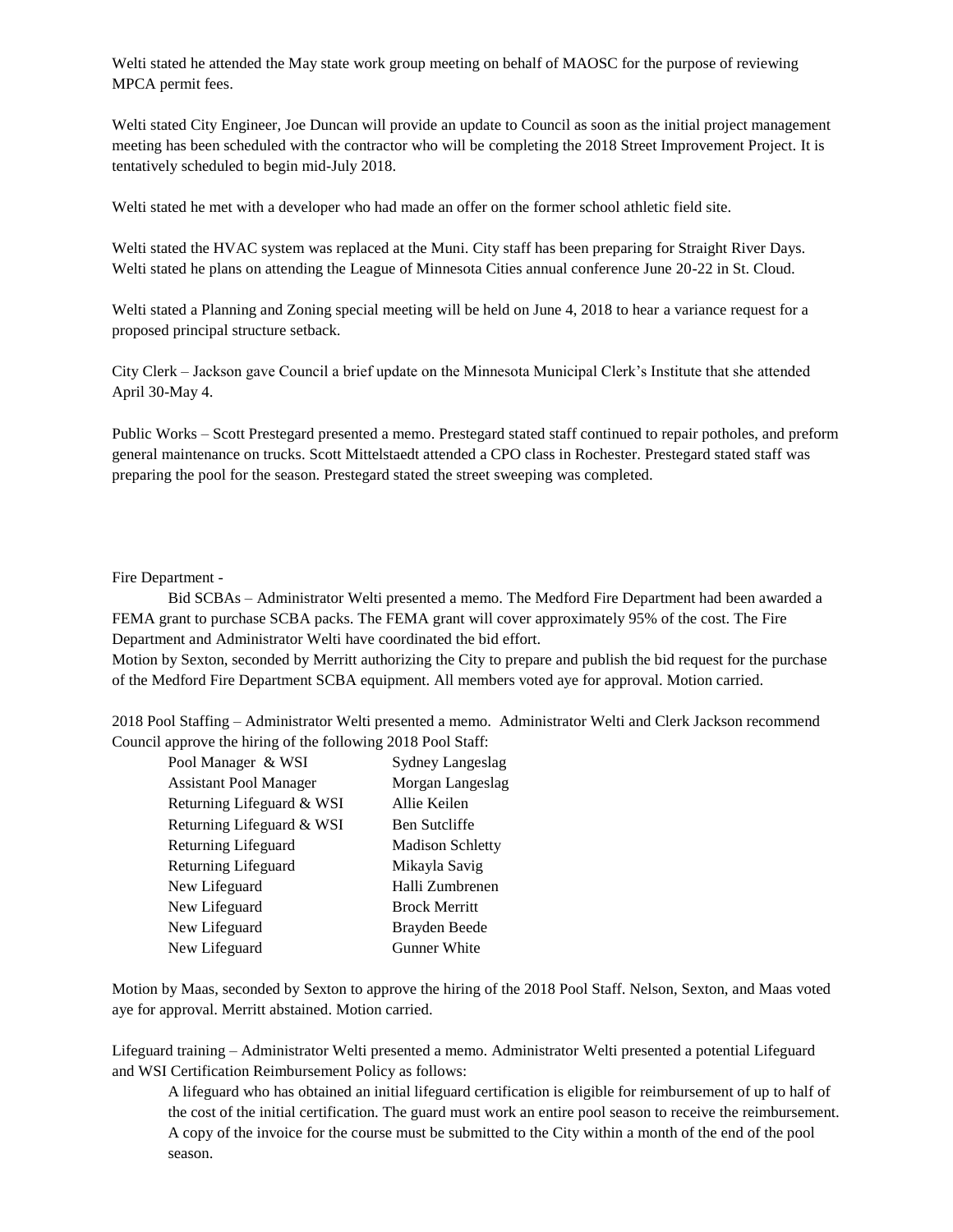A lifeguard who has obtained an initial WSI certification is eligible for reimbursement of up to half of the cost of the initial certification. The guard must work an entire pool season as a WSI to receive the reimbursement. A copy of the invoice for the course must be submitted to the City within a month of the end of the pool season.

Motion by Maas, seconded by Sexton to approve the Lifeguard and WSI Certification Reimbursement Policy as stated. Nelson, Maas, and Sexton voted aye for approval. Merritt abstained. Motion carried.

Medford Beautification Committee request - A memo was sent to Administrator Welti requesting \$1,400 to pay 2017's outstanding debts and to kick off the project for 2018. The Medford Beautification Committee organizes and maintains the planters on Main Street.

Council consensus wanted more information on the planter project, costs, and donations.

CGI signs-easement expense – Administrator Welti presented a memo. Welti stated the CGI sign project is moving forward and had obtained permission from property owners to place signs upon properties. City Attorney Rahrick provided an estimate of approximately \$1,000 to draft three easements for the CGI project to move forward.

Motion by Maas, seconded by Sexton to cover \$1,000 of the easement expense with the EDA contribution approved at the April Council meeting. All members voted aye for approval. Motion carried.

Public Works pickup truck purchase – Administrator Welti presented a memo. Welti and City staff recommended purchasing a ½ ton pickup truck; it will be able to pull a trailer and haul equipment or materials. Staff will proceed with selecting the pickup truck, obtaining quotes, and presenting quotes to Council at the June meeting.

Public Works job posting – Administrator Welti presented a memo. Welti recommended the City proceed with posting and hiring a PT Public Works Worker (temporary position, pay based on experience, approximately 10-20 hours per week). Council consensus was to post the position as temporary seasonal and 20+ hours a week.

Motion by Sexton, seconded by Merritt to post and hire a PT public Works Worker (temporary seasonal position, pay based on experience, 20+ hours a week). All members voted aye for approval. Motion carried.

Regular City Council Meeting – Monday, June 25, 2018, 7:00 p.m. League of Minnesota Cities Annual Conference – June 20-22, St. Cloud

Motion by Maas, seconded by Merritt to adjourn at 8:23 p.m.

| Minutes approved at | meeting. |
|---------------------|----------|
|                     |          |

Submitted by \_\_\_\_\_\_\_\_\_\_\_\_\_\_\_\_\_\_\_\_\_\_\_\_\_\_\_\_\_\_\_\_\_\_\_\_\_\_\_\_\_\_City Clerk.

Signed by \_\_\_\_\_\_\_\_\_\_\_\_\_\_\_\_\_\_\_\_\_\_\_\_\_\_\_\_\_\_\_\_\_\_\_\_\_\_\_\_\_\_\_\_\_Mayor.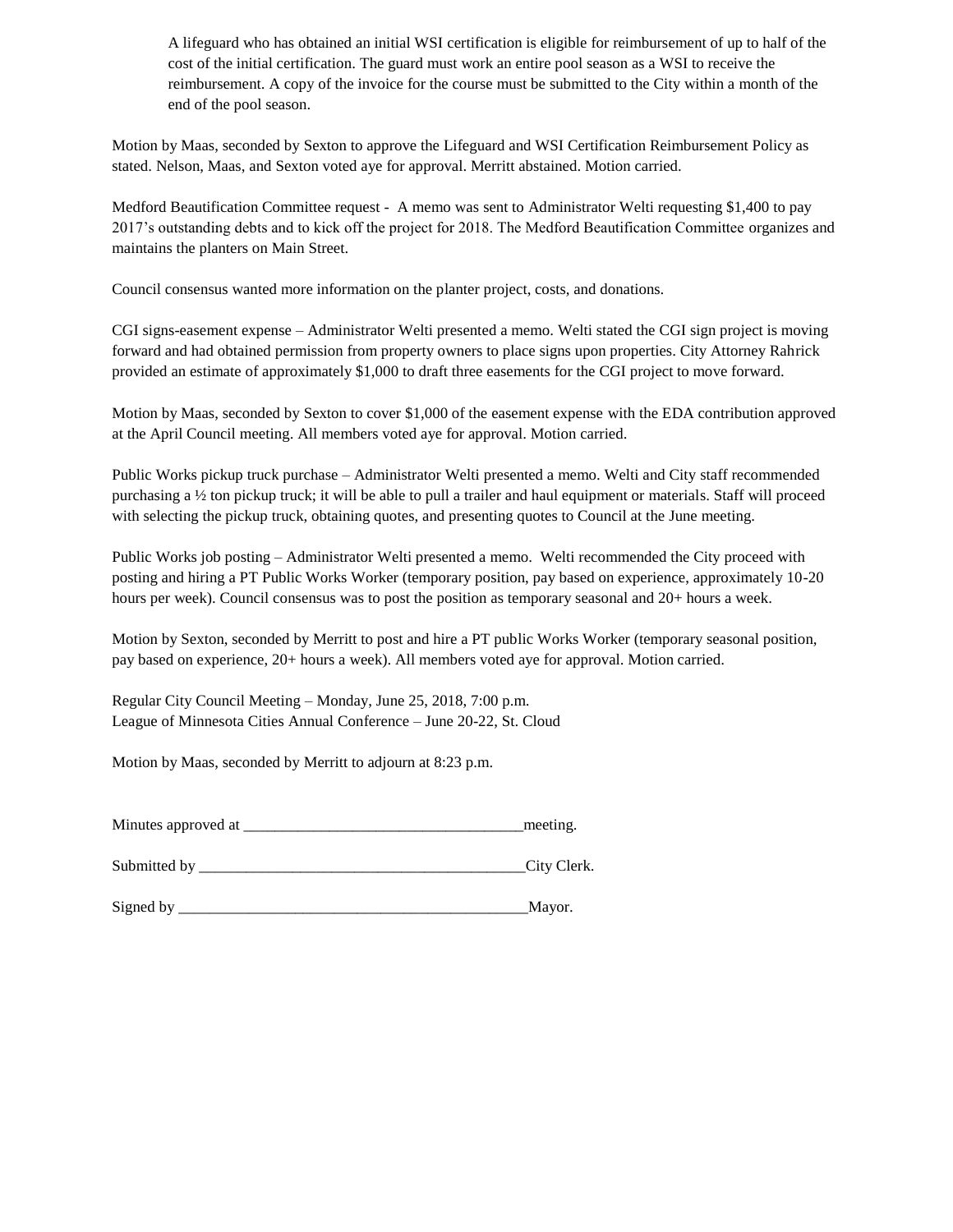Regular Council Meeting June 25, 2018 7:00 p.m. City Hall

Members present were Nelson, Sexton, Maas, Merritt, and Dempsey.

Members absent: None.

City staff and others in attendance were Andy Welti, Elizabeth Jackson, Mark Rahrick, Scott Prestegard, and Joe Duncan.

Others in attendance were Kelly Schwartz, Rich Kucera, Rick Hager, Annie Granlund, Chris Baldwin, Mark Ristau, Madison Krenske, Rich Quiring, Craig Helgeson, Sylvia Archer, Jenny Jones, Richard Dicks, and Jackie Berg.

Mayor Nelson called the meeting to order at 7:00 p.m.

Pledge of Allegiance.

Mayor Nelson recognized Madison Krenske as the 2018 Miss Medford.

Concerns/Requests from the General Public and Organizations: None.

Agenda – Motion by Sexton, seconded by Dempsey to approve the agenda as presented. All members voted aye for approval. Motion carried.

Consent Agenda – Agenda items are approved by one motion unless a Council member requests separate actions.

Approval of the May 21, 2018 regular meeting minutes.

Approval of the May and June city and liquor store bills.

Approval of the May check register numbers E3219-E3239, 14745-14775, and 46454-46534.

Resolution 2018-16 Accepting Donation from Medford CGI in the amount of \$5.000.00 for the Medford CGI Sign Project.

Medford Municipal Liquor Store Temporary Liquor License.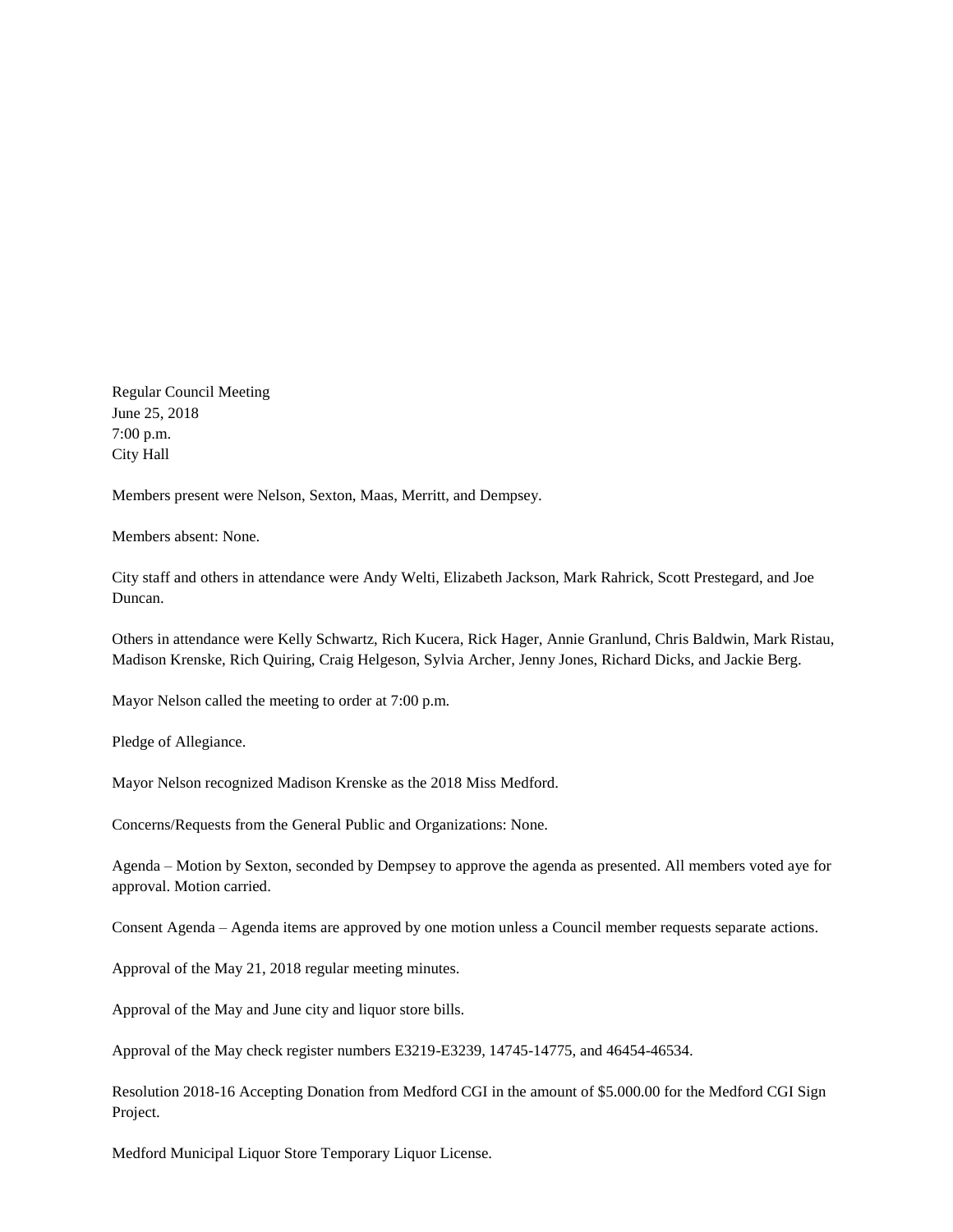Resolution 2017-17 Accepting Donation from Medford CGI in the amount of \$20,000.00 for the Medford CGI Projects.

Motion by Merritt, seconded by Sexton to approve the consent agenda as presented. All members voted aye for approval. Motion carried.

Mayor's Report – Council had no questions concerning Mayor Nelson's report.

Planning & Zoning Board – Chairman Quiring presented the minutes from the Joe Maas variance request public hearing.

Resolution 2018-13; Recommendation to Council to deny Joe Maas, front & rear yard setbacks variance request 311 3<sup>rd</sup> St NE; Lot 5 and N 20' of Lot 6 Block 28, Medford.

Motion by Sexton, seconded by Nelson to approve Resolution 2018-13; denying Joe Maas, front and rear yard setbacks variance. Sexton voted aye, Merritt voted nay, Dempsey voted nay, Maas abstained, Nelson voted aye. Motion failed.

Motion by Dempsey, seconded by Merritt to grant Joe Maas, front  $\&$  rear yard setbacks variance request 311 3<sup>rd</sup> St NE; Lot 5 and N 20' of Lot 6 Block 28, Medford. Sexton voted nay, Merritt voted aye, Maas voted aye, Dempsey voted aye, Nelson voted nay. Motion carried.

EDA Board – Administrator Welti presented the minutes from the EDA meeting. Welti stated Donna Mack from CEDA presented a façade improvement program. EDA members reviewed the program description and forms. The program would provide a minimum of \$500 and a maximum of \$2,500 of assistance to a business that would improve the façade of a building within the city limits of Medford. The assistance cannot exceed 50% of the total project cost.

The EDA Board recommended Council approve the Business Façade Improvement Program. Motion by Nelson, seconded by Merritt to approve the Business Façade Improvement Program. All members voted aye for approval. Motion carried.

Administrator Welti presented the CEDA's Coordinator's Report.

Park Board – did not meet.

City Attorney – none.

City Engineer –

- A. 2018 Street Project Update Joe Duncan stated the preconstruction meeting is set for July 10, 2018. The 2018 Street Project is tentatively slated to begin the week of July 16, 2018.
- B. Former school football field site development The developer that has a purchase agreement with the Medford School District for the former school football field site has soil sampling and preliminary engineering analysis conducted. The developer's engineer contacted the City and spoke with engineer Joe Duncan about the findings. The engineer recommended the developer not proceed with development of the site unless an emergency over flow or another solution to address the site's storm water is provided.

In 2015, Council initiated a Preliminary Engineering Report, 2015 Street & Utility Improvements, Southeast Area Storm Sewer Third Ave SE to Second Ave NE. The report did not include an emergency over flor nor specifically addressed providing a solution for storm water generated from the site upon it being developed.

Joe Duncan and Administrator Welti discussed possible storm water solutions, however, without survey data, final solutions cannot be determined.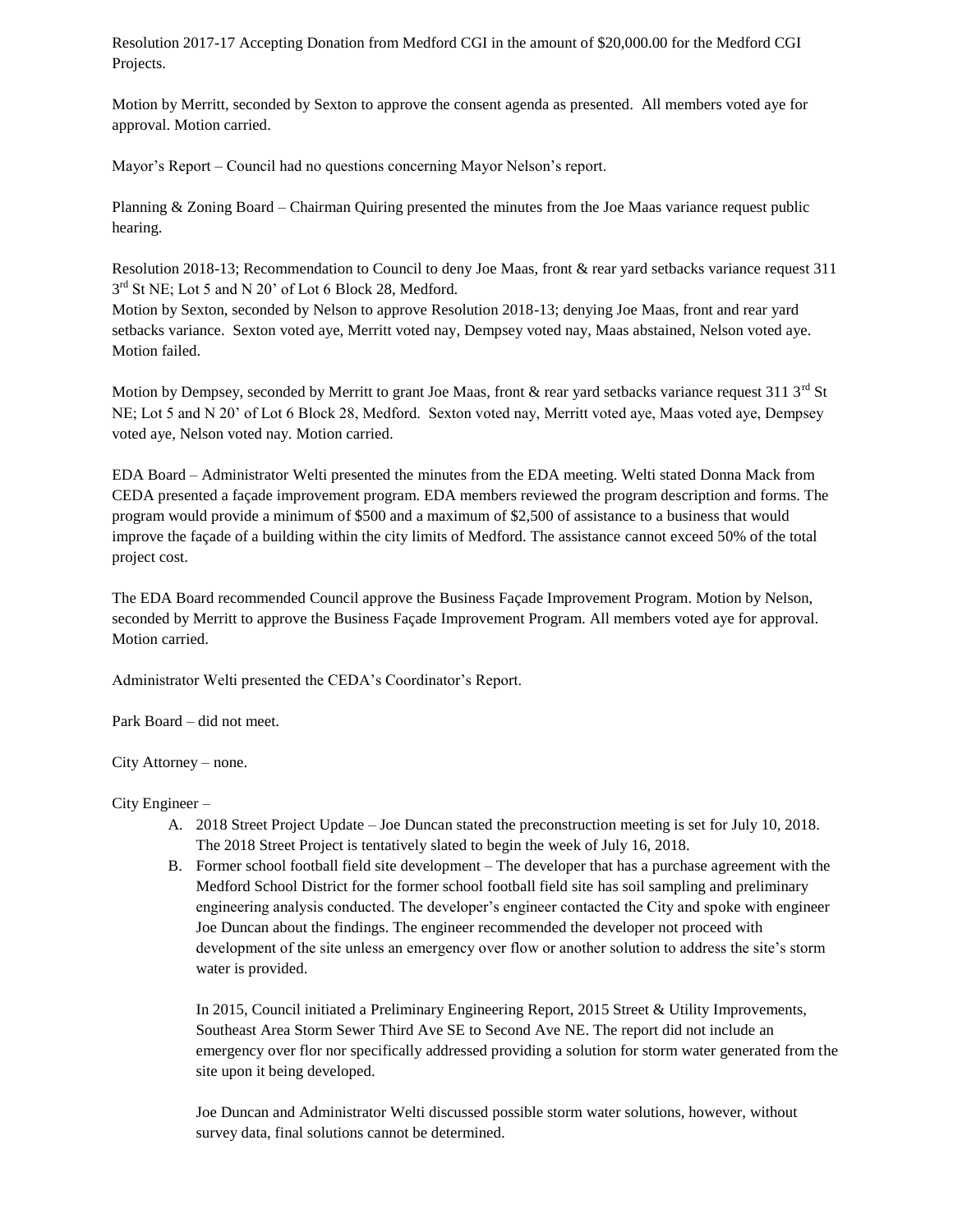Motion by Sexton, seconded by Nelson to authorize up to one-third of the cost to investigate possible solutions, with the remaining cost being split between the developer and the Medford School District. All members voted aye. Motion carried.

City Administrator – Administrator Welti presented a memo. Welti stated he attended the monthly project management team meeting for the Co Rd 12 reconstruction. Welti attended the MPCA Water Fee Advisory Committee meeting on behalf of MAOSC.

Administrator Welti stated the 2018 pool season started strong with initial swimming lesson registrations exceeding 2017.

Administrator Welti stated Straight River Days was a success and thanked the staff and volunteers for their dedication.

City Clerk –

Resolution 2018-15 Designating Election Judges for the 2018 Primary and General Elections.

Motion by Merritt, seconded by Dempsey to approve Resolution 2018-15. All members voted aye for approval. Motion carried.

Public Works – Scott Prestegard presented a memo. Prestegard stated Public Works staff performed general maintenance on trucks, the pool was up and running, staff is working on keeping up with pot holes, and bio solids application was completed.

Fire Department -

Resolution 2018-14 awarding contract for purchase of SCBA equipment for the Medford Fire Department to Alex Air Apparatus Inc. for \$108,473.

Motion by Merritt, seconded by Dempsey to approve Resolution 2018-14. All members voted aye for approval. Motion carried.

Old Business –

Public works pickup truck purchase – Administrator Welti presented a memo. Welti stated City staff recommended purchasing the ½ ton extended cab 4WD Ford F150 from Midway Ford through the State of MN Cooperative Purchasing Venture, for \$29,962.40 (includes license, tax, and fees).

Motion by Merritt, seconded by Dempsey to approve the City staff recommended purchase of the Public Works pickup truck. All members voted aye for approval. Motion carried.

New Business -

Resolution 2018-12 Closing Fund 406 Scenic Heights Project and Fund 408 Central Ave Project. Administrator Welti presented a memo. Welti stated both funds are construction funds and no further transactions will occur for either fund.

Motion by Maas, seconded by Merritt to approve Resolution 2018-12. All members voted aye for approval. Motion carried.

City Council regular meeting will be held on Monday, July 23, 2018 at 7:00 p.m. Council work session/budget review will be held Monday, July 23, 2018 at 5:30 p.m.

Motion by Dempsey, seconded by Merritt to adjourn the Regular City Council meeting at 9:02 p.m.

Minutes approved at \_\_\_\_\_\_\_\_\_\_\_\_\_\_\_\_\_\_\_\_\_\_\_\_\_\_\_\_\_\_\_\_\_\_\_\_\_\_\_\_\_\_\_\_\_\_\_\_\_\_meeting.

Submitted by  $\qquad \qquad \qquad \text{City Clark}.$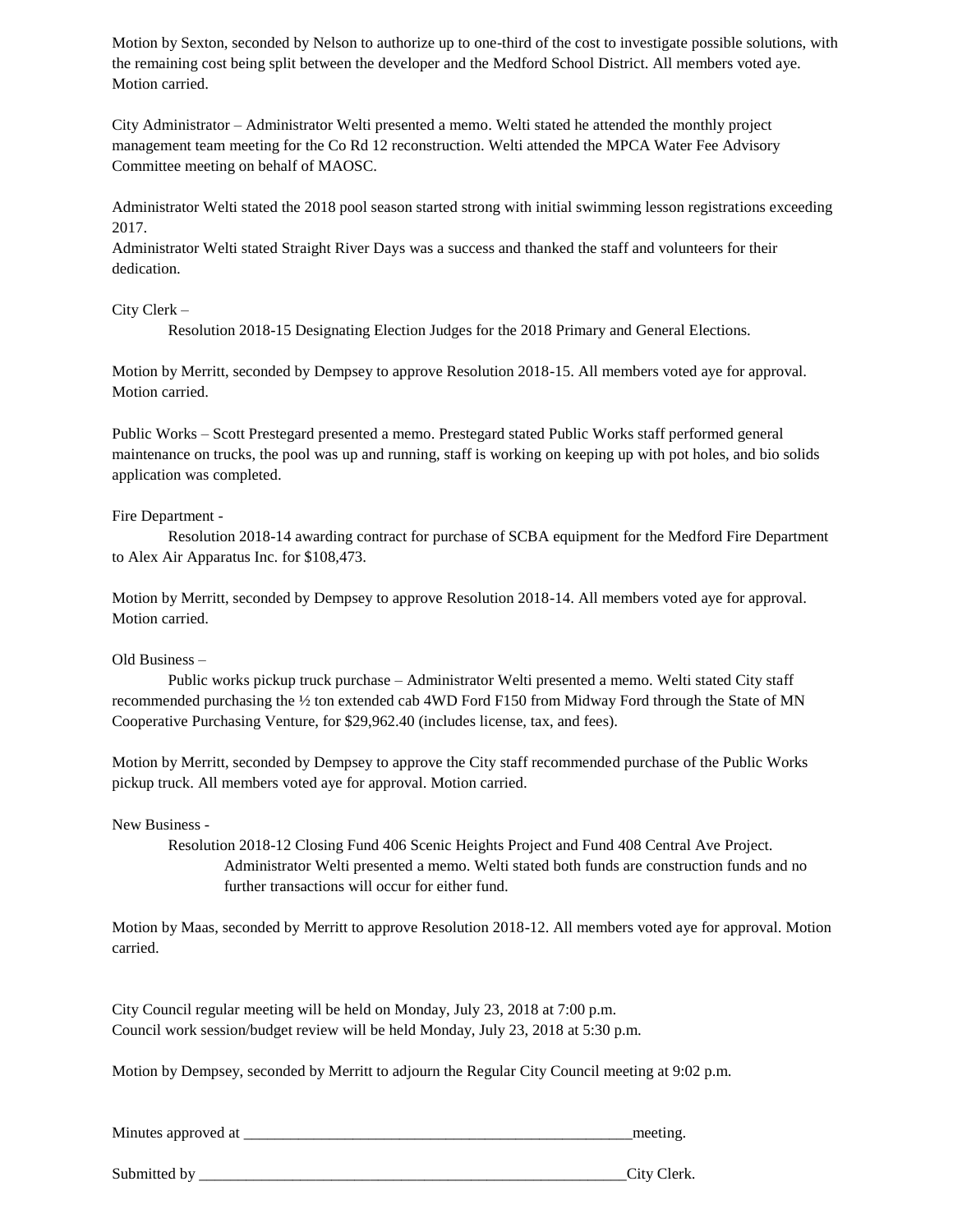Special Council Meeting Work Session July 10, 2018 5:00 p.m. City Hall

Members present were Nelson, Sexton, Merritt, and Dempsey.

Members absent: Maas.

City staff and consultants in attendance were Andy Welti and Elizabeth Jackson.

Others attending were Tessia Melvin and Chris Baldwin.

Mayor Nelson called the meeting to order at 5:05 p.m.

The purpose of this special council meeting is to discuss the Classification and Compensation Report.

Administrator Welti presented a memo. Welti stated the preliminary recommendations from the classification and compensation study conducted by David Drown Associates were presented to the HR work group for review. The HR work group recommended implementing Option D beginning in December 2018. The Pay Equity report will be based on the new system. The new system would meet the Pay Equity requirements.

Tessia Melvin, with David Drown & Associates presented the Classification and Compensation Report to the City Council. Four options were presented to Council.

Tessia Melvin also presented Council with an Ongoing Maintenance Agreement. The maintenance agreement included updating of job descriptions, market comparison of job descriptions; benefit review, annual update of the salary plan, pay equity reporting, salary reporting, and payroll implementation.

Motion by Merritt, seconded by Sexton to approve Option D beginning with the first payroll of December, upon successful performance evaluations. Option D – Cost into Step System with Hybrid Tenure Adjustment. This would provide a 2% COLA to all employees and all employees would be placed into the proposed system and eligible for a step increase. In addition, two employees with tenure more than 7 years would receive an extra step increase. All members voted aye for approval. Motion carried.

Administrator Welti presented a job description for a Public Works Lead position. Motion by Sexton, seconded by Dempsey to create the Public Works Lead position and adopt the job description. All members voted aye for approval. Motion carried.

Administrator Welti gave a brief update on the development of the former school football field. Welti stated the developer is unwilling to pay 1/3 of the cost of the next phase of engineering work to analyze storm water solutions.

Motion by Dempsey, seconded by Merritt to adjourn the Special Council meeting at 6:38 p.m.

| Minutes approved at | meeting.    |
|---------------------|-------------|
| Submitted by        | City Clerk. |
| Signed by           | Mayor.      |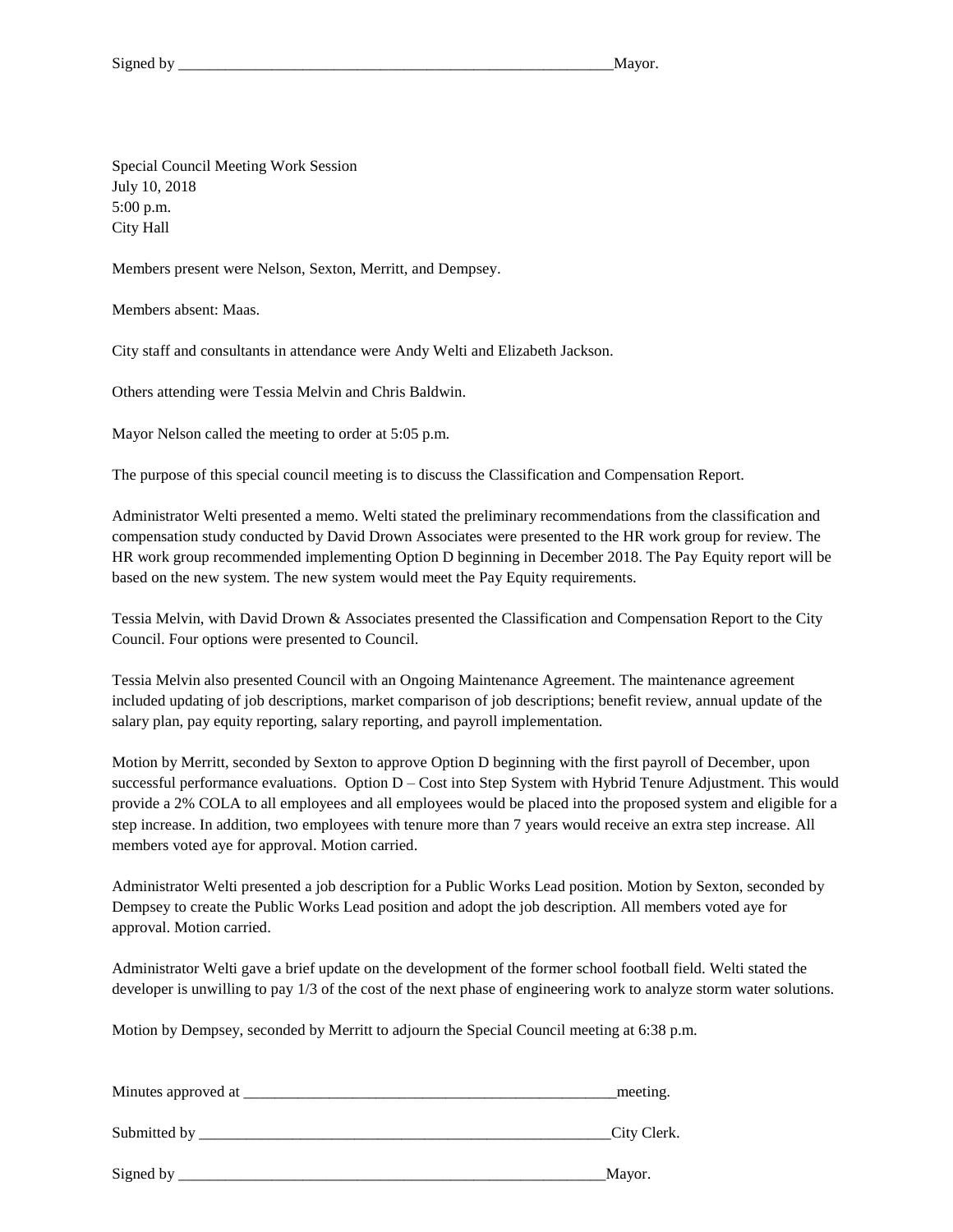Special City Council Meeting July 23, 2018 5:30 p.m. City Hall

Members present were Nelson, Sexton, Merritt, Maas, and Dempsey.

Members absent: None.

City staff and consultants in attendance were Andy Welti and Elizabeth Jackson.

Others in Attendance were Rick Hager.

Mayor Nelson called the meeting to order at 5:30 p.m.

Agenda – motion by Merritt, seconded by Dempsey to approve the agenda as presented. All members voted aye for approval. Motion carried.

2019 Preliminary Budget and Levy.

Administrator Welti presented a memo explaining the significant changes made from the 2018 budget. All changes over \$300.00 will be highlighted.

The General Fund Levy is proposed at \$644,264.00.

2019 Proposed Preliminary Levy

| General Fund        | \$574,605.00 |
|---------------------|--------------|
| Fire Relief         | \$20,000.00  |
| 2014 Central Avenue | \$19,250.00  |
| 2015 Scenic Heights | \$1,200.00   |
| 2018 Street Project | \$15,924.00  |
| <b>EDA</b>          | \$13,285.00  |
| Total               | \$644,264.00 |

Total levy increase is 3.8% over 2018.

No action taken on the preliminary budget and levy. Final approval of the Preliminary Budget and Levy will be at the August 27, 2018 regular City Council meeting.

Water/Sewer Rates:

Administrator Welti proposed a \$.15 increase per thousand gallons for water usage rate and \$.20 increase per thousand gallons for sewer usage rate.

The water usage rate would be \$4.30 per thousand gallons. The sewer usage rate would be \$6.25 per thousand gallons.

The increase will help cover inflation in operating costs and decrease the funding gap of the capital plan.

Ordinance 2018-02 Amending Section 2.65 of the Master Fee Schedule – Ordinance reflects the \$.15 increase for water usage rate and the \$.20 increase for sewer usage rate per thousand gallons.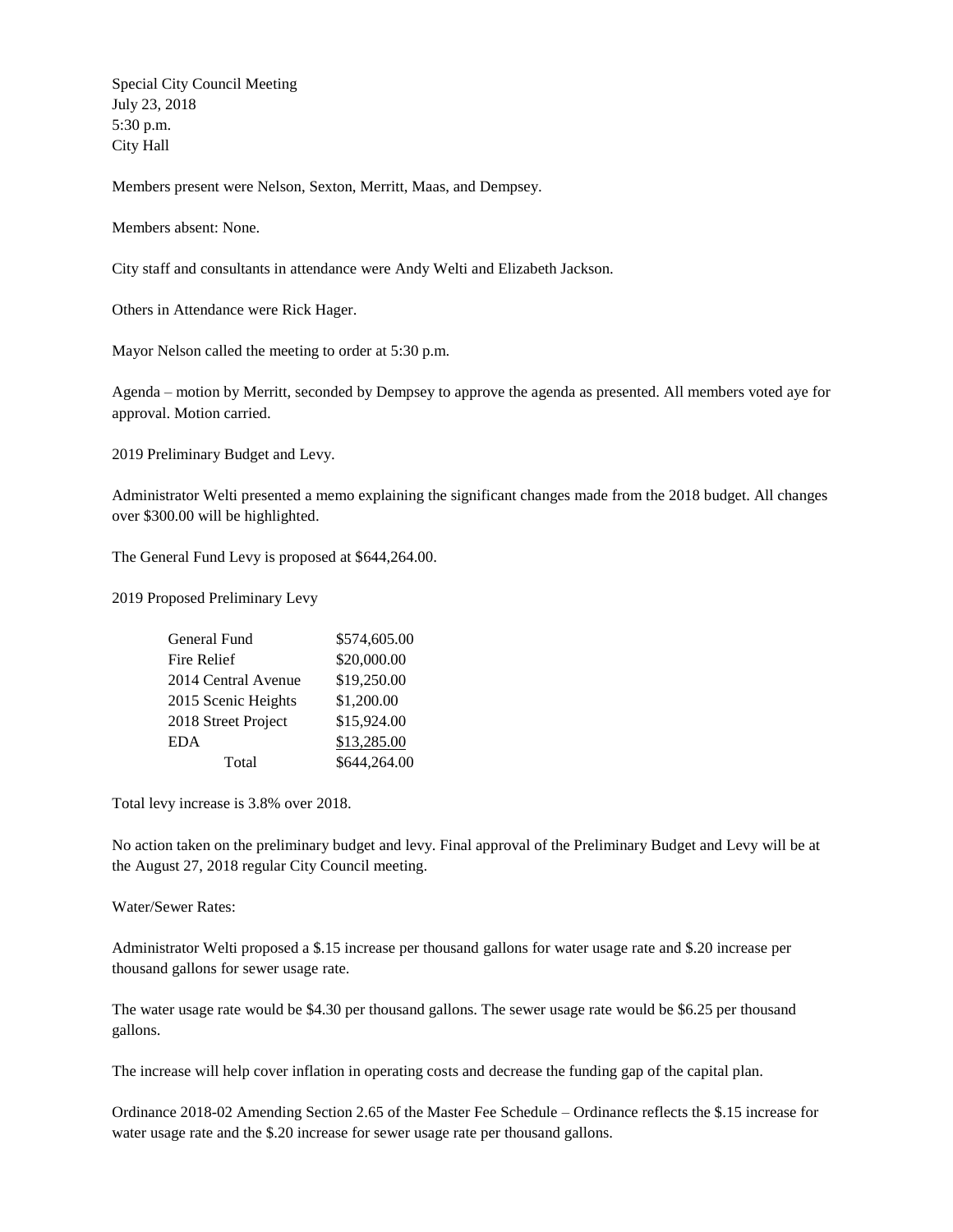Motion by Sexton, seconded by Maas to approve Ordinance 2018-02 Amending Section 2.65 of the Master Fee Schedule as presented. All members voted aye for approval. Motion carried.

Resolution 2018-20 Approving the Publication of Ordinance by Title and Summary. Motion by Maas, seconded by Dempsey to approve Resolution 2018-20. All members voted aye for approval. Motion carried.

Motion by Maas, seconded by Dempsey to adjourn the work session at 6:45p.m. All members voted aye for approval. Motion carried.

| Minutes approved at | meeting.    |
|---------------------|-------------|
| Submitted by        | City Clerk. |
| Signed by           | Mayor.      |

Regular City Council Meeting July 23, 2018 7:00 p.m. City Hall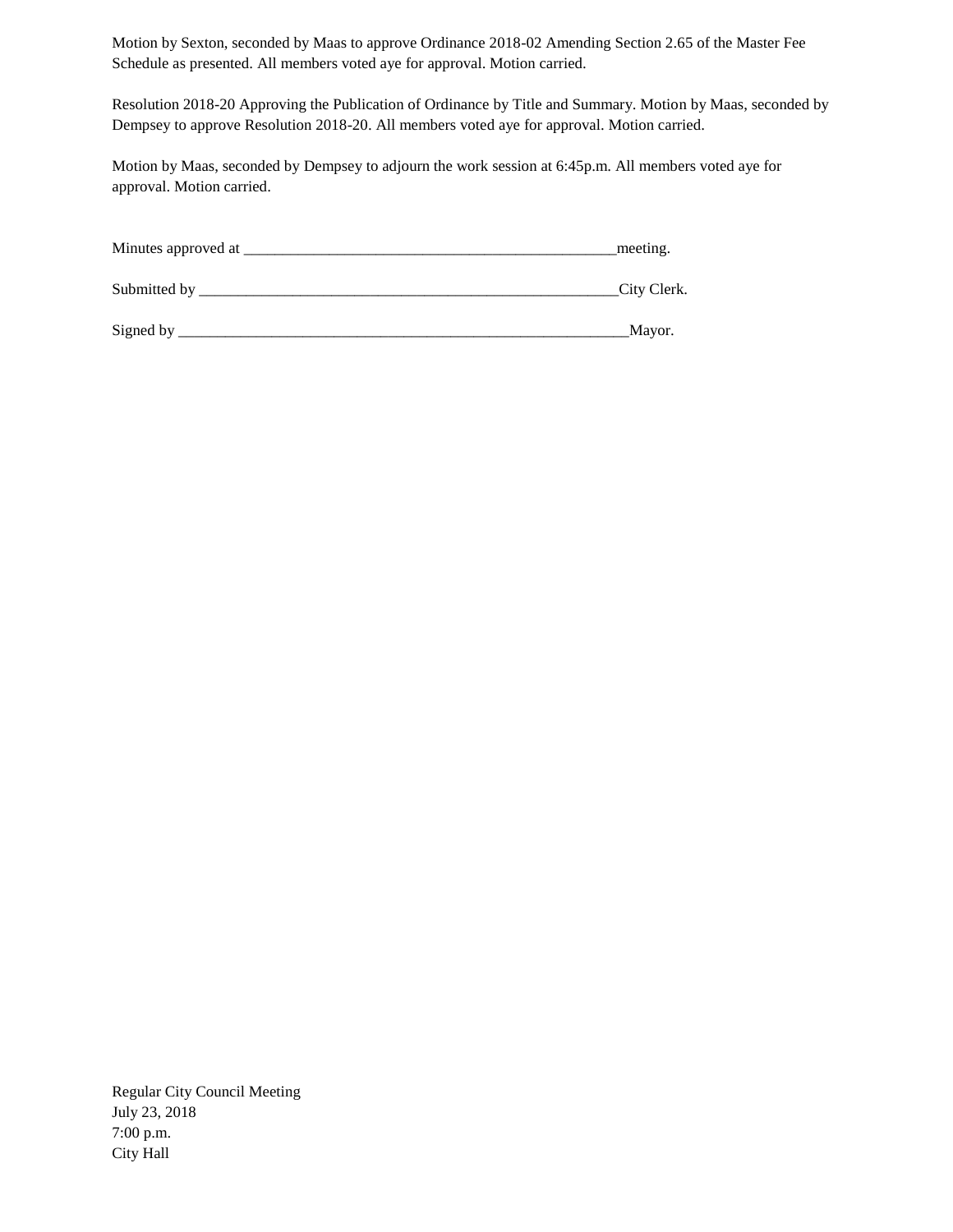Members present were Nelson, Sexton, Merritt, Maas, and Dempsey.

Members absent were: None.

City staff and consultants in attendance were Andy Welti, Elizabeth Jackson, and Mark Rahrick.

Others in attendance were Kelly Schwartz, Annie Granlund, Rich Quiring, Rick Hager, Greg Sanborn, Rick Dicks, Chris Baldwin, and Steve McMahn.

Mayor Nelson called the meeting to order at 7:00 p.m.

Pledge of Allegiance.

Concerns/Requests from the General Public and Organizations – none.

Agenda – Add liquor liability insurance to Item A under New Business and add item C; right of way acquisition, to New Business.

Motion by Sexton, seconded by Dempsey to approve the agenda as amended. All members voted aye for approval. Motion carried.

Consent Agenda – Agenda items are approved by one motion unless a Council member requests separate action.

Approval of the June 25, 2018 regular meeting minutes and the July 10, 2018 special meeting minutes.

Approval of the June and July city and liquor store bills.

Approval of the June check register numbers E3240-E3261, 14776-14837, and 46535-46611.

Resolution 2018-18 Accepting Grant Award from CenterPoint Energy for New Pagers and a New Cut Off Saw for the Medford Fire Department in the amount of \$2,000.

Motion by Sexton, seconded by Maas to approve the consent agenda as presented. All members voted aye for approval. Motion carried.

Mayor's Report – City Council had no questions concerning Mayor Nelson's report.

Planning and Zoning Board – Chairman Quiring presented the minutes from the Planning and Zoning Board meeting.

EDA Board – did not meet.

Park Board – Chairman McMahan presented the minutes from the Park Board meeting.

Former water tower greenspace playground proposal – McMahn stated the Park Board requested approval to seek grants and other funding necessary to construct a playground at the water tower greenspace. The current initial estimated cost of the playground would be \$43,000.

Council consensus was for the Park Board to continue exploring options and funding for the water tower greenspace.

Smart Membership – Motion by Sexton, seconded by Dempsey to approve the Park Board's recommendation of joining SMART (Southeastern Minnesota Association Regional Trails) for an annual membership fee of \$25.00. All members voted aye for approval. Motion carried.

City Attorney – none.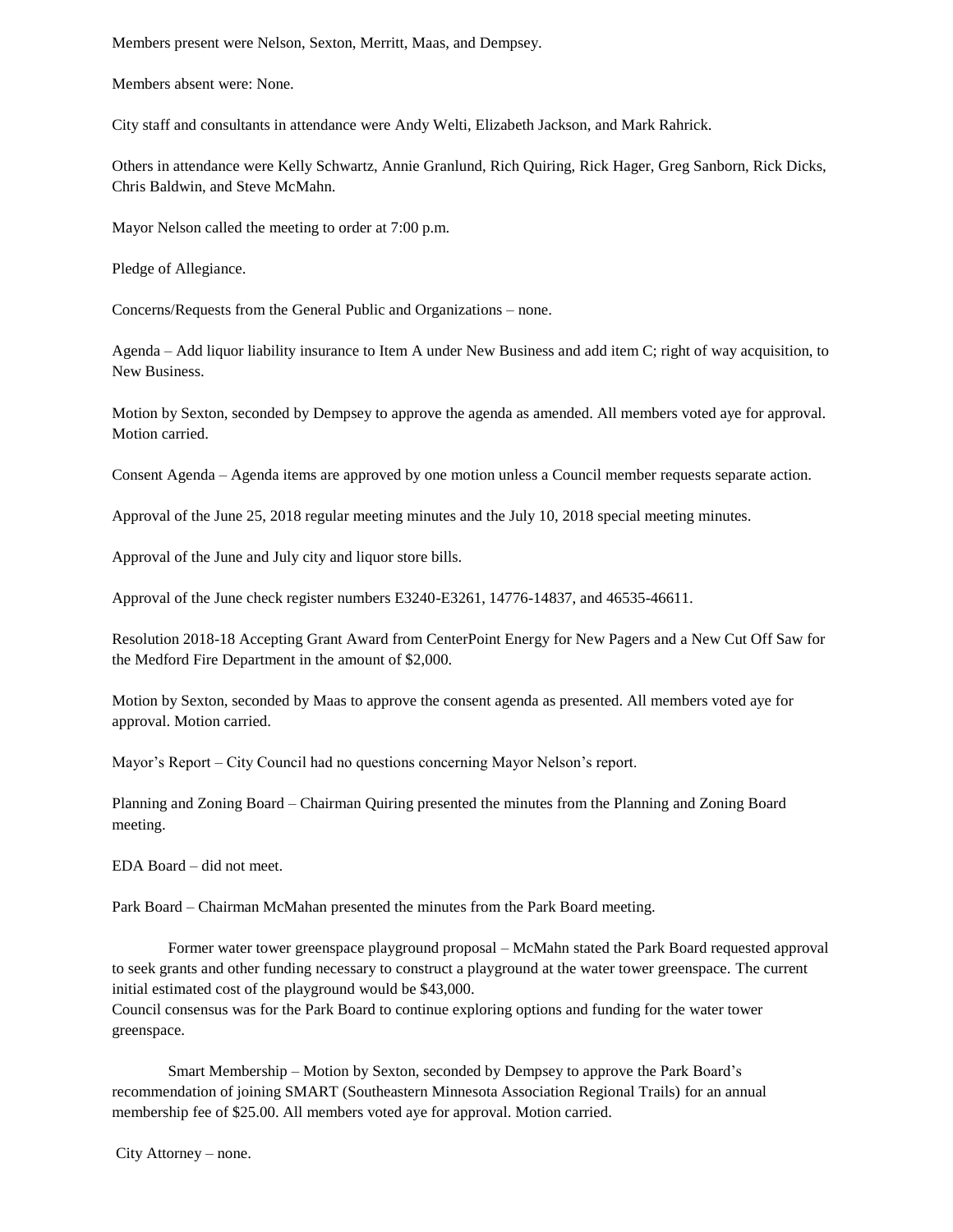#### City Engineer –

2018 Street Project Update - Administrator Welti presented the 2018 Street Improvements Construction Information sheet that was sent out by Bolton & Menk. Welti stated the construction contract reflects that all work shall be completed by September 15, 2018.

City Administrator – Administrator Welti presented a memo. Welti stated the County engineers have prepared the proposed scope of potential right of way acquisition for the Co Rd 12 west of the West Frontage Road reconstruction project.

Administrator Welti stated that Joe Duncan with Bolton & Menk facilitated the Pre Construction meeting of the 2018 Street Project.

Administrator Welti stated he and Mayor Nelson met with the owners of the Outlet Center for an update.

#### City Clerk –

Resolution 2018-19 Designating Election Judges for the 2018 Primary and General Election – motion by Merritt, seconded by Dempsey to approve Resolution 2018-19. All members voted aye for approval. Motion carried.

Public Works Department – Administrator Welti presented a memo. Public works preformed general maintenance on trucks, continue on pothole patching, trimmed up trees, completed the trail project, and installed the bike repair station.

Fire Department – Greg Sanborn, Medford Volunteer Firemen's Relief Association Treasurer, presented a memo. Sanborn stated the Relief Association is requesting City Council approval of the retirement payouts of \$1,700 per year of active service of each firefighter, and recognizing the minimum total contribution that needs to be made by the City of \$1,640.

Motion by Dempsey, seconded by Maas to approve the Medford Fire Relief Association request. All members voted aye for approval. Motion carried.

#### Unfinished Business -

Former school football field site development update – Administrator Welti presented a memo. Welti stated the developer who has a purchase agreement with the Medford School District for the former school football field site has told the realtor that he will not spend any additional funds on an engineering analysis.

Motion by Sexton, seconded by Nelson to authorize the City to pay up to half the cost of the \$12,000 engineering study if the Medford School District pays the other half. All members voted aye for approval. Motion carried.

### New Business –

Sale of Barstools/Tables – Thirty barstools and two tables were replaced at the Medford Municipal Liquor Store. Motion by Maas, seconded by Dempsey to authorize the City to sell the used barstools and tables. All members voted aye for approval. Motion carried.

Liquor Liability Insurance – Administrator Welti presented a memo. Welti stated Dave Effertz of TPS Insurance obtained several quotes for liquor liability insurance coverage for the Medford Municipal Liquor Store. The best quote received was from Illinois Union Insurance Company in the amount of \$7,779.52.

Motion by Dempsey, seconded by Sexton to accept the quote from Illinois Union Insurance Company in the amount of \$7,779.52. All members voted aye for approval. Motion carried.

Right of Way Acquisition – Administrator Welti stated a study would need to be done to determine potential right of way acquisition for a potential Lazy U utility corridor. Motion by Sexton, seconded by Dempsey to request Bernie LaCanne Sr. pay the \$750 cost of the right of way acquisition study. All members voted aye for approval. Motion carried.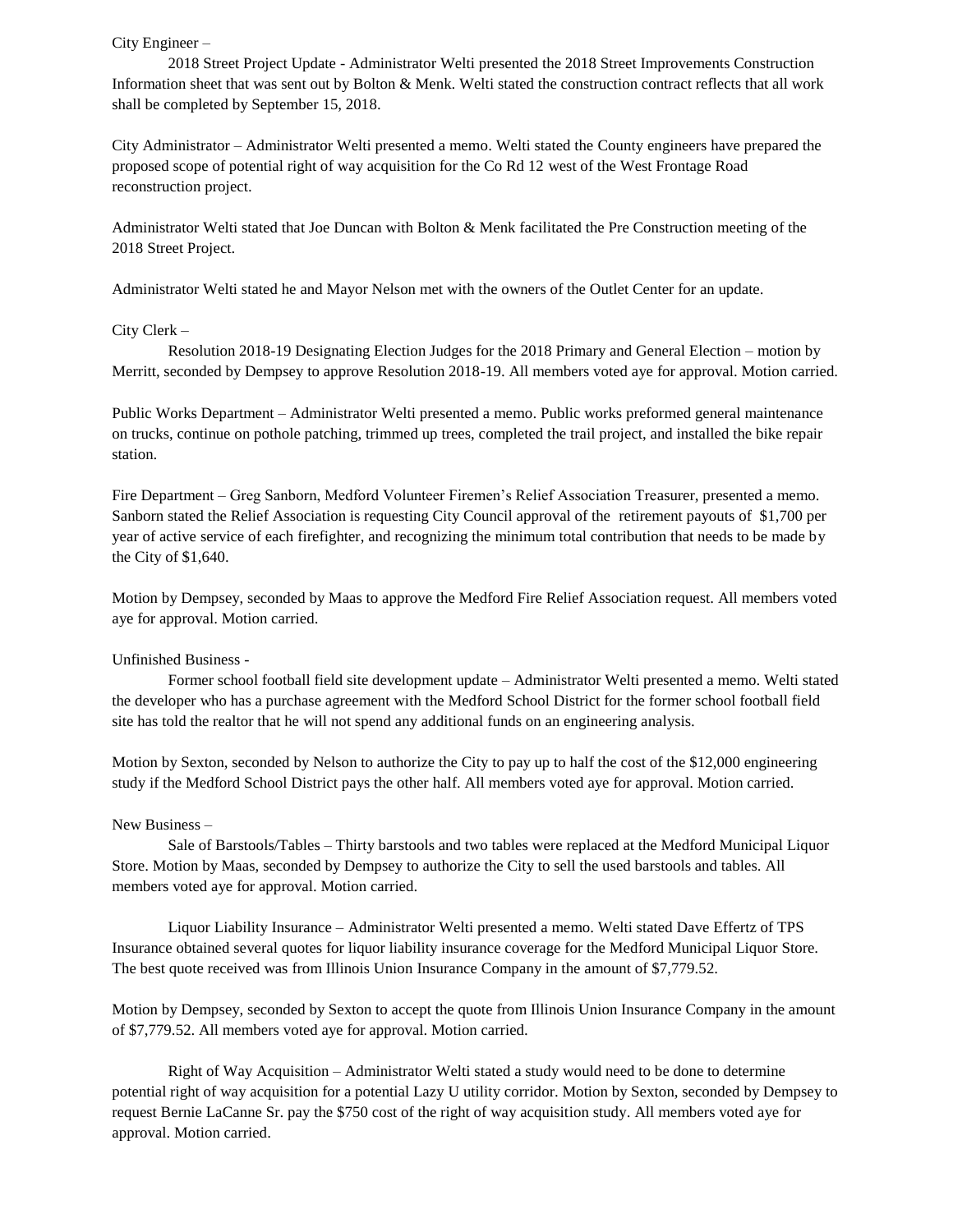Public Works Supervisor Position – Administrator Welti presented a memo. Welti stated the position remains vacant. Administrator Welti suggested reposting the current Public Works Supervisor position with a wage of \$52,936-\$73,757 DOE. Motion by Merritt, seconded by Dempsey to approve Administrator Welti's suggestion. All members voted aye for approval. Motion carried.

Regular City Council Meeting – Monday, August 27, 2018, 7:00 p.m.

Motion by Maas, seconded by Dempsey to adjourn the regular City Council meeting at 9:10pm.

| Minutes approved at | meeting.    |
|---------------------|-------------|
|                     |             |
| Submitted by        | City Clerk. |

Signed by \_\_\_\_\_\_\_\_\_\_\_\_\_\_\_\_\_\_\_\_\_\_\_\_\_\_\_\_\_\_\_\_\_\_\_\_\_\_\_\_\_\_\_\_\_\_\_\_\_\_\_\_\_\_\_\_Mayor.

Regular City Council Meeting August 27, 2018 7:00 p.m. City Hall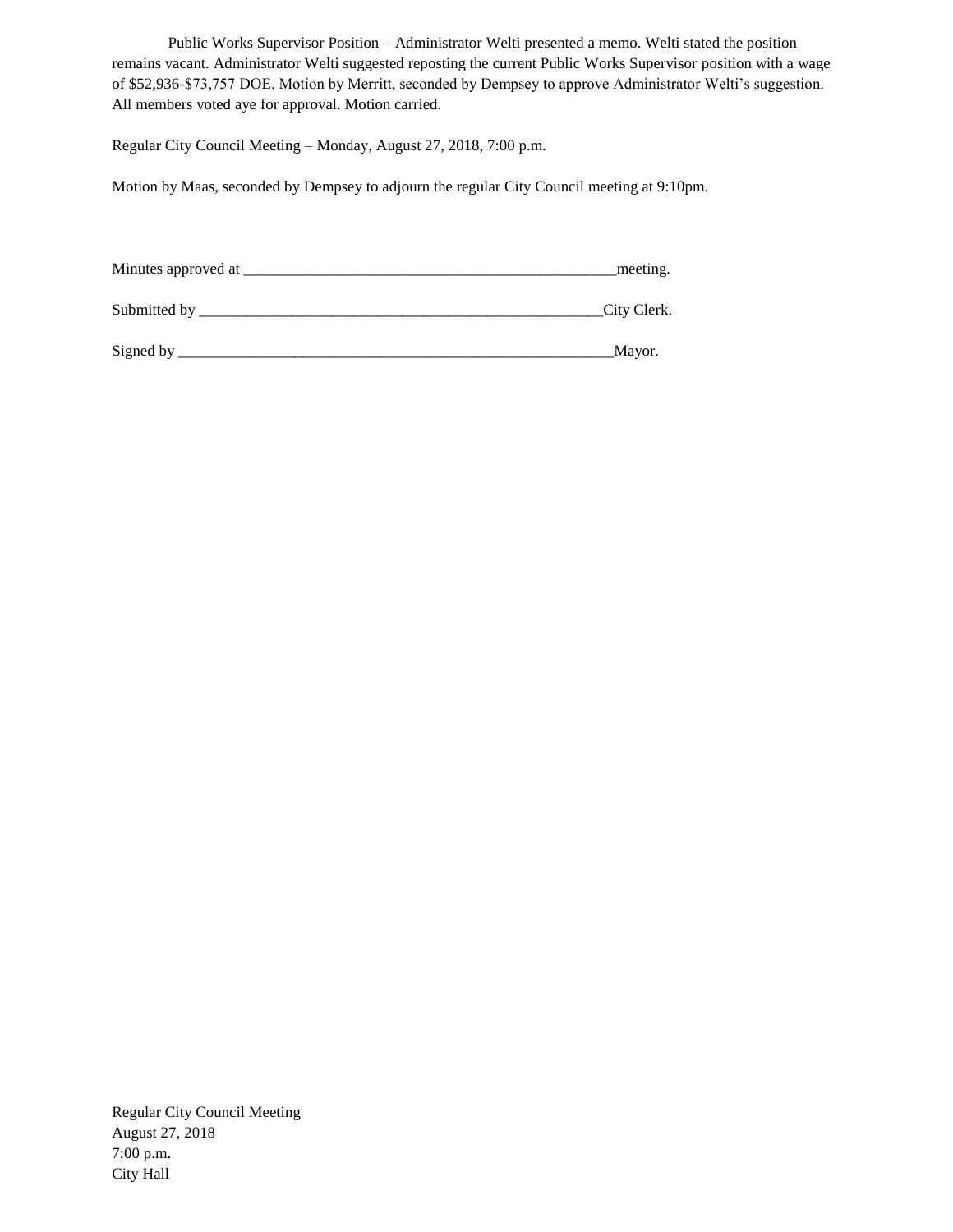Members present were Nelson, Sexton, Maas, Merritt, and Dempsey.

Members absent were: none.

City staff and consultants in attendance were Andy Welti, Elizabeth Jackson, Scott Prestegard, Mark Rahrick, and Joe Duncan.

Others in attendance were Kelly Schwartz, Chad Langeslag, Rick Hager, Chris Baldwin, and Annie Granlund.

Mayor Nelson called the meeting to order at 7:00 p.m.

Pledge of Allegiance.

Concerns/Requests from the General Public and Organizations: None.

Agenda – Motion by Sexton, seconded by Dempsey to approve the agenda as presented. All members voted aye for approval. Motion carried.

Consent Agenda – Agenda items are approved by one motion unless a Council member requests separate action.

Approval of the July 23, 2018 regular and special meeting minutes.

Approval of the July and August city and liquor store bills.

Approval of the July check register numbers E3262-E3295, 46612-46689, and 14838-14887.

Resolution 2018-20 Accepting Donation from Luella Heim (\$10.00) for the Medford Park Endowment Fund.

Motion by Merritt, seconded by Maas to approve the consent agenda as presented. All members voted aye for approval. Motion carried.

Mayor's Report – City Council had no questions concerning Mayor Nelson's report.

Planning and Zoning Board – did not meet.

EDA Board – Administrator Welti presented the minutes from the August 8, 2018 EDA board meeting.

Administrator Welti stated Medford Senior Care had been sold and the EDA loan had been paid in full.

Park Board – did not meet.

Fire Department – Chief Hager stated the Medford Fire Department had received a \$4,500 grant. The grant was used for hoses and nozzles on the new truck.

City Attorney – none.

### City Engineer –

2018 Street Project Update – City Engineer Joe Duncan stated the 2018 Street Project was nearly complete. Duncan stated there is some turf repair that needs to be finished.

Pay Request – Motion by Merritt, seconded by Dempsey to approve the 2018 Street Project Contractor Pay Request in the amount of \$259,605.31. All members voted aye for approval. Motion carried.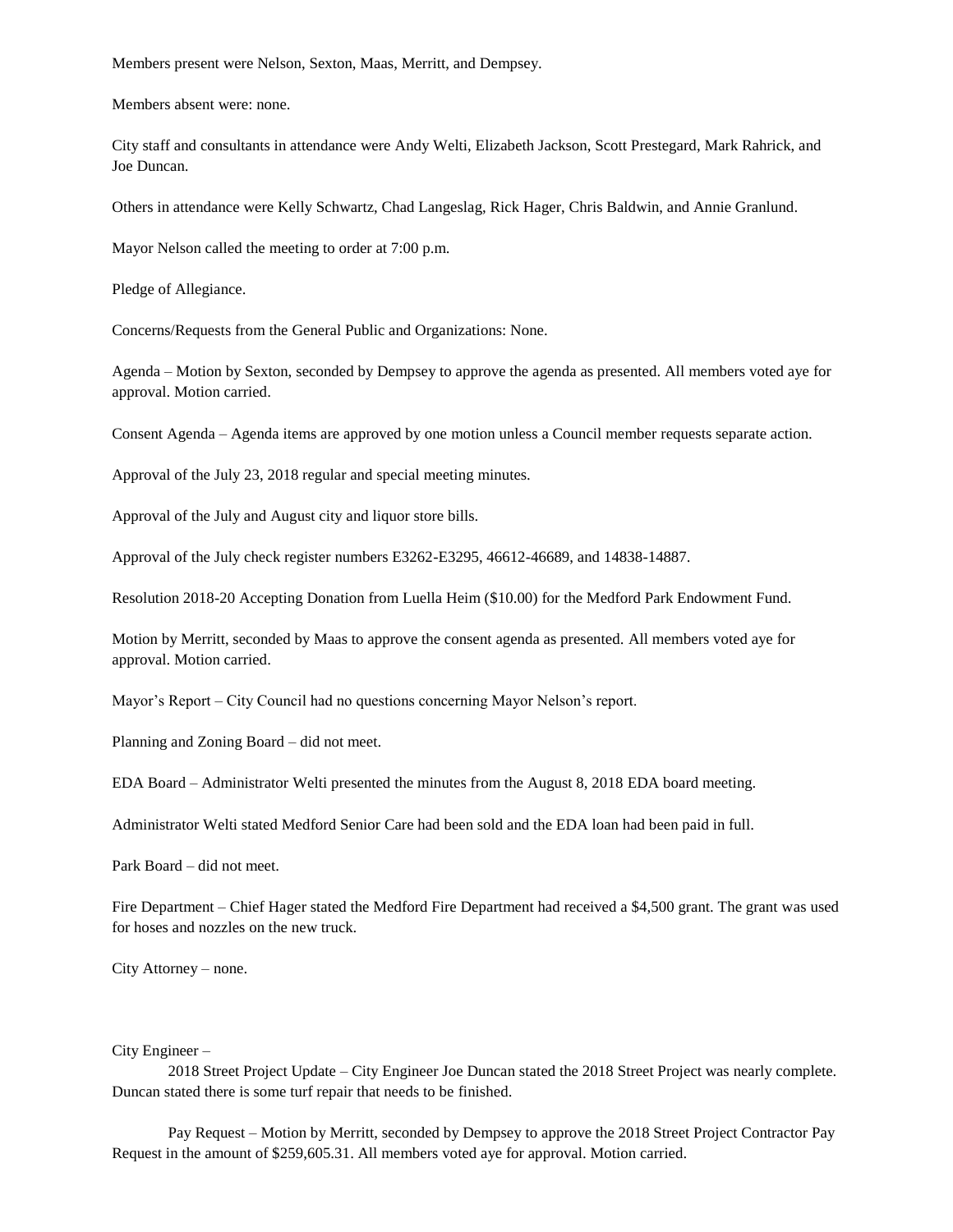Wastewater connection study – Administrator Welti presented a memo. Welti stated Bolton & Menk would complete the Wastewater Treatment Regionalization Study for a cost of \$12,400. Motion by Merritt, seconded by Sexton to authorize the Wastewater Treatment Regionalization Study for a cost of \$12,400 to be completed by Bolton & Menk. All members voted aye for approval. Motion carried.

City Administrator – Administrator Welti presented a memo. Administrator Welti gave an update on the Co Rd 12 reconstruction project, west of the West Frontage Road. Administrator Welti stated the owner of the Lazy U Community agreed to pay for the engineering analysis to determine potential right of way acquisition for a potential Lazy U utility corridor and whether the City should acquire any right of wat at this time. City Engineer, Joe Duncan completed the analysis and no additional right of way needs to be acquired.

Welti stated the 2018 Street Project has progressed well.

Welti stated August 24, 2018 was the last day of the 2018 pool season. Swimming lesson registrations and revenue were similar to 2017. Family memberships and daily passes were down from 2017. A summary of the 2018 pool season will be presented at a future Council meeting.

Administrator Welti stated the easements for the City signs being constructed by the CGI sign group had been drafted and the signs should be constructed soon.

Administrator Welti stated the end of summer Muni street dance would be August 25, 2018.

City Clerk – City Clerk Jackson gave a brief update on the Primary. Jackson stated 104 voters participated in the 2018 Primary held on August 14, 2018. Jackson stated 3 candidates had filed for the two open Council member terms. The candidates are Chad Langeslag, Corey Samora, and Grace Bartlett.

Public Works – Scott Prestegard stated fire hydrant painting had begun.

Unfinished Business –

Former school football field site development – Mayor Nelson stated the School Board had tabled any further discussions during the August 20, 2018 School Board Meeting, to see what the developer's response may be, as the purchase agreement is expiring in early September.

New Business – Administrator Welti reviewed the 2019 Preliminary Budget and Levy with the Council. Administrator Welti stated no changes had been made since the budget work session.

Approval of the 2019 Preliminary Budget – Motion by Sexton, seconded by Maas to approve the 2019 Preliminary Budget. All members voted aye for approval. Motion carried.

2019 Preliminary Tax Levy

| General Fund        | \$574.605 |
|---------------------|-----------|
| Fire Relief         | \$20,000  |
| 2014 Central Ave    | \$19,250  |
| 2015 Scenic Heights | \$1,200   |
| 2018 Street Project | \$15,924  |
| <b>EDA</b>          | \$13,285  |
| Total               | \$644,264 |

Resolution 2018-21, Resolution Adopting 2019 Preliminary Tax Levy – Motion by Dempsey, seconded by Sexton to approve Resolution 2018-21. All members voted aye for approval. Motion carried.

Motion by Maas, seconded by Dempsey to set the Truth and Taxation meeting for December 17, 2018 at 7:00 p.m. during the regular City Council meeting. All members voted aye for approval. Motion carried.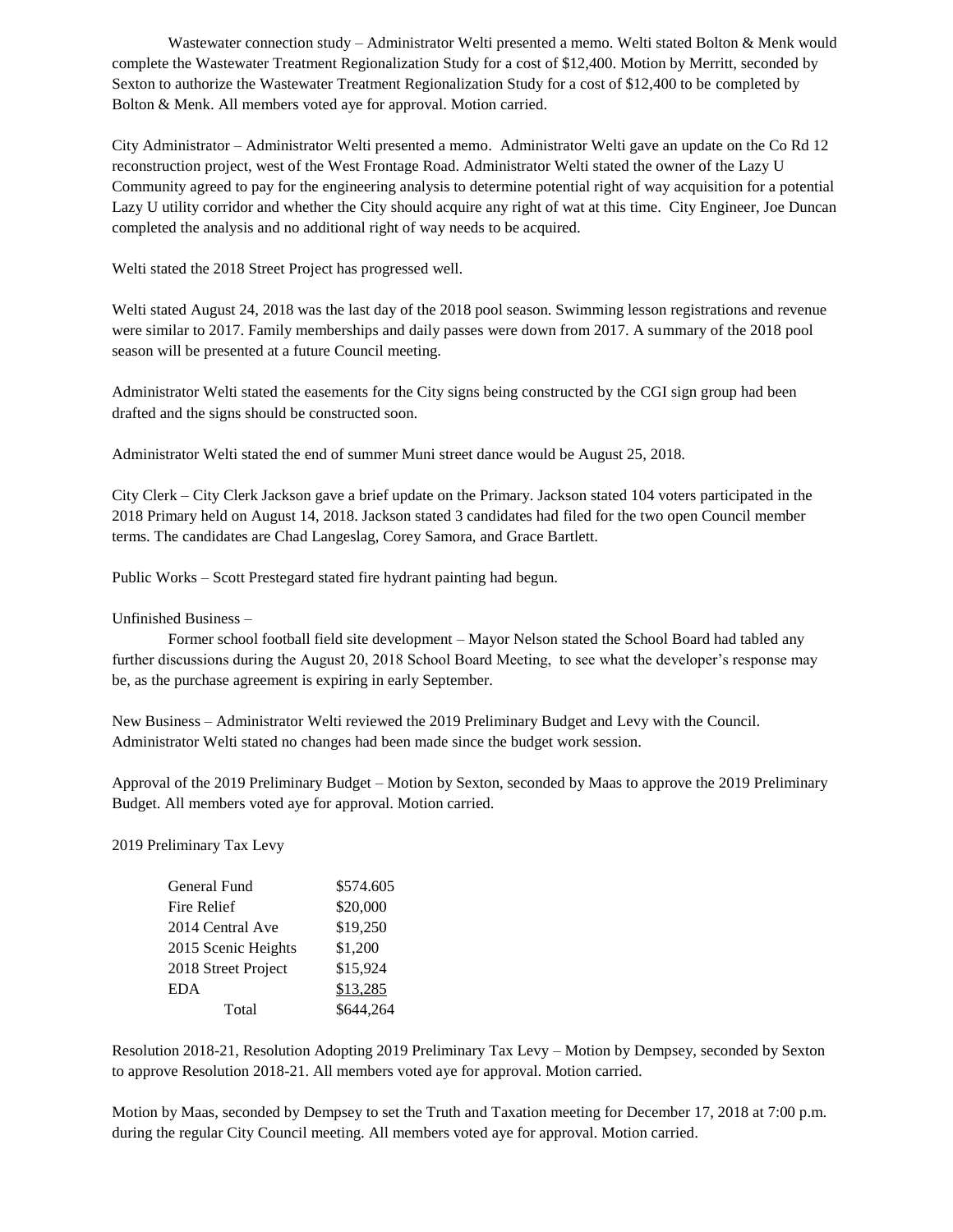Approval of Ordinance 2018-03 Amending Section 2.58 Mayor and Council Member Salaries – Motion by Nelson, seconded by Merritt to approve Ordinance 2018-03. All members voted aye for approval. Motion carried.

Bisoloids Application – Administrator Welti presented a memo. Welti stated the City of Medford obtained two quotes from area biosolids applicators. Welti stated City staff recommended awarding biosolids application to Buscho Enterprises, LLC for a rate of approximately \$.052 per gallon. Motion by Maas, seconded by Dempsey to award fall biosolids application to Buscho Enterprises, LLC. All members voted aye for approval. Motion carried.

Water and wastewater operator contract – Administrator Welti presented a memo. Welti stated Mr. Olson has asked that his monthly wastewater operator rate be increased from \$644.88 to \$718.58 per month and his monthly water operator rate be increased from \$230.12 to \$256.42 per month. The compensation for unscheduled operator services will remain at \$29 per hour. Motion by Merritt, seconded by Sexton to approve the updated contract with Richard Olson, with the increased rates taking effect October 1, 2018. All members voted aye for approval. Motion carried.

Public Works Vacancy – Administrator Welti presented a memo. Administrator Welti made a recommendation for the City to proceed with reposting the public works worker position and hiring a third public works worker is the Supervisor position remained unfilled. Council consensus was to table this until the September meeting.

Regular City Council Meeting – Monday, September 24, 2018, 7:00 p.m.

Motion by Maas, seconded by Merritt to adjourn the regular city council meeting at 8.15 p.m. All members voted aye for approval. Motion carried.

| Minutes approved at | meeting.    |  |
|---------------------|-------------|--|
| Submitted by        | City Clerk. |  |
| Signed by           | Mayor.      |  |

Regular Council Meeting September 24, 2018 7:00 p.m. City Hall

Members present were Nelson, Sexton, Merritt, Maas, and Dempsey.

Members absent were: None.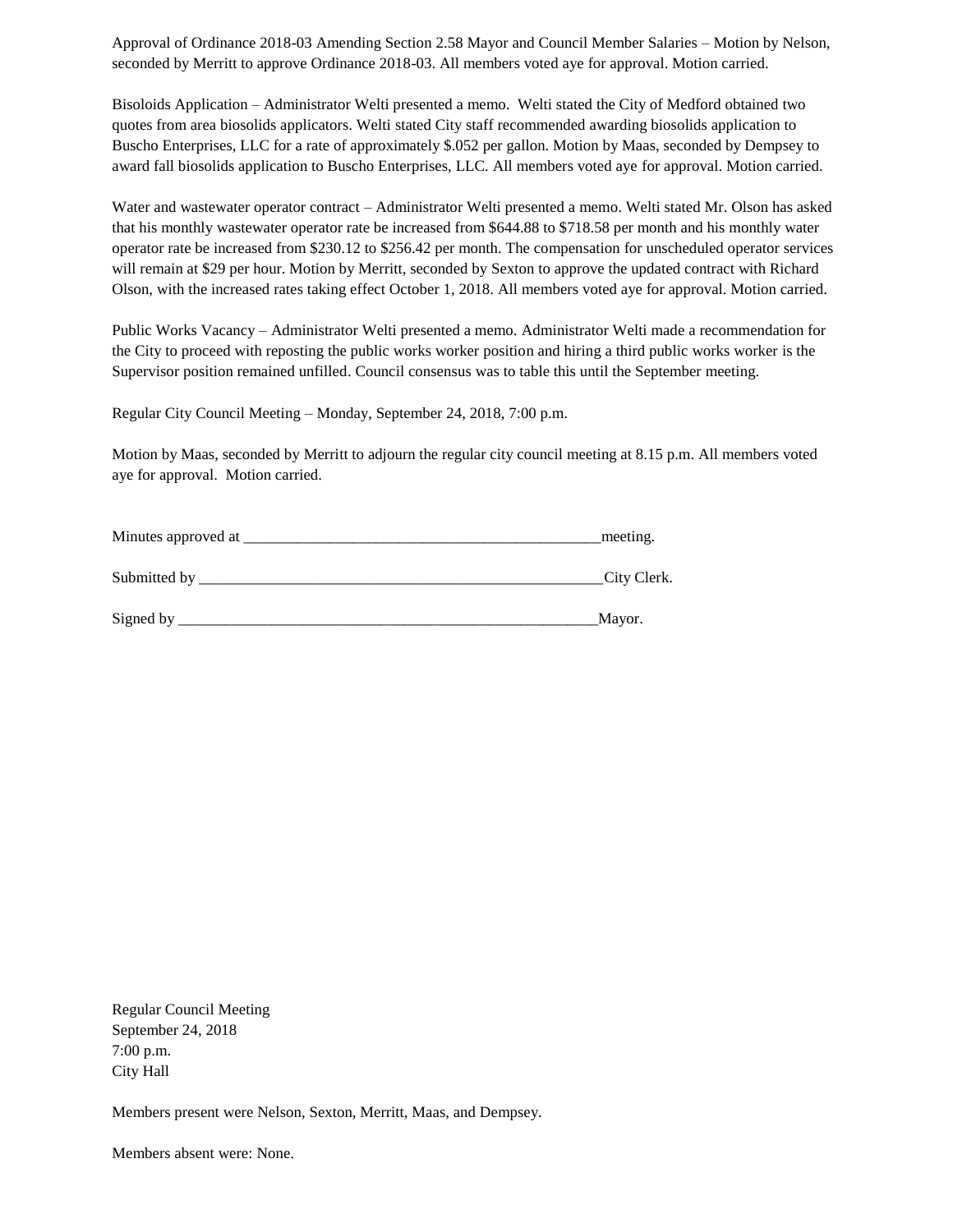City staff and consultants in attendance were Andy Welti, Elizabeth Jackson, Scott Prestegard, and Mark Rahrick.

Others attending were Kelly Schwartz, Richard Quiring, Chad Langeslag, Grace Bartlett, Rick Hager, Annie Granlund, and Cory Samora.

Mayor Nelson called the meeting to order at 7:00 p.m.

Pledge of Allegiance.

Mayor Nelson presented a press release for disposal of tree branches from the September 20, 2018 storm. Residents of Sunrise Drive must pile brush on the curb by Sunday, September 30, 2018. Residents in the remainder of the City must take their brush to Medford City Hall parking lot by Sunday, September 30, 2018.

Motion by Dempsey, seconded by Merritt to proceed with the disposal of tree brush from the September 20, 2018 storm. All members voted aye for approval. Motion carried.

Concerns/Requests from the General Public and Organizations – none.

Agenda – Motion by Sexton, seconded by Dempsey to approve the agenda as presented. All members voted aye for approval. Motion carried.

Consent Agenda – Agenda items are approved by one motion unless a Council member requests separate action.

Approval of the August 27, 2018 regular council meeting minutes.

Approval of the August and September city and liquor store bills.

Approval of the August check register numbers E3296-E3312, 14888-14937, and 46690-46778.

Motion by Sexton, seconded by Merritt to approve consent agenda as presented. All members voted aye for approval. Motion carried.

Mayor's Report – Mayor Nelson presented her memo.

Planning & Zoning Board – Chairman Quiring presented the minutes from the September 17, 2018 Planning & Zoning Board meeting.

EDA Board – did not meet.

Park Board – Grace Bartlett presented the minutes from the September 10, 2018 meeting. Bartlett stated the Park Board is encouraging a nonprofit for proposed trail system in Medford. Bartlett stated the Park Board will be proceeding with a public open house to discuss options for development of Water Tower Park.

Bartlett stated the Medford Civic Club would like to cover the cost of installing horseshoe pits at Straight River Park. Motion by Sexton, seconded by Maas to approve the installation of horseshoe pits at Straight River Park to be paid for by the Medford Civic Club. All members voted aye for approval. Motion carried.

Fire Department –

Fire Contracts – Chief Hager presented a memo. Hager stated the Medford Fire Department recommended Council approve the following township fire service contract rate for one year:

Medford Township  $-10.4\%$  increase from \$5,525.00 to \$6,100.00 for the year 2019.

Deerfield Township – 10.25% increase from \$5,850.00 to \$6,400.00 for the year 2019.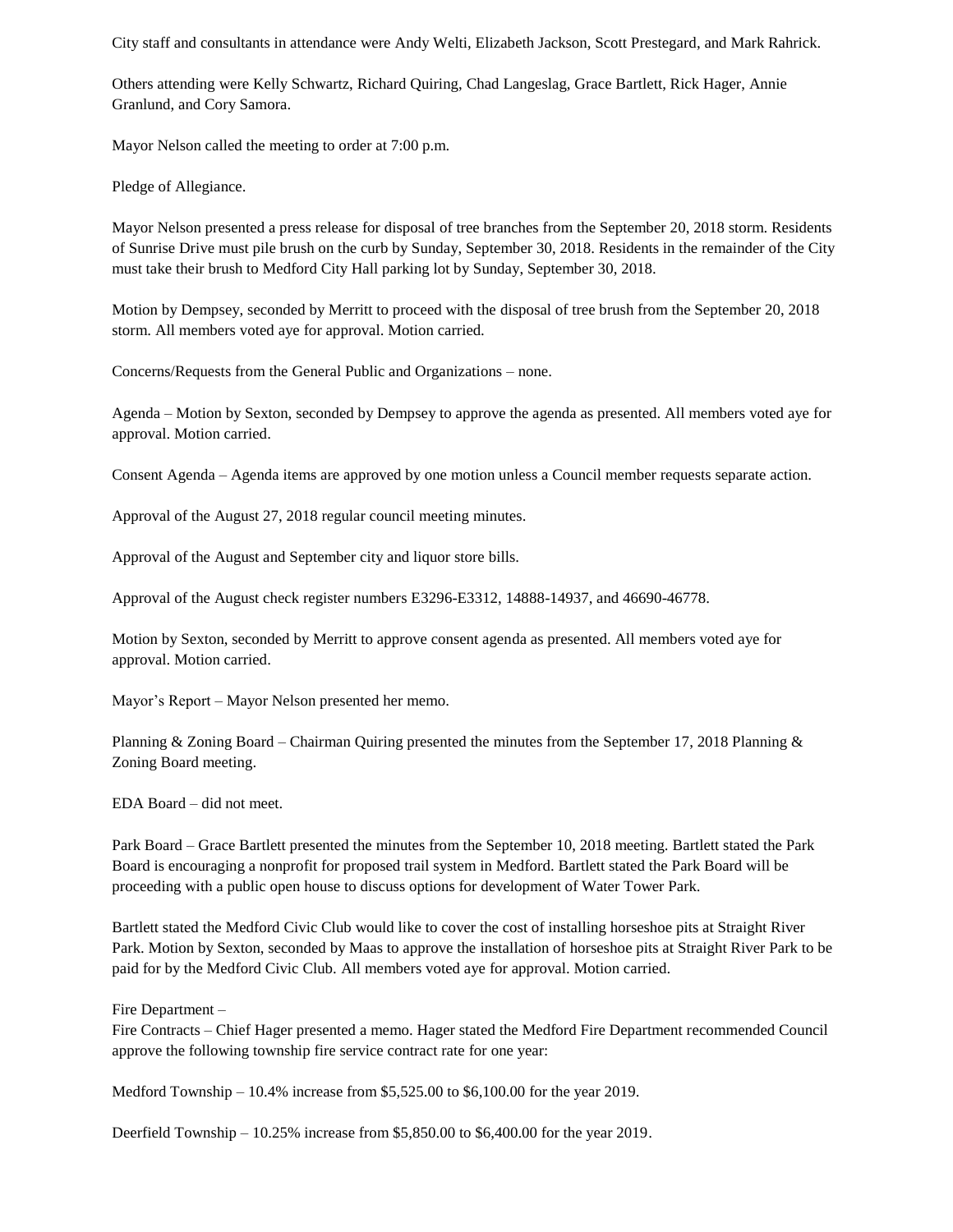Motion by Merritt, seconded by Maas to approve the Medford Fire Department's recommendation for the increase in fire protection contract rates. All members voted aye for approval. Motion carried.

City Attorney – none.

City Engineer – 2018 street project update – Administrator Welti presented a memo from Bolton & Menk. Welti stated Bolton & Menk continues to respond to minor questions, requests, and concerns from residents along the 2018 Street Project.

Resolution 2018-22, Resolution for Hearing on Proposed Assessment – Motion by Merritt, seconded by Dempsey to approve Resolution 2018-22. All members voted aye for approval. Motion carried. The 2018 Street Project assessment hearing will be held at the Medford School Choir Room on October 22, 2018 at 6:00 p.m.

City Administrator – Administrator Welti presented a memo. Welti stated the easements for the City signs being constructed by the CGI sign group have been drafted and signed, the signs should be constructed soon.

Welti stated he would be attending the MAOSC meeting in Grand Marais on October 5.

Welti stated the CSAH 45 cooperative agreement is nearly complete and will likely be presented for Council review at the October council meeting.

Welti stated the Wastewater Connection Study will likely be completed toward the end of October or early November.

City Clerk – none.

Public Works – Scott Prestegard presented a memo. Prestegard stated tree trimming, line jetting, and fire hydrant painting had begun. Prestegard stated the walk path was completed with dirt and seed. The pool was drained and ready to be winterized. Prestegard stated there are blower issues at the WWTF that are being worked on.

New Business –

MMBA Resolution 2018-23 Opposing legislation allowing the sale of strong beer, spirits, and wine in grocery and convenience stores. Administrator Welti presented a memo. Welti stated if a convenience store began selling strong beer, spirits, and wine, sales may be negatively impacted at the Medford Municipal Liquor Store.

Motion by Merritt, seconded by Sexton to approve Resolution 2018-23. All members voted aye for approval. Motion carried. The resolution will be sent to the City's State Representative and Senator.

Liquor Store Update – Administrator Welti presented a memo from Liquor Store Manager, Craig O'Hearn. The Straight River Days street dance was a success, with \$16,933.00 in total gate and bar sales. The "end of summer" street dance produced \$4,306.75 in total gate and bar sales. The Liquor Store will likely only organize one summer street dance in the future.

Snow Blower – Administrator Welti presented a memo. Welti stated the Public Works crew is requesting a snow blower attachment for the skid loader. Welti stated the v plow attachment is fine for light snow but the snow blower attachment is needed for heavy snow. Welti stated the public works staff is recommending the City purchase a used Erskine 73" attachment in very good condition from Northland Farm Systems for \$4,150. Welti stated the Streets Department budget has funds available to cover the cost of the purchase.

Motion by Merritt, seconded by Dempsey to approve the purchase of the Erskine 73" attachment for \$4,150 for Northland Farm Systems. All members voted aye for approval. Motion carried.

Policy Work Group – Mayor Nelson requested Councilmember Sexton and Mayor Nelson review the City's purchasing policy and report back to Council.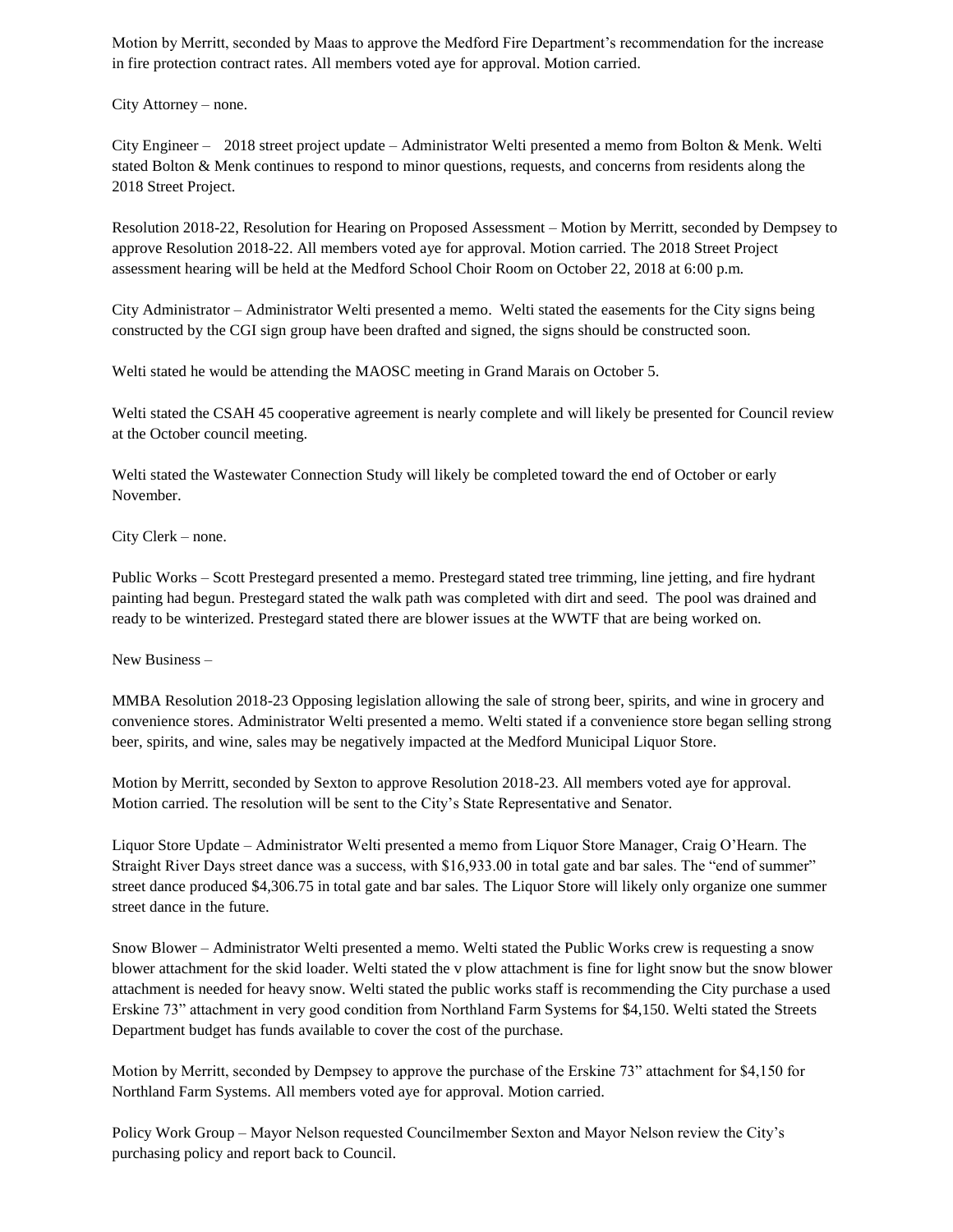Mayor Nelson requested the HR Work Group review the vacant Public Works position and report back to Council.

Proposed Assessment Hearing - Monday, October 22, 2018, 6:00 p.m. - Medford School Choir Room. Regular City Council Meeting – Monday, October 22, 2018 , 7:00 p.m. – Medford School Choir Room Truth In Taxation Meeting – Monday, December 17, 2018, 7:00 p.m.

Motion by Merritt, seconded by Dempsey to adjourn the regular city council meeting at 8:15 p.m.

| Minutes approved at | meeting.    |
|---------------------|-------------|
| Submitted by        | City Clerk. |

Signed by \_\_\_\_\_\_\_\_\_\_\_\_\_\_\_\_\_\_\_\_\_\_\_\_\_\_\_\_\_\_\_\_\_\_\_\_\_\_\_\_\_\_\_\_\_\_\_Mayor.

Special City Council Meeting October 22, 2018 6:00 p.m. Medford School Choir Room

Members present were Nelson, Sexton, Merritt, Maas, and Dempsey.

Members absent were: none.

City staff and consultants in attendance were Andy Welti, Elizabeth Jackson, Joe Duncan, and Steve Smith.

Others attending were Grace Bartlett, David Pike, Jim Drache, John Anhorn, Diane Schultz, Butch Schultz, Jeremy Smith, Rochelle Chavie Voegele, and Chad Langeslag.

Mayor Nelson called the meeting to order at 6:00 p.m.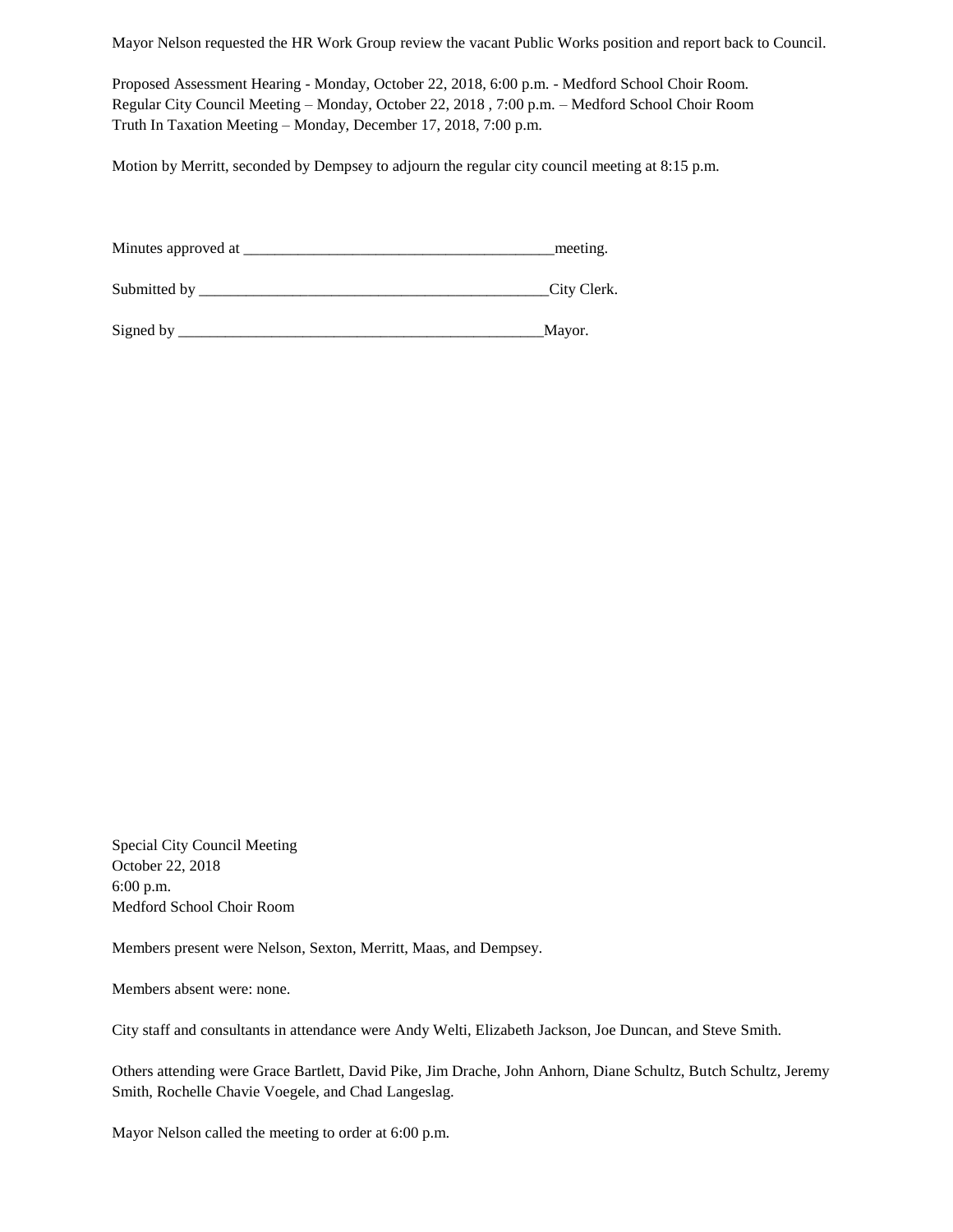Mayor Nelson welcomed everyone to the public hearing and explained the procedure for the assessment hearing. Public comment is welcomed during the public hearing portion of the assessment hearing and everyone will be given approximately 3 minutes each to address Council.

Joe Duncan, Project Engineer presented a memo. Duncan stated all major items of work for the 2018 Street Improvement Project have been completed to the extent that final quantities can reliably be determined. Final Assessments have been calculated according to the City's assessment policy, which provides for 50% of the project cost to be assessed to benefiting property owners on a front footage basis. Duncan stated all assessments had decreased slightly compared to preliminary amounts.

Mayor Nelson opened the public hearing.

Rochelle Chavie Voegele asked why the assessments couldn't be added to the property owner's property taxes. Administrator Welti stated the assessments will be added to the property tax statements unless the property owner pays the assessment in full before November 21, 2018.

Jim Drache asked if partial and/or full payments without interest can be made up until November 1, 2018. Administrator Welti stated payments can be made up until November 21, 2018 without penalty of interest. Any partial payment made will have all of 2019 interest added after November 21, 2018.

Rochelle Chavie Voegele asked if there was any more work that would need to be done and charged to the property owners. Joe Duncan, Project Engineer stated only grass seeding and turf repair still needed to be completed, which had already been calculated into the assessments and there would be no additional charge to the property owners.

Mayor Nelson closed the public hearing at 6:13 p.m.

Administrator Welti presented a note from Charles Speiker regarding requested reimbursement for the following needed repairs due to the 2018 Street Improvement Project:

- 1. Partial destruction of sprinkling system.
- 2. Repair of mailbox.
- 3. Repair of brick work and plants surrounding mailbox.
- 4. Reimbursement of lost new cement work and parking area.

Engineer Duncan addressed construction related items earlier in the meeting. Several of these items were construction and not assessment related items. They will be addressed by the engineer and contractor. Administrator Welti also stated Mr. Speiker could follow the assessment appeals process for any assessment items.

Resolution 2018-24 Adopting Assessment Roll – motion by Sexton, seconded by Merritt to approve Resolution 2018-24. All members voted aye for approval. Motion carried.

Motion by Merritt, seconded by Maas to adjourn the special meeting at 6:18 p.m. All members voted aye for approval. Motion carried.

| Minutes approved at | meeting.    |  |
|---------------------|-------------|--|
| Submitted by        | City Clerk. |  |
| Signed by           | Mayor.      |  |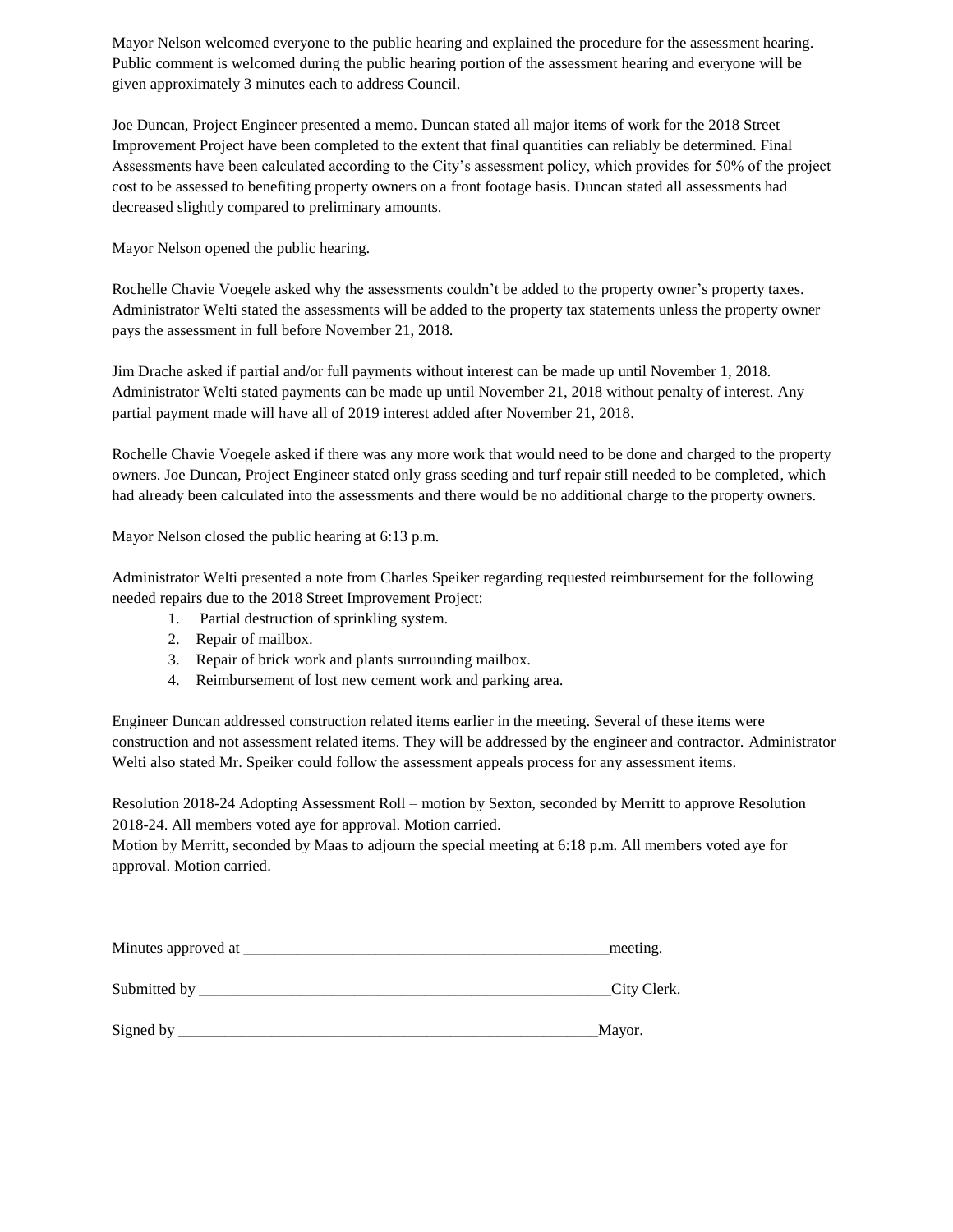Regular City Council Meeting October 22, 2018 7:00 p.m. Medford School

Members present were: Nelson, Sexton, Merritt, Maas, and Dempsey.

Members absent were: None.

City staff and consultants in attendance were: Andy Welti, Elizabeth Jackson, Scott Prestegard, and Joe Duncan.

Others in attendance were: Grace Bartlett, John Anhorn, Chad Langeslag, Jeremy Smith, and Chris Baldwin.

Mayor Nelson called the meeting to order at 7:00 p.m.

Pledge of Allegiance.

Concerns/Requests from the General Public and Organizations: None.

Agenda – Motion by Sexton, seconded by Dempsey to approve the agenda as presented. All members voted aye for approval. Motion carried.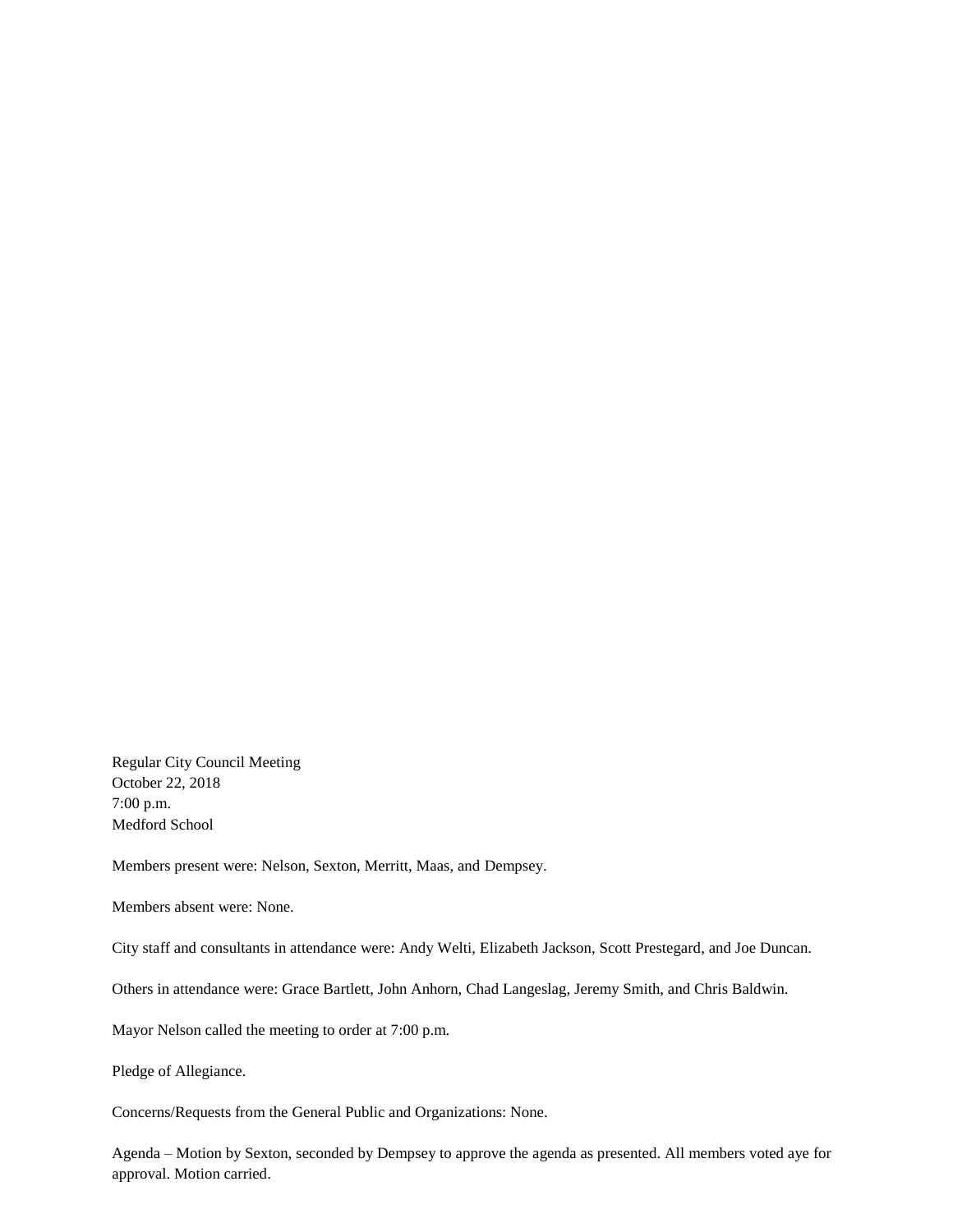Consent Agenda- Agenda items are approved by one motion unless a Council member requests separate action.

Approval of the September 24, 2018 regular meeting minutes.

Approval of the September and October city and liquor store bills.

Approval of the September check register numbers E3313-E3340, 14938-14974, and 46779-46834.

Resolution 20148-25 Accepting Grant Award from FEMA for new SCBA packs for the Medford Fire Department in the amount of \$99,139.00

Approval of Regan Escrow refund.

Motion by Dempsey, seconded by Sexton to approve the consent agenda as presented. All members voted aye for approval. Motion carried.

Mayor's Report – Mayor Nelson presented her memo.

Planning & Zoning Board – did not meet.

EDA Board - Administrator Welti presented the minutes from the October 10, 2018 meeting.

2019 CEDA Contract – Motion by Nelson, seconded by Sexton to approve the 2019 CEDA contract. All members voted aye for approval. Motion carried.

Park Board – did not meet.

Fire Department – John Anhorn stated more extensive training had been done with the new fire truck.

City Attorney – none.

City Engineer -

Main Street reconstruction project 2021 – Administrator Welti presented a memo. Welti stated the proposed timeline is:

| April-June 2019    | Public Input Meeting (inform public of project, seek input and ideas to create                        |
|--------------------|-------------------------------------------------------------------------------------------------------|
|                    | draft version)                                                                                        |
|                    | Nov. 2019-Feb. 2020 Preliminary engineering report with downtown beautification option for Council to |
|                    | act upon.                                                                                             |
| Mar. - April 2020  | Final feasibility report with proposed assessments for Council to act upon.                           |
| Spring - Fall 2021 | Construction.                                                                                         |

Cooperative Agreement between Steele County and the City of Medford for Design and Construction of CSAH 45 – Administrator Welti stated the proposed agreement states that the preliminary engineering costs will be split 50/50 between the City and County. The final determination of the scope of work and cost split for the construction portion of the project will be determined after the Preliminary Engineering Report is presented for consideration. The initial proposal of the cost split to be considered for the construction portion of the project is included in the agreement.

Welti stated Bolton & Menk, the City's Engineer would take the lead on the Main Street Project.

Motion by Dempsey, seconded by Sexton to approve the CSAH 45 cooperative agreement. All members voted aye for approval. Motion carried.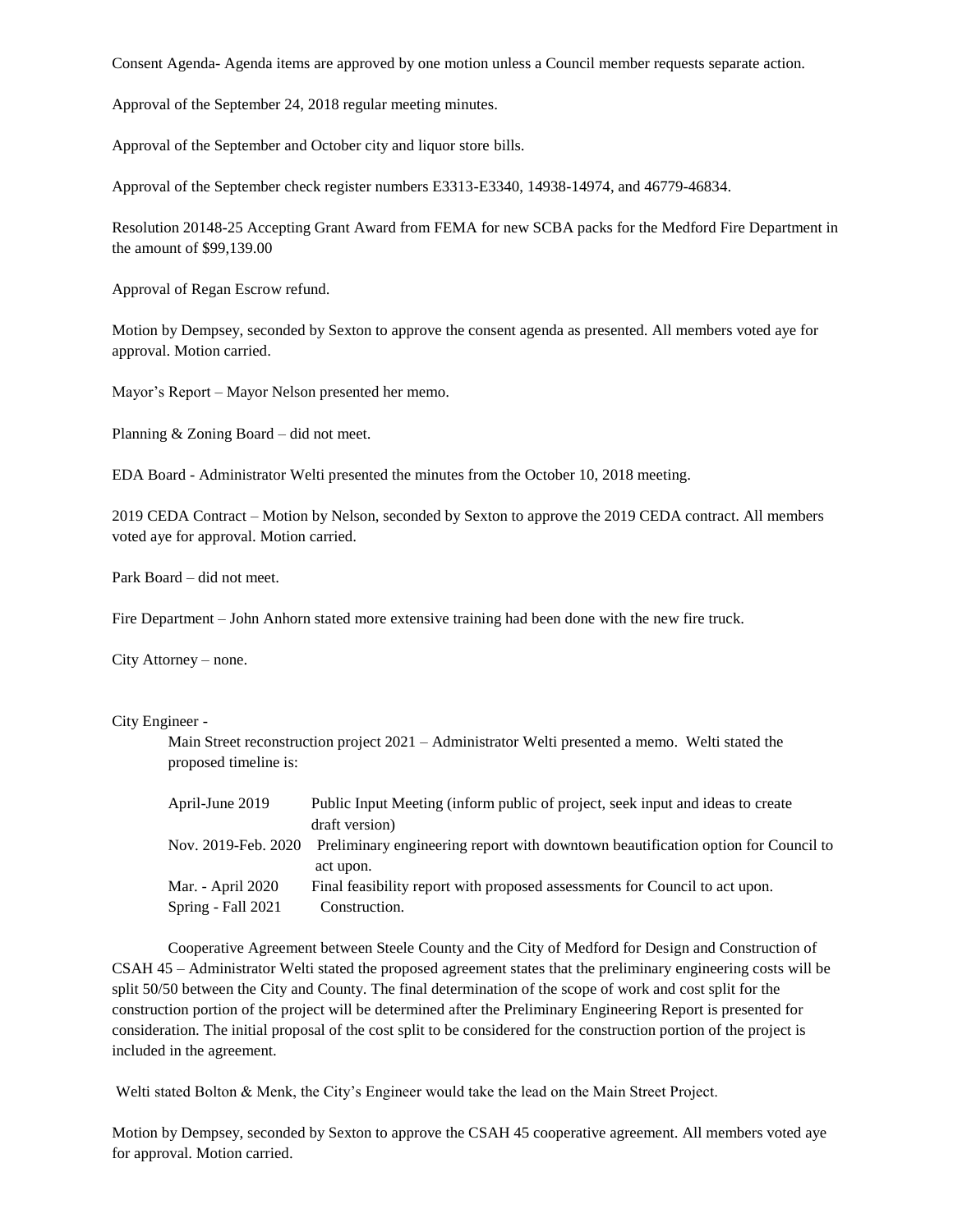City Administrator – Administrator Welti presented a memo. Welti stated he attended the MAOSC meeting. Welti stated the Planning & Zoning Board will likely hold public hearings to review two conditional use permits for Medford Township Hall and the Medford Funeral Home and one interim use permit for Medford Senior Care. Welti stated the Mayor and Welti met with the owners of the Outlet Center.

City Clerk – Jackson presented the 2018 Year End Pool Report .

Jackson stated 2018 membership had decreased from 2017. Swimming lessons had increased slightly over 2017.

Public Works – Scott Prestegard presented a memo. Prestegard stated hydrant flushing and sewer line jetting was in progress. The pool has been winterized. Equipment is ready for winter.

New Business –

Updated Purchasing Policy – Administrator Welti presented a memo. Welti stated the proposed changes to the purchasing limit authorized by the City Administrator would allow the administrator to approve necessary Maintenance work on the water or wastewater system. The proposed threshold is increased from \$5,000 to \$10,000.

Purchases of less than \$500 are proposed to be increased to \$1,500.

Purchases from \$500 to \$10,000 are proposed to be increased to \$1,500 to \$25,000 (to align with changes made in state statute). Purchases in this range must be made by obtaining two quotes.

Administrator Welti stated the policy work group reviewed and recommended these changes. Motion by Sexton, seconded by Maas to approve the Purchasing Policy changes. Nelson, Sexton, Maas, Dempsey voted aye. Merritt voted nay. Motion carried.

Storm Damaged Trees Policy – Administrator Welti presented a memo. Welti stated the policy established procedures for City employees, Council, and residents' responses to a severe weather occurrence.

Administrator Welti stated the policy work group reviewed and recommended Council consideration of the policy. Motions by Dempsey, seconded by Merritt too approve the Storm Damaged Trees Policy. All members voted aye for approval. Motion carried.

Health Insurance – Administrator Welti presented a memo. Welti stated the City's current plan deductible will increase from \$3,600 to \$4,000 for individual coverage and increase from \$7,200 to \$8,000 for family coverage. The premium will increase by approximately \$40 per month for employees paying out of pocket premium expense above the amount the City covers for individual health insurance coverage, and \$50 per month for employees paying out of pocket premium expense above the amount the City covers for family health insurance coverage.

Employee-Only Coverage: The City of Medford's "Employer Contribution" will be up to \$650 per month (Pre-Tax). Family Coverage: The City of Medford's "Employer Contribution" will be up to \$900 per month. (Pre-Tax)

Motion by Dempsey, seconded by Sexton to approve the increase in the City of Medford's Employer Contribution amounts. All members voted aye for approval. Motion carried.

Regular City Council Meeting – Monday, November 26, 2018, 7:00 p.m. Council Work Session to review WWTP connection study – Truth in Taxation Meeting – Monday, December 17, 2018, 7:00 p.m.

Motion by Dempsey, seconded by Merritt to adjourn the Regular City Council Meeting at 8:25 p.m..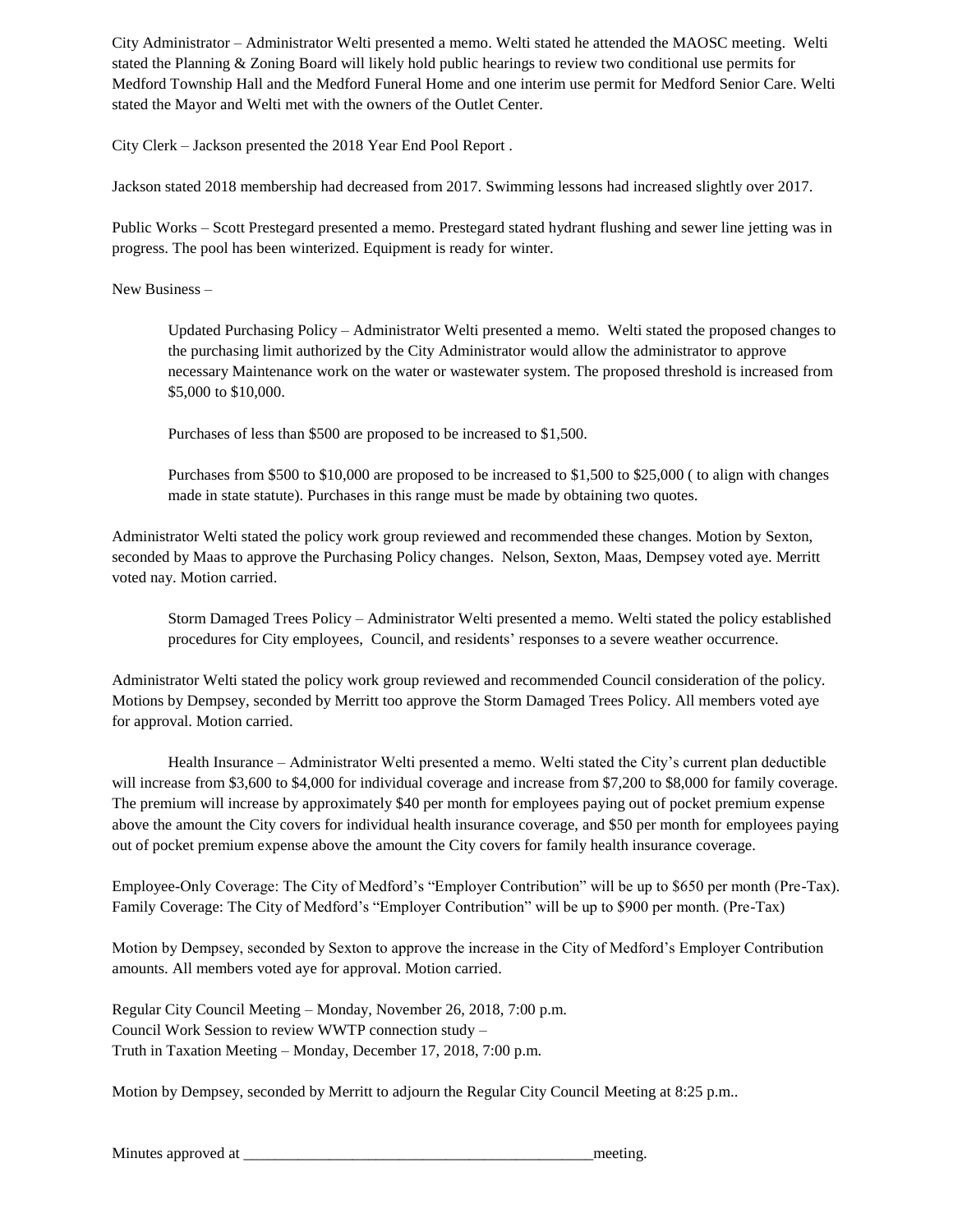| Submitted by | City Clerk. |
|--------------|-------------|
|              |             |
| Signed by    | Mayor.      |

Special Council Meeting November 8, 2018 4:45 p.m. City Hall

Members present were Nelson, Maas, and Merritt.

Members absent were Sexton and Dempsey.

City staff and consultants in attendance were Andy Welti and Elizabeth Jackson.

Others attending were Chris Baldwin.

Mayor Nelson called the meeting to order at 4:48 p.m.

Agenda – Motion by Merritt, seconded by Maas to approve the agenda as presented. All members voted aye for approval. Motion carried.

Employment – Administrator Welti presented a memo. Welti stated the City offered Cory Franek, based on his experience, the full-time position of Public Works Supervisor, at a salaried rate of \$32.40 per hour. Paid Time Off will begin at year 3. Cory Franek's start date will be December 10, 2018.

Motion by Nelson, seconded by Merritt to approve the hiring of Cory Franek as the full time Public Works Supervisor. All members voted aye for approval. Motion carried.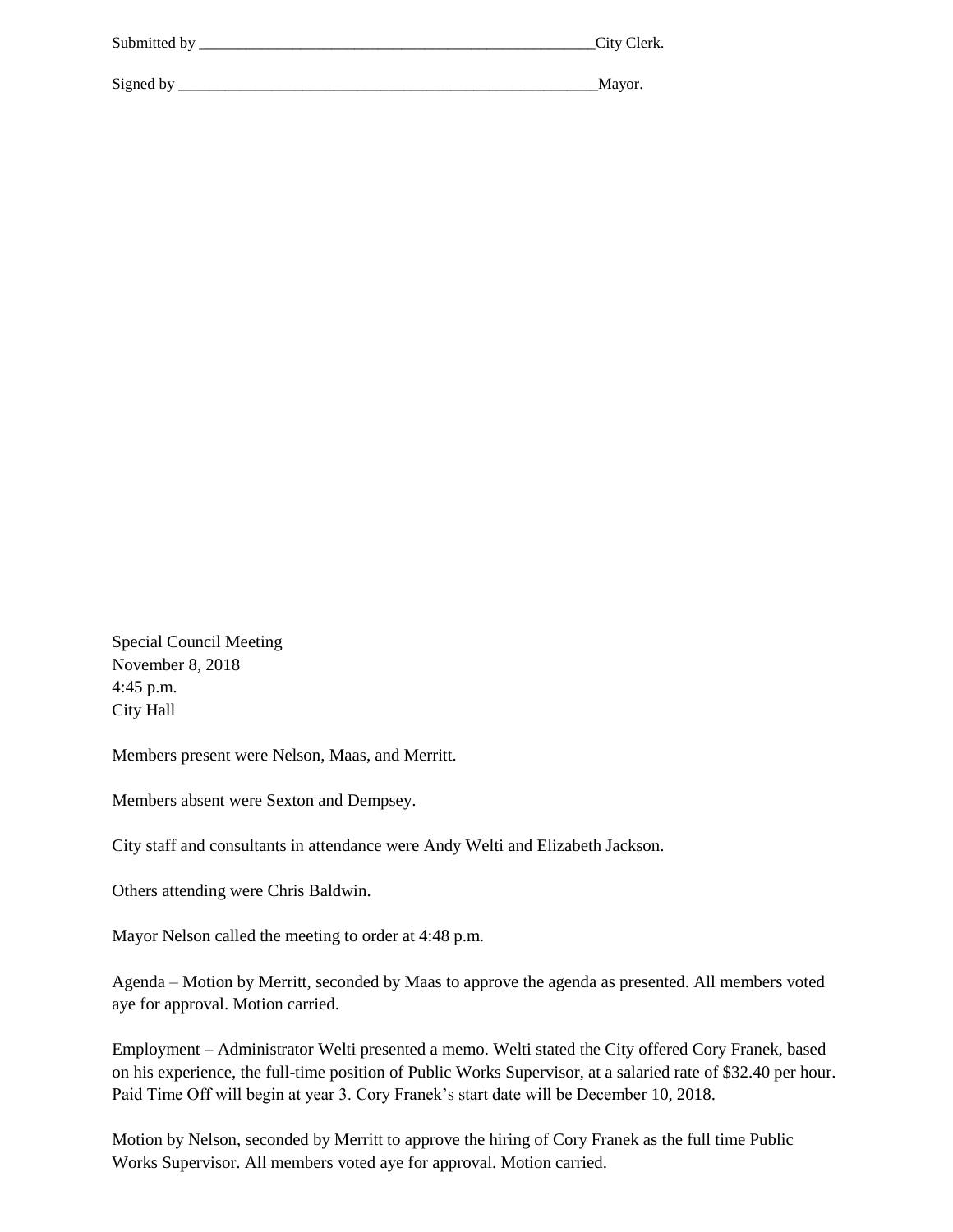Wastewater Connection Study Addition – Administrator Welti presented a memo. Welti stated the wastewater connection study is within a week of being completed. Welti stated a commercial growth projection could be added to the study for no more than \$2,000.

Motion by Merritt, seconded by Maas to add the commercial growth projection to the wastewater connection study being done by Bolton & Menk for no more than a cost of \$2,000. All members voted aye for approval. Motion carried.

Canvassing of November 6, 2018 Election Results – Jackson presented the resolution certifying the 2018 election results. The General Election had 532 persons voting, including 59 absentee votes.

Council Members – Four Year term votes cast: Chad Langeslag – 369 votes Corey Samora – 183 votes Grace Bartlett – 236 votes Write-In  $-9$  votes

Resolution 2018-26, Approval of Resolution Certifying November 6, 2018 Election Results – Motion by Maas, seconded by Merritt to approve Resolution 2018-26 canvassing the election results from the November 6, 2018 general election and declaring Chad Langeslag and Grace Bartlett as council members-elect. All members voted aye for approval. Motion carried.

Motion by Merritt, seconded by Maas to adjourn the special Council meeting at 4:55 p.m. Motion carried.

| Minutes approved at | meeting.     |  |
|---------------------|--------------|--|
| Submitted by        | _City Clerk. |  |
| Signed by           | Mayor.       |  |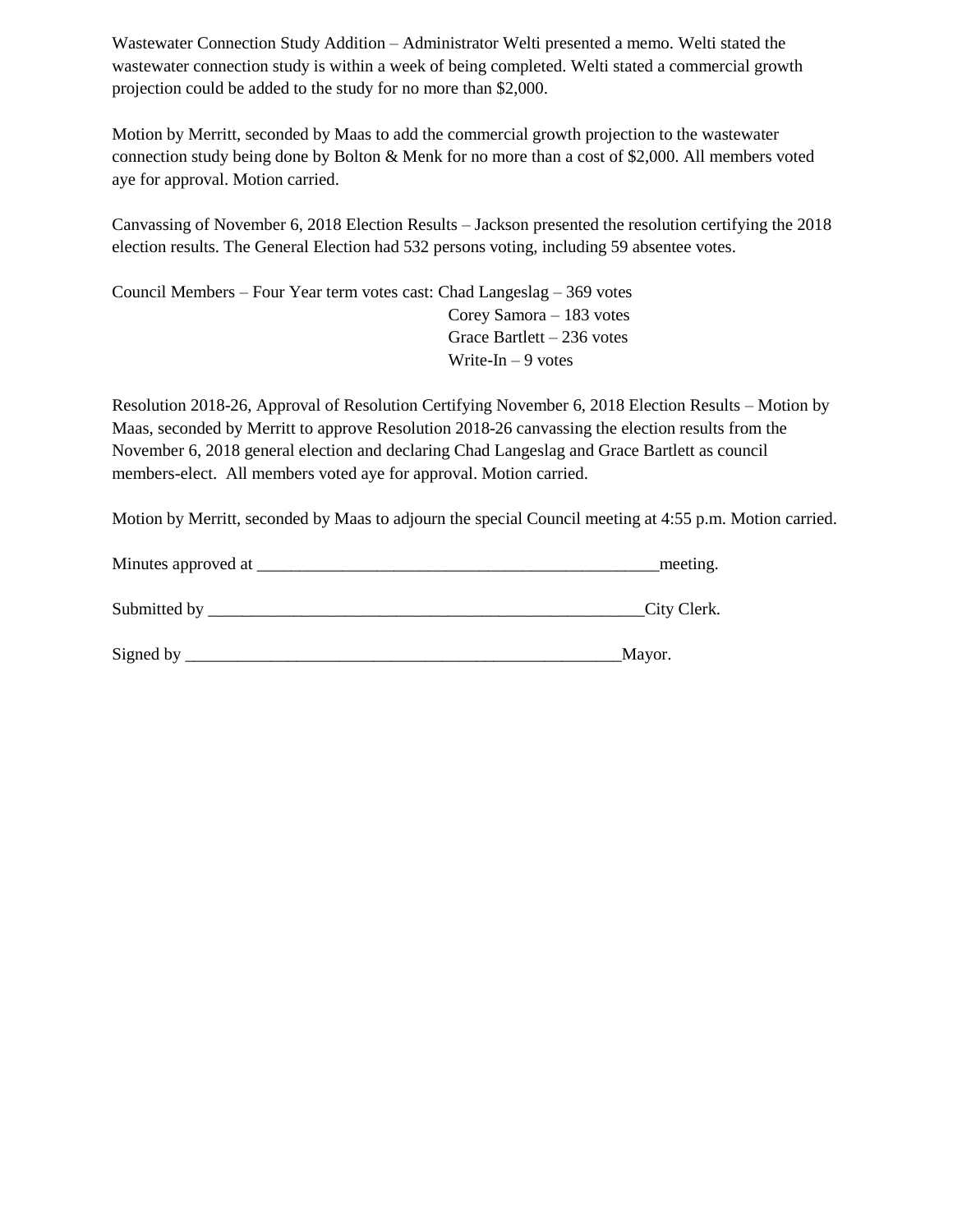Regular City Council Meeting November 26, 2018 7:00 p.m. City Hall

Members present were Nelson, Sexton, Maas, Merritt, and Dempsey.

Members absent: None.

City staff and consultants in attendance were Andy Welti, Elizabeth Jackson, Mark Rahrick, and Scott Prestegard.

Others attending were Chad Langeslag, Grace Bartlett, Richard Quiring, and Chris Baldwin.

Mayor Nelson called the meeting to order at 7:00 p.m.

Pledge of Allegiance.

Concerns/Requests from the General Public and Organizations: None.

Agenda - Add Fire Relief Contribution under New Business, Item D to the agenda.

Motion by Sexton, seconded by Dempsey to approve the amended agenda. All members voted aye for approval. Motion carried.

Consent Agenda – Agenda items are approved by one motion unless a Council member requests separate action.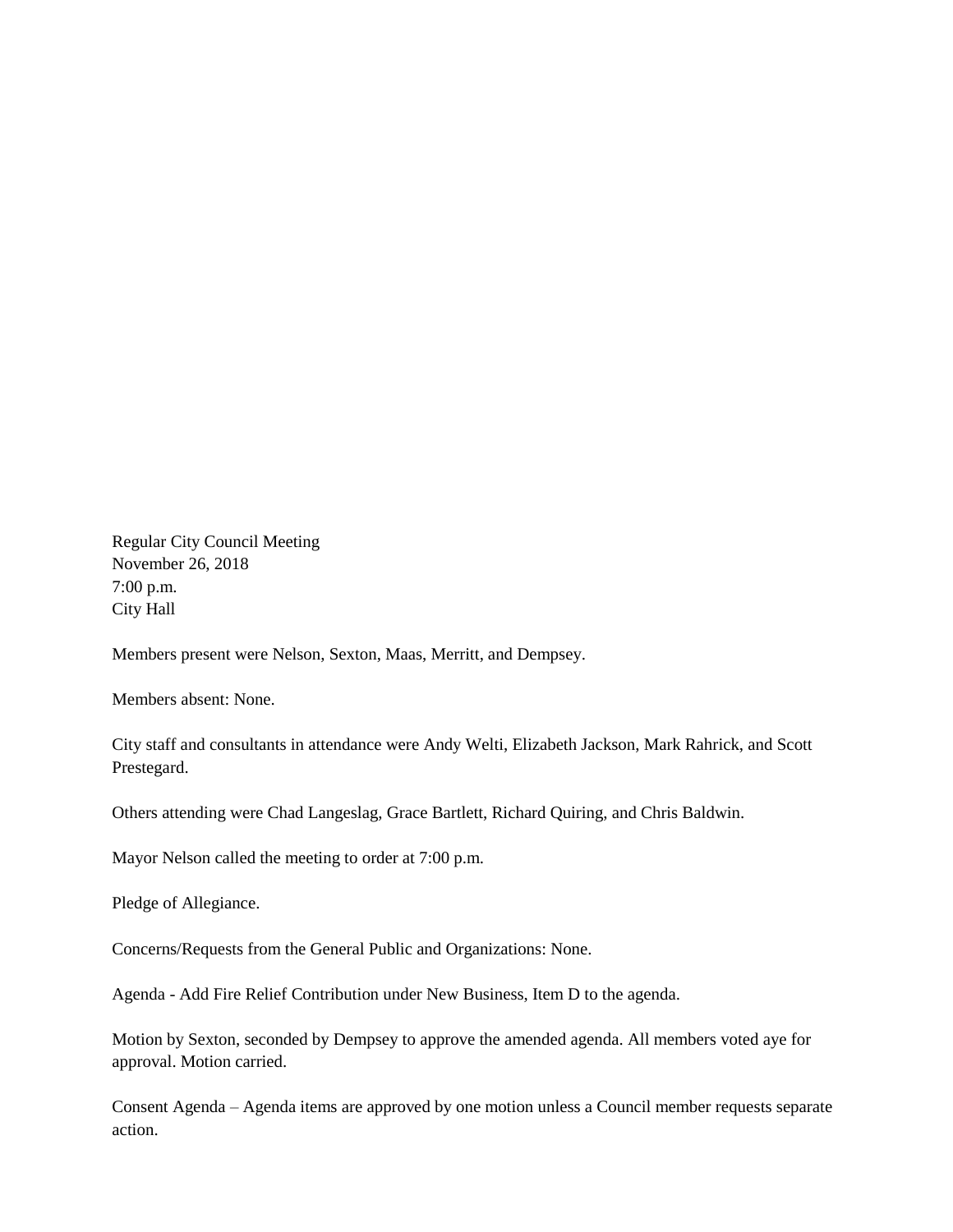Approval of the October 22, 2018 regular and special meeting minutes, and the November 8, 2018 special meeting minutes.

Approval of the October and November city and liquor store bills.

Approval of the October check register numbers E3341-E3368, 14975-15004, and 46835-46919.

Resolution 2018-29 Accepting Grant Award from Compeer Financial for a new 6 person communication system for the Medford Fire Department in the amount of \$3,000.00.

Employee wages as established in Compensation Study and policy addition to employee handbook.

Motion by Maas, seconded by Dempsey to approve the consent agenda as presented. All members voted aye for approval. Motion carried.

Mayor's Report – Mayor Nelson presented her memo.

# Planning & Zoning Board –

Medford Funeral Home CUP Review – Motion by Maas, seconded by Dempsey to approve Medford Funeral Home Conditional Use Permit 2018-01. All members voted aye for approval. Motion carried.

Medford Township Town Hall CUP – Motion by Sexton, seconded by Maas to approve Medford Township Town Hall Conditional Use Permit 2018-02. All member voted aye for approval. Motion carried.

Medford Senior Care CUP for a restaurant– Motion by Dempsey, seconded by Merritt to approve Medford Senior Care Conditional Use Permit 2018-03. All members voted aye for approval. Motion carried.

Resolution 2018-27 Vacating Utility Easement of Block 30 Johnson & Company Addition – Motion by Merritt, seconded by Dempsey to approve Resolution 2018-27. All members voted aye for approval. Motion carried.

Chairperson Quiring presented the minutes from the Planning & Zoning Board meeting held on November 19, 2018. Quiring stated the Planning & Zoning Board recommended to leave the fence setbacks unchanged.

EDA Board – did not meet.

Park Board – Council member Sexton presented the minutes from the meeting held on November 5, 2018.

Fire Department – none.

City Attorney – none.

City Engineer – none.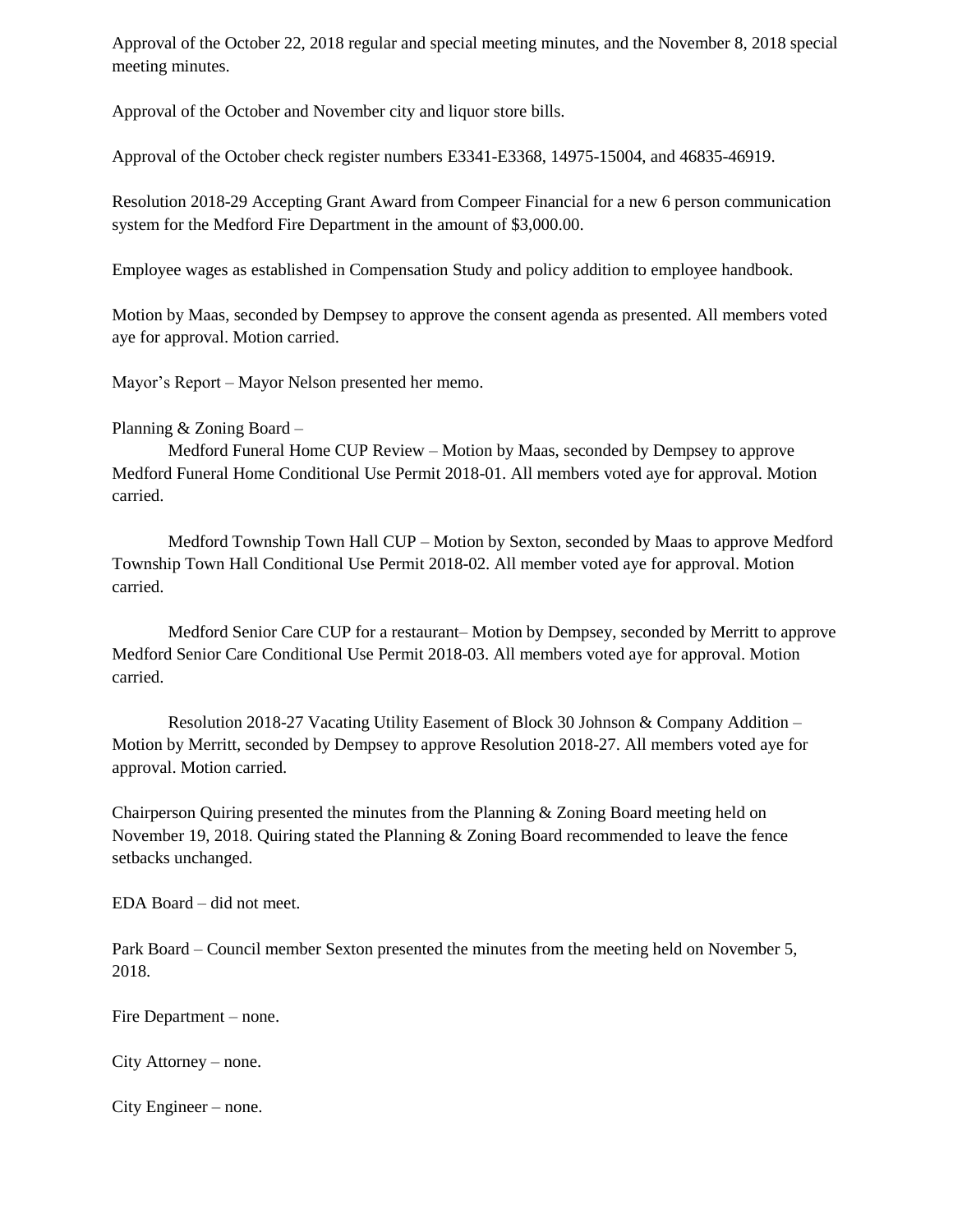City Administrator – Administrator Welti presented a memo. Welti stated he had attended the MAOSC meeting. Welti also attended the State Disaster Assistance Fund application meeting and submitted invoices for the storm brush/tree removal. The City will be eligible for 75% reimbursement from the state.

Administrator Welti stated the Medford Park Board will host an open house at 7:00 p.m. on Wednesday, December 12, 2018, to allow the public to view and comment on the playground project that has been proposed for the former water tower park greenspace.

## City Clerk – none.

Public Works – Scott Prestegard presented a memo. Prestegard stated hauling of bio solids had been completed. Winterizing is complete, the aeration tent is installed, Christmas lights are hung, street sweeping is finished, and all fire hydrants had been flushed.

# Unfinished Business -

2019 Final Budget – Administrator Welti presented a memo highlighting the changes made to the final budget. No change in the preliminary levy is proposed. Official action will occur at the December meeting.

# New Business-

Resolution 2018-28 Approving Plans for Project No. SAP 074-612-038; Co. Rd. 12, west of the West Frontage Road – Administrator Welti presented a memo. Welti stated Greg Illka, Steele County's Engineer, requested the City of Medford pass Resolution 2018-28 to approve plans for Project No. SAP 074-612-038, CSAH 12 West of the West Frontage Road. The only portion of the project within Medford City limits is the section located south of the Outlet Center and north of Design Homes.

Motion by Dempsey, seconded by Sexton to approve Resolution 2018-28. All members voted aye for approval. Motion carried.

Health Insurance Deductibles – Administrator Welti presented a memo. Welti stated the HR work group recommended Council approve the City of Medford providing a health insurance deductible payment to City employees who are enrolled in the City's health insurance plan for 2019. An employee enrolled in a family plan would receive a \$1,000 payment and an employee enrolled in an individual plan would receive a \$500 payment. The payments would only be made to employees employed on January 1, 2019; payments would be split evenly and made on the first paycheck in January and July of 2019.

Council tabled the discussion on Health Insurance Deductibles until the December meeting.

Paid Time Off-Administrator Welti presented a memo. Welti stated the HR work group recommended Council consider paying out the PTO, over the 40 hours allowed to be carried over at the end of the year, for public works workers because the City has been without a third public works employee since March. Currently, a combined total of 136 hours of PTO is unused between the two employees (over the 40 hours each is allowed to carry over). Both employees have been instructed to use as much of the PTO as possible before the end of the year.

Motion by Merritt, seconded by Dempsey to approve the HR work group recommendation of paying out the PTO, over the 40 hours allowed to be carried over at the end of the year, for the public works workers. All members voted aye for approval. Motion carried.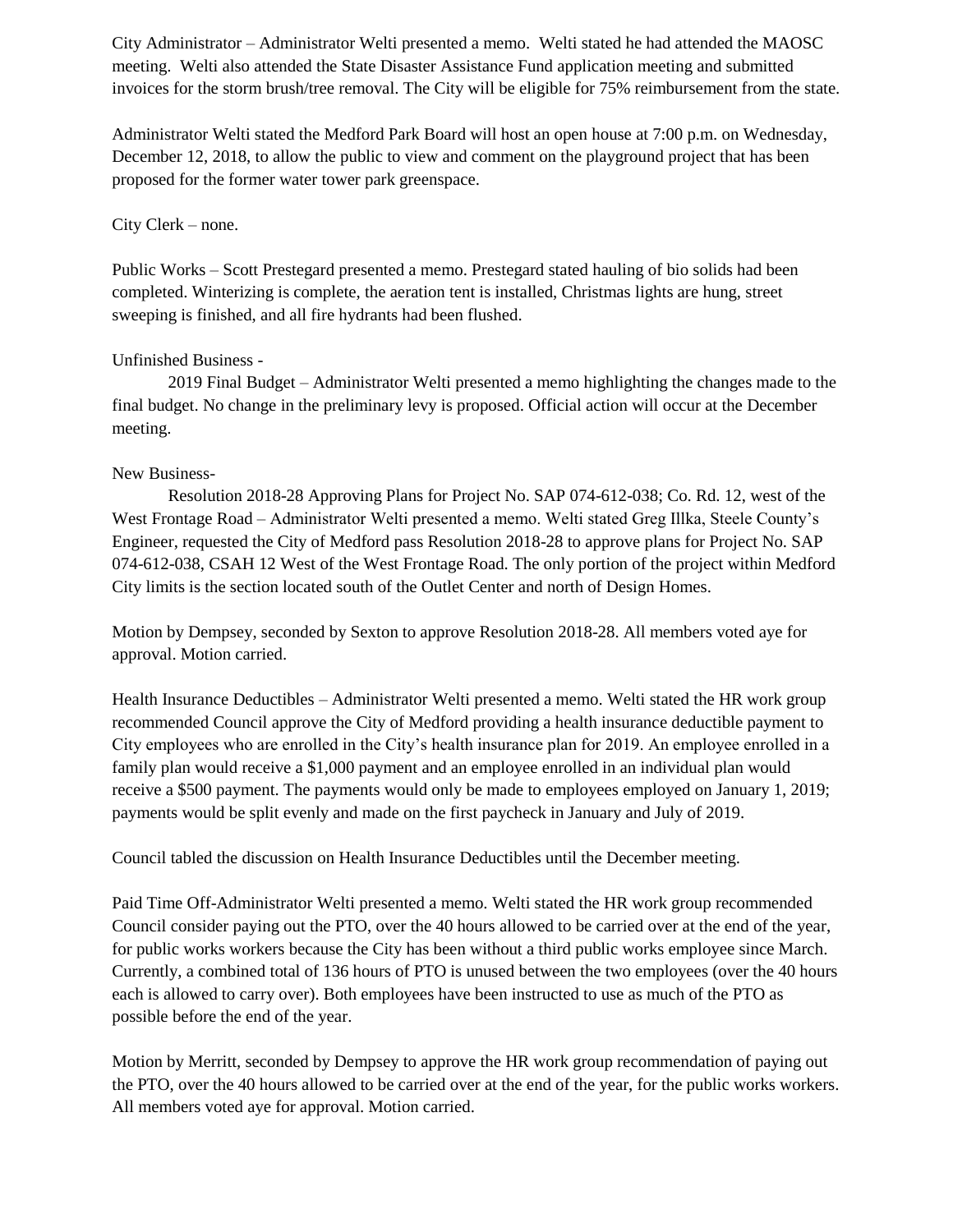Fire Relief Contribution – Administrator Welti asked for Council approval to request up to \$7,000 from the Medford Fire Relief Association for the Medford Swimming Pool operations and maintenance improvements.

Motion by Dempsey, seconded by Sexton to authorize the City of Medford to request up to \$7,000 from the Medford Fire Relief Association for the Medford Swimming Pool operations and maintenance improvements. All members voted aye for approval. Motion carried.

Council will have a WWTF study workshop session at 5:30 p.m. on December 17, 2018 at City Hall.

Truth in Taxation and Regular City Council Meeting – Monday, December 17, 2018, 7:00 p.m. LMC's Newly Elected Officials Conference – January 25-26 (Mankato), February 1-2 (Plymouth)

Motion by Merritt, seconded by Maas to adjourn the Regular City Council Meeting at 8:52 p.m.

| Minutes approved at | meeting.    |  |
|---------------------|-------------|--|
|                     |             |  |
| Submitted by        | City Clerk. |  |

| Signed b<br>. hv | ***** |
|------------------|-------|
|                  |       |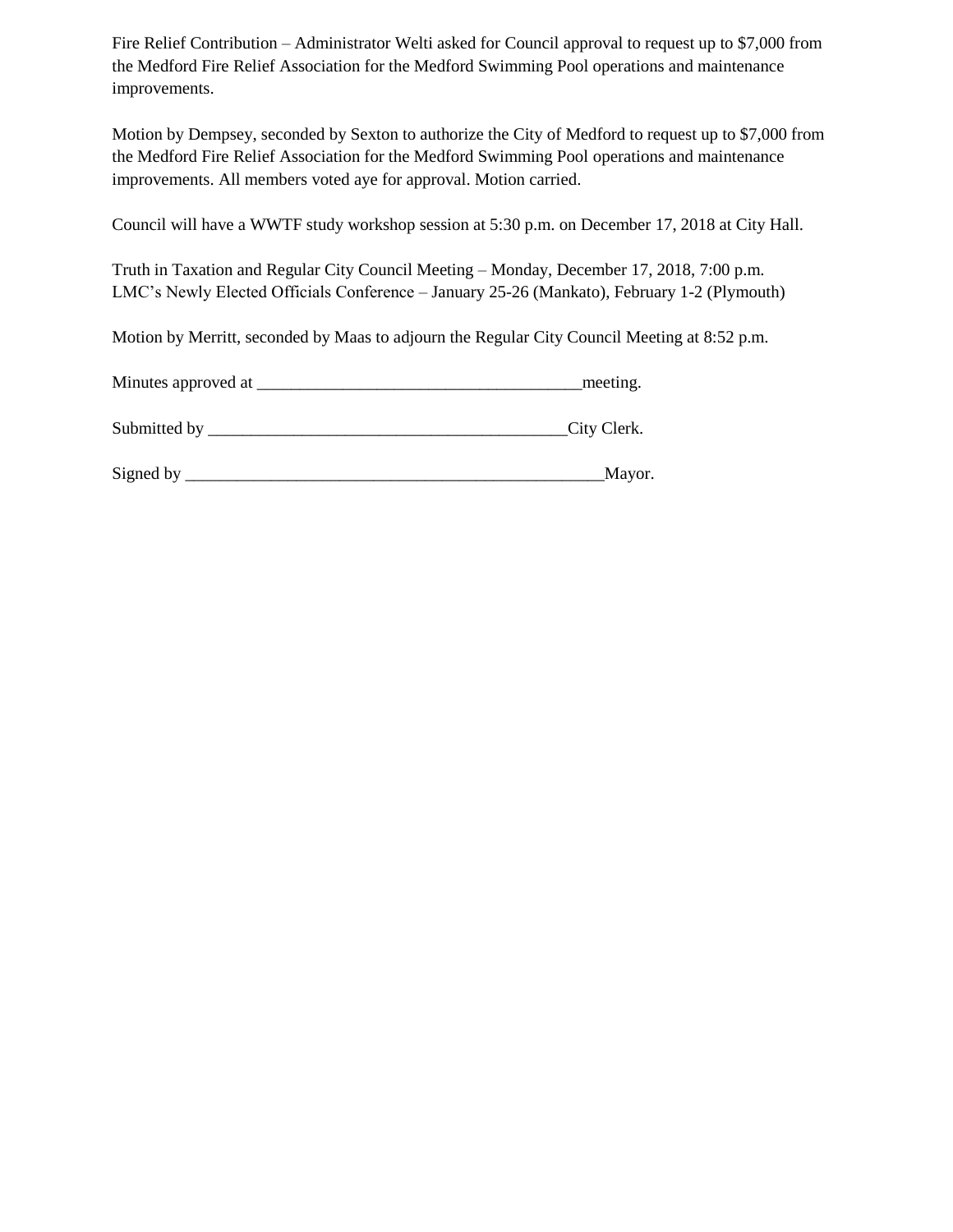Special Council Meeting December 17, 2018 5:30 p.m. City Hall

Members present were Nelson, Sexton, Maas, Merritt, and Dempsey.

Members absent were: None.

City staff and consultants in attendance were Andy Welti, Elizabeth Jackson, Cory Franek, Scott Prestegard, and Seth Peterson.

Others attending were Grace Bartlett and Chad Langeslag.

Mayor Nelson called the meeting to order at 5:31 p.m.

The purpose of this special council meeting was to discuss the Wastewater Treatment Options Study.

The Wastewater Treatment Regionalization Report provides recommendations to the City of Medford on whether they should make improvements to their Wastewater Treatment Facility to be able to treat future increased flows and loadings or if they should regionalize wastewater services with either Faribault or Owatonna.

The existing capacity of the WWTF would allow approximately 33 new homes and an allocation for future commercial businesses of 2,000 gallons per day (gpd) before the WWTF would need to be upgraded.

The Regionalization Report is organized into five sections that are described below. Section 1 – Introduction: Provides the purpose of the Regionalization Report and background information on the WWTF.

Section 2 – Summary: Presents an overall summary of the Regionalization Report.

Section 3 – Design Conditions: Presents the 2040 design flows and loadings.

Section 4 – Wastewater Alternatives: Identifies and evaluates wastewater alternatives and presents cost opinions for each alternative.

Section 5 – Recommendations: Provides recommendations based on the results of the wastewater alternatives analysis.

Seth Peterson from Bolton & Menk presented the Wastewater Treatment Options Study to the City Council.

The summary of the report is as follows:

To compare upgrading the City's WWTF to regionalizing with another city, 20-year life-cycle costs were developed for each of the three alternatives. Three wastewater flows and loadings scenarios for 2040 were considered for each alternative as well. The Lazy U Report summarized projected 2037 wastewater flows and loadings for the two scenarios of the City and City plus Lazy U. Those projections were extended to 2040 for this Report. Since the completion of the Lazy U Report, a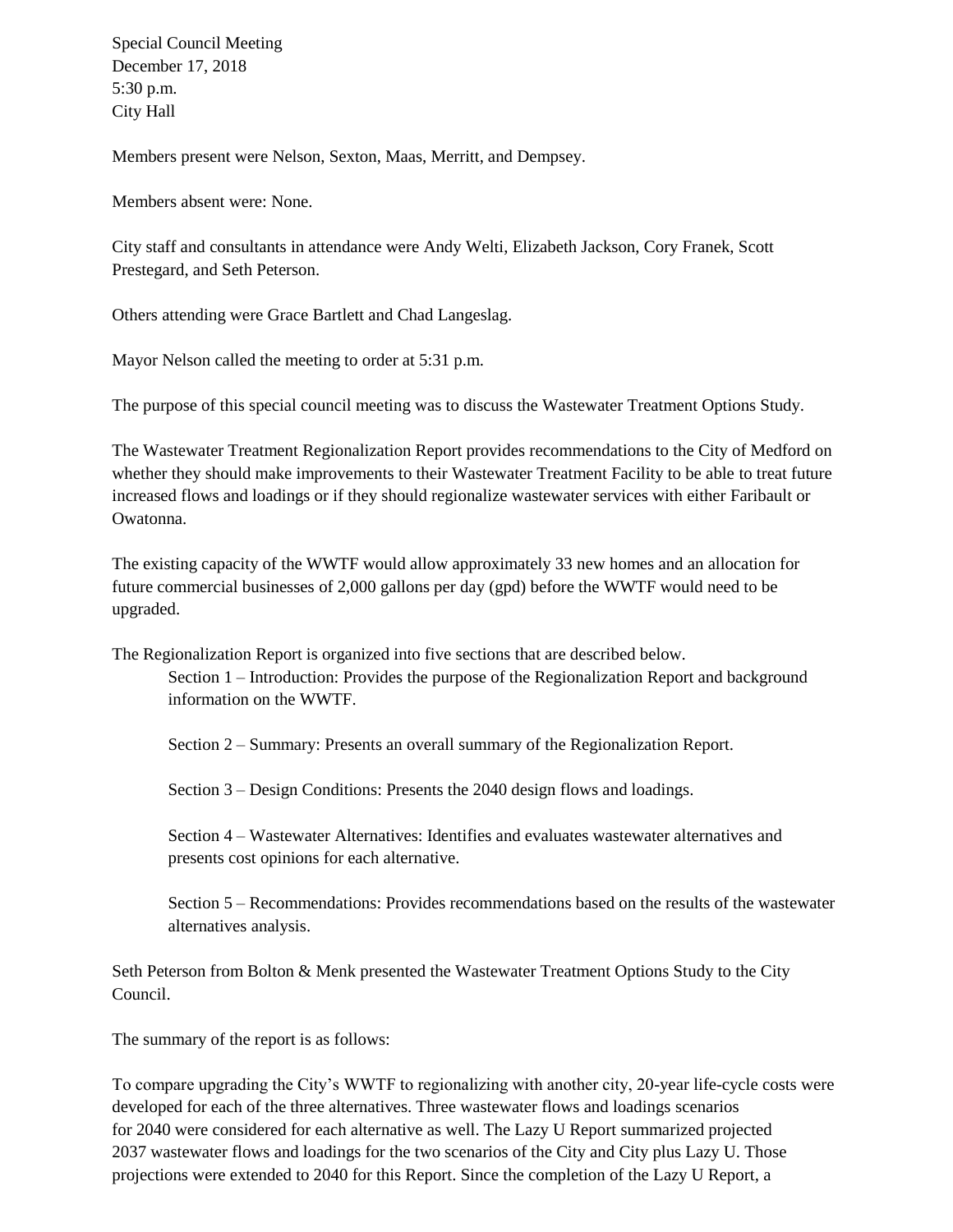developer has approached the City about connecting to the City's wastewater collection system for a potential development project. The developer provided the City with estimated wastewater flows that would almost double the City's projected wastewater flows. Therefore, a third wastewater flows and loadings scenario was developed consisting of the City plus Lazy U and new development.

Upgrading the City's WWTF would consist of the same general treatment process improvements for all three flows and loadings scenarios: new pretreatment facility, activated sludge process expansion with a new aeration basin, new blower building, and new sludge storage tank. The aeration basin would be designed to treat the entire flow and include biological phosphorus removal so less chemical phosphorus removal would be required to meet the effluent limit. There is limited land available at the WWTF, so it is recommended that the new pretreatment facility, aeration basin and blower building be located outside of the current plant boundary to the east. The new sludge storage tank could be located south of the existing sludge storage tank.

Regionalizing wastewater services would require constructing a new lift station and forcemain to pump Medford's wastewater to Faribault's or Owatonna's wastewater collection system. For planning purposes, it was assumed that the new lift station would be located at the City's WWTF site. Each city would charge Medford with a Sewer Access Charge and/or the cost to upgrade that city's collection system and WWTF to accommodate Medford's wastewater. They would also charge Medford a monthly fee, most likely consisting of a flat monthly fee plus wastewater rates based on actual flow.

The analysis of the 20-year life-cycle costs for all three alternatives showed that upgrading the City's WWTF and regionalizing with Faribault have similar costs, whereas regionalizing with Owatonna had the highest life-cycle cost. Since there are significant unknowns associated with regionalizing with Faribault, it is recommended that Medford has further discussions with Faribault to determine the Sewer Access Charge, the wastewater rates that Medford would be charged, and if Faribault's collection system and WWTF have sufficient capacity for Medford's wastewater. After receiving this information, the 20-year life-cycle cost should be recalculated to determine if it is still comparable to upgrading the City's WWTF.

As part of the decision-making process of whether to regionalize, the City will also need to choose a flow scenario to move forward with since the different flows and loadings influence which alternative has the lower life-cycle cost. After choosing a flow scenario and receiving more detailed information from Faribault, the City can make an informed decision on whether they should upgrade their WWTF or regionalize with Faribault.

Council took no official action at this meeting.

The special council meeting was adjourned at 6:59 p.m.

| Minutes approved at | meeting.    |
|---------------------|-------------|
| Submitted by        | City Clerk. |
| Signed by           | Mayor.      |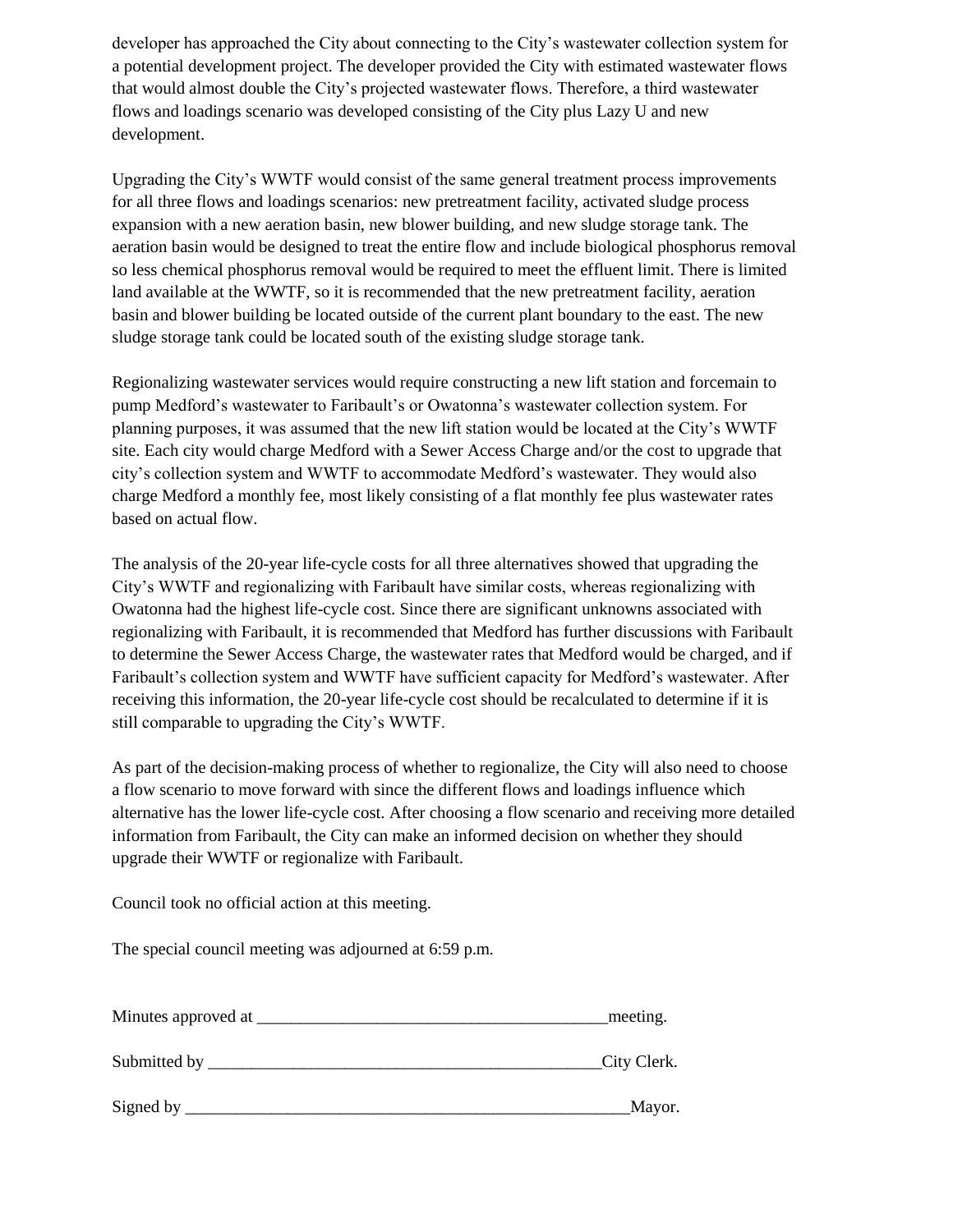Regular Council Meeting December 17, 2018 7:00 p.m. City Hall

Members present were Nelson, Sexton, Maas, Merritt, and Dempsey.

Members absent were: None.

City staff and consultants in attendance were Andy Welti, Elizabeth Jackson, and Cory Franek.

Others attending were Kelly Schwartz, Grace Bartlett, Chad Langeslag, Chris Baldwin, Todd Borwege, Brian Paulson, and Andrew Colwell.

Mayor Nelson called the meeting to order at 7:05 p.m.

Pledge of Allegiance.

Concerns/Requests from the General Public and Organizations – none.

Agenda - Mayor Nelson stated Item D under New Business would be deleted from the agenda.

Motion by Merritt, seconded by Dempsey to approve the agenda as amended. All members voted aye for approval. Motion carried.

Truth in Taxation Hearing

Administrator Welti presented the Final 2018 Levy.

| General Fund        | \$574,605 |
|---------------------|-----------|
| Fire Relief         | \$20,000  |
| 2014 Central Ave    | \$19,250  |
| 2015 Scenic Heights | \$1,200   |
| 2018 Street Project | \$15,294  |
| <b>EDA</b>          | \$13,285  |
|                     |           |
| <b>Total Levy</b>   | \$644,264 |

This is a 3.8% increase over 2018 overall levy.

Administrator Welti reviewed the 2019 budget and levy increase.

Mayor Nelson opened the Truth in Taxation Hearing at 7:19 p.m.

Public Comment - Brian Paulson stated he didn't agree with the estimated market value on his proposed property tax statement. Mayor Nelson stated Paulson needed to contact the County Assessor regarding the valuation of his property.

Andrew Colwell stated he felt it is getting harder to afford to live in Medford. Colwell didn't agree with the valuation of his property. Colwell was instructed to contact the County Assessor.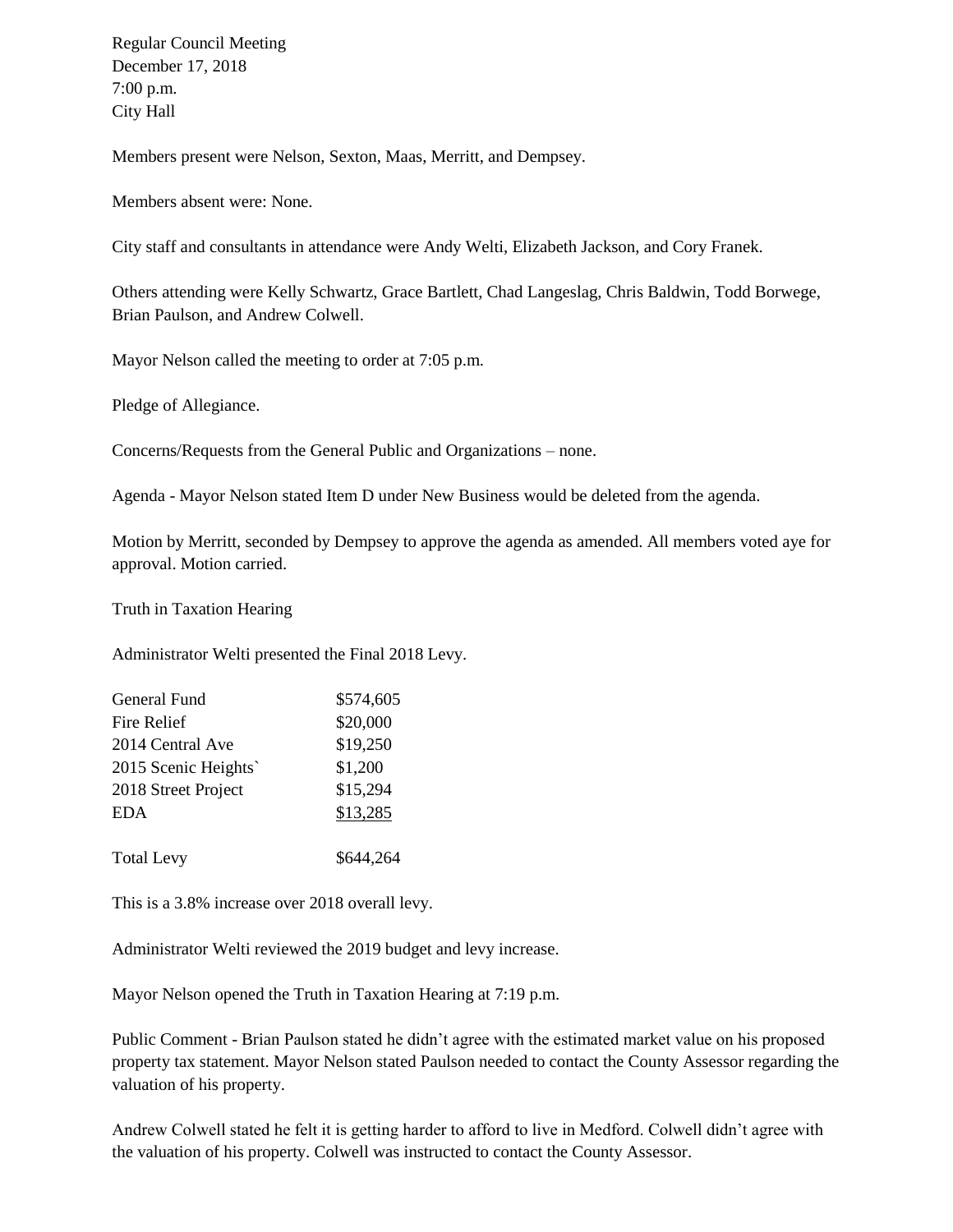Todd Borwege stated he didn't agree with the estimated value of his property. Borwege stated he had contacted the County Assessor.

Motion by Sexton, seconded by Dempsey to close the Truth in Taxation Hearing at6 7:31 p.m.

Motion by Sexton, seconded by Merritt to approve Resolution 2018-30 adopting the 2019 Final Tax Levy. All members voted aye for approval. Motion carried.

Motion by Sexton, seconded by Maas to adopt the final 2019 City Budget. All members voted aye for approval. Motion carried.

Consent Agenda – Agenda items are approved by one motion unless a Council member requests a separate action.

Approval of the November 26, 2018 regular Council meeting minutes.

Approval of the November and December city and liquor store bills.

Approval of the November check register numbers E3369-E3391, 15005-15046, and 46920-47022.

Approval of hiring of ice rink attendants.

Motion by Sexton, seconded by Dempsey to approve the consent agenda as presented. All members voted aye for approval. Motion carried.

Mayor's Report - City Council had no questions concerning Mayor Nelson's report.

Planning & Zoning Board – did not meet.

EDA Board – Administrator Welti presented the minutes from the December 12, 2018 EDA Board Meeting.

Park Board – did not meet.

City Attorney – none.

City Engineer – none.

City Administrator – Administrator Welti presented a memo. Administrator Welti stated he attended the FEMA Risk MAP Discovery Meeting for the Cannon River Watershed. Welti stated the representative confirmed that FEMA funding would not be available to relocate park infrastructure because the project would not meet the cost/benefit test.

Welti stated the Medford Park Board hosted an open house at 7:00 p.m. on December 12, 2018, to allow the public to view and comment on the playground project that has been proposed for the former water tower park greenspace.

Four residents attended. One resident asked questions about how the project will be funded. A second resident provided an opinion about vandalism and questioned if the proposed park is too close to homes.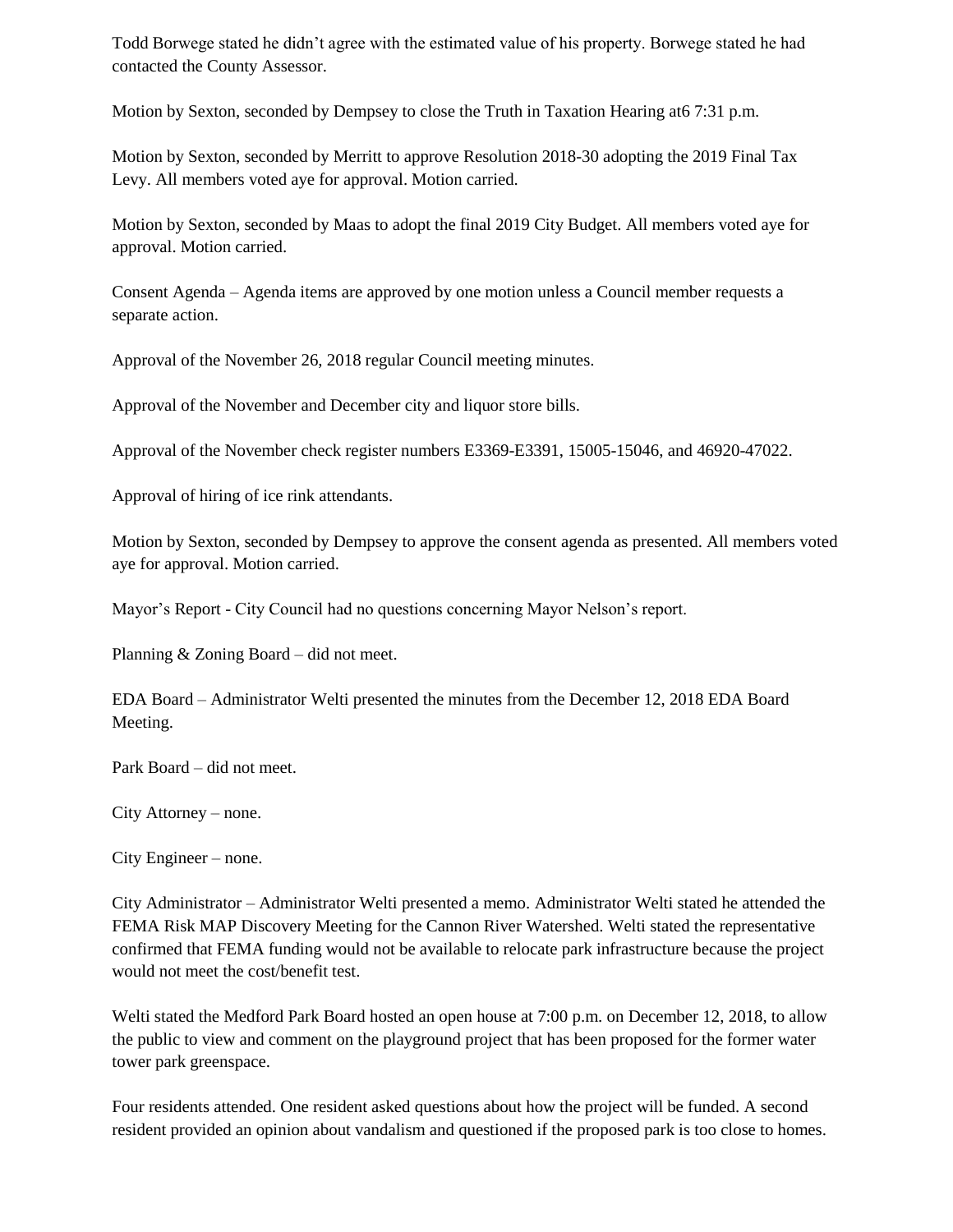Welti stated the Steele County Board of Commissioners approved the Cooperative Agreement between Steele County and the City of Medford for Design and Construction of CSAH 45.

Welti stated councilmembers elect had been provided with a brief orientation of the City and Council.

Welti stated Cory Franek, the new City of Medford Public Works Supervisor, began on December 10, 2018 and had begun working on tasks needing to be addressed.

City Clerk – Clerk Jackson presented Resolution 2018-31 Certifying Unpaid Utility Bills to Steele County. Motion by Sexton, seconded by Dempsey to approve Resolution 2018-31. All members voted aye for approval. Motion carried.

Public Works – Cory Franek, Public Works Supervisor introduced himself to Council and gave a brief update. Franek stated repairs had been done at the water building and the salt shed.

Fire Department – none.

Unfinished Business – none.

New Business –

Pay Equity Report – Administrator Welti presented a memo. Welti stated Council approval was needed to submit the report.

Motion by Maas, seconded by Sexton to submit the Pay Equity Report. All members voted aye for approval. Motion carried.

Health Insurance Deductible – Administrator Welti presented a memo. Welti stated the City of Medford could contract with Further, a benefits administrator for the Health Care Savings Accounts at a cost of \$72 for the annual administrator fee.

Motion by Dempsey, seconded by Sexton to proceed with establishing the Health Savings Accounts, with Further. All members voted aye for approval. Motion carried.

Resolution 2018-32 Rescinding the closing of 2004B Refunding Bond Fund 301 and rescinding the transfer of the special assessments receivable to 2015 Scenic Heights Fund 304.

Administrator Welti presented a memo. Welti stated after speaking with the City's financial advisor, he recommended using the assessment portion of the funds to apply to a future capital project rather than using the assessment portion of the funds to pay off a current bond given the rising interest rates.

Resolution 2018-32 would keep the 2004B Refunding Bond Fund #301 open and the special assessments receivable would continue to accumulate in the fund until Council takes action to use the funds for a future capital project.

Motion by Sexton, seconded by Dempsey to approve Resolution 2018-32. All members voted aye for approval. Motion carried.

Mayor Nelson stated the Organization Meeting would be held Monday, January 14, 2019 at 4:00 p.m.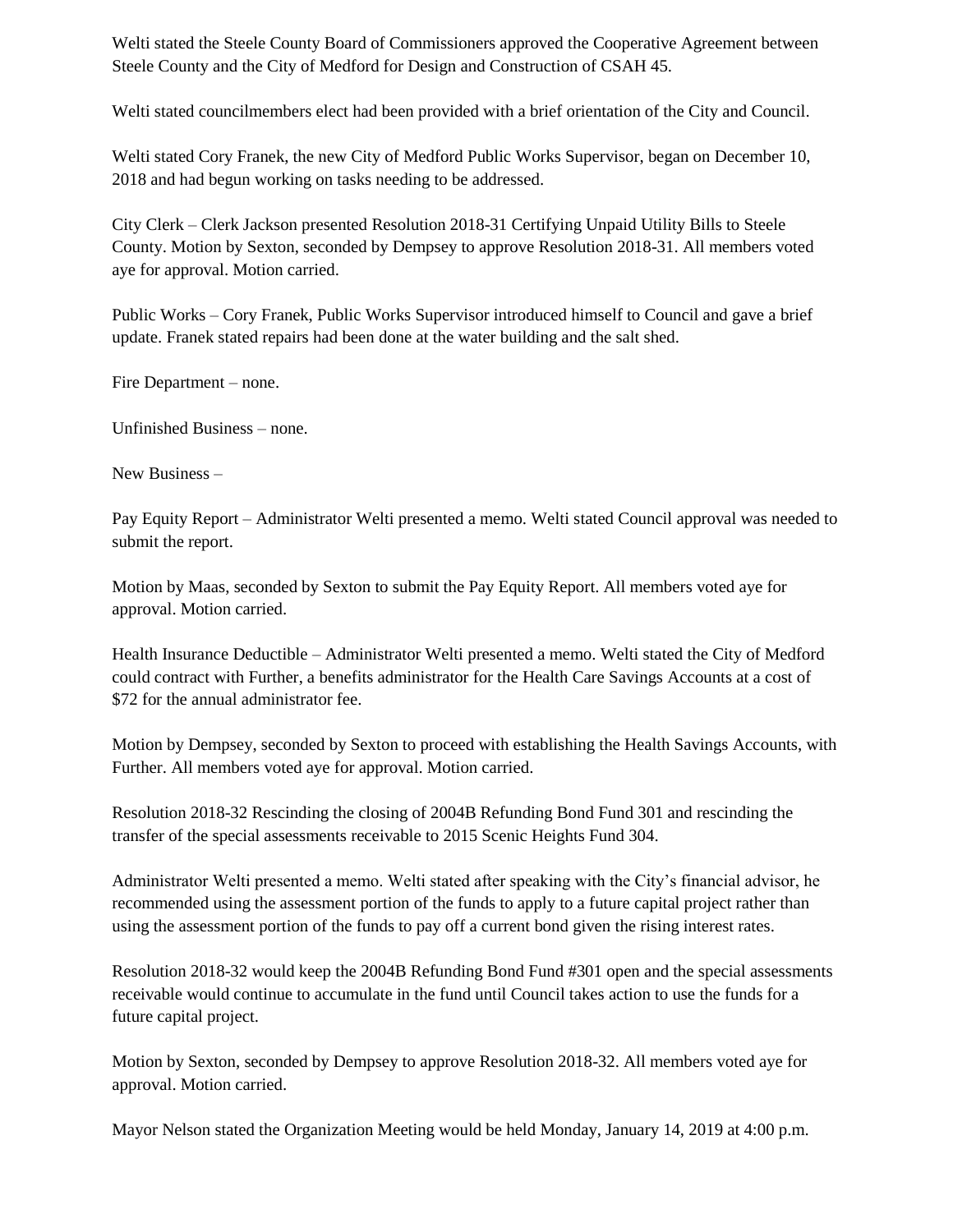Mayor Nelson presented Years of Service plaques to Keith Maas and Chad Merritt. Mayor Nelson thanked both Councilmembers for the years of valuable service to the City of Medford.

Motion by Merritt, seconded by Maas to adjourn the Regular City Council meeting at 8:01 p.m.

Organizational City Council Meeting – Monday, January 14, 2019, 4:00 p.m. Regular City Council Meeting – Monday, January 28, 2019, 7:00 p.m.

| Minutes approved at | meeting. |
|---------------------|----------|
|---------------------|----------|

| Submitted by |  | Clerk.<br>City ( |
|--------------|--|------------------|
|--------------|--|------------------|

Signed by \_\_\_\_\_\_\_\_\_\_\_\_\_\_\_\_\_\_\_\_\_\_\_\_\_\_\_\_\_\_\_\_\_\_\_\_\_\_\_\_\_\_\_\_\_\_\_Mayor.